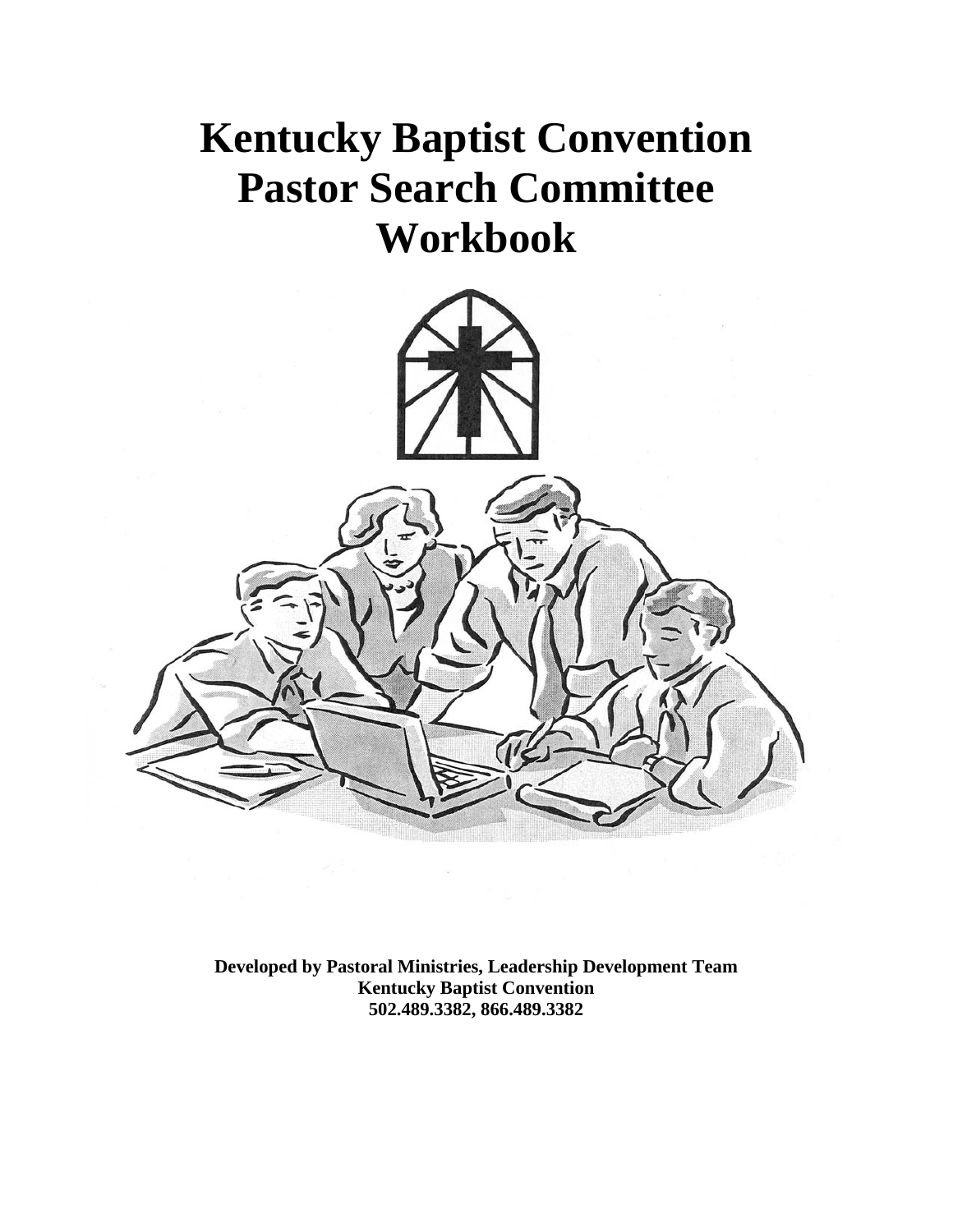### **Introduction**

Given the diversity among Baptist churches, you will discover that there is no **one way** for a pastor search committee to accomplish its task. Each search committee must accept full responsibility for what they do and how they choose to do it.

This workbook is a composite resource developed from the efforts of many different people. As you read the material, you must choose what to implement and how best to implement it in your church context.

Each member of the search committee should read the material. Then, as a committee, discuss the suggested implementation steps and explore the purpose of each step. Once you have discussed the search process, you can then design your sequence of procedures.

This is a spiritual task. Thus, the importance of prayer by the committee and for the committee is affirmed throughout this workbook.

The prayer expressed in Hebrews 13:20-21 is appropriate for the pastor search committee as it seeks to fulfill the awesome responsibility entrusted to it by the congregation.

As noted repeatedly in the workbook, the key to success for the pastor search committee is *PRAYERFUL PATIENCE.*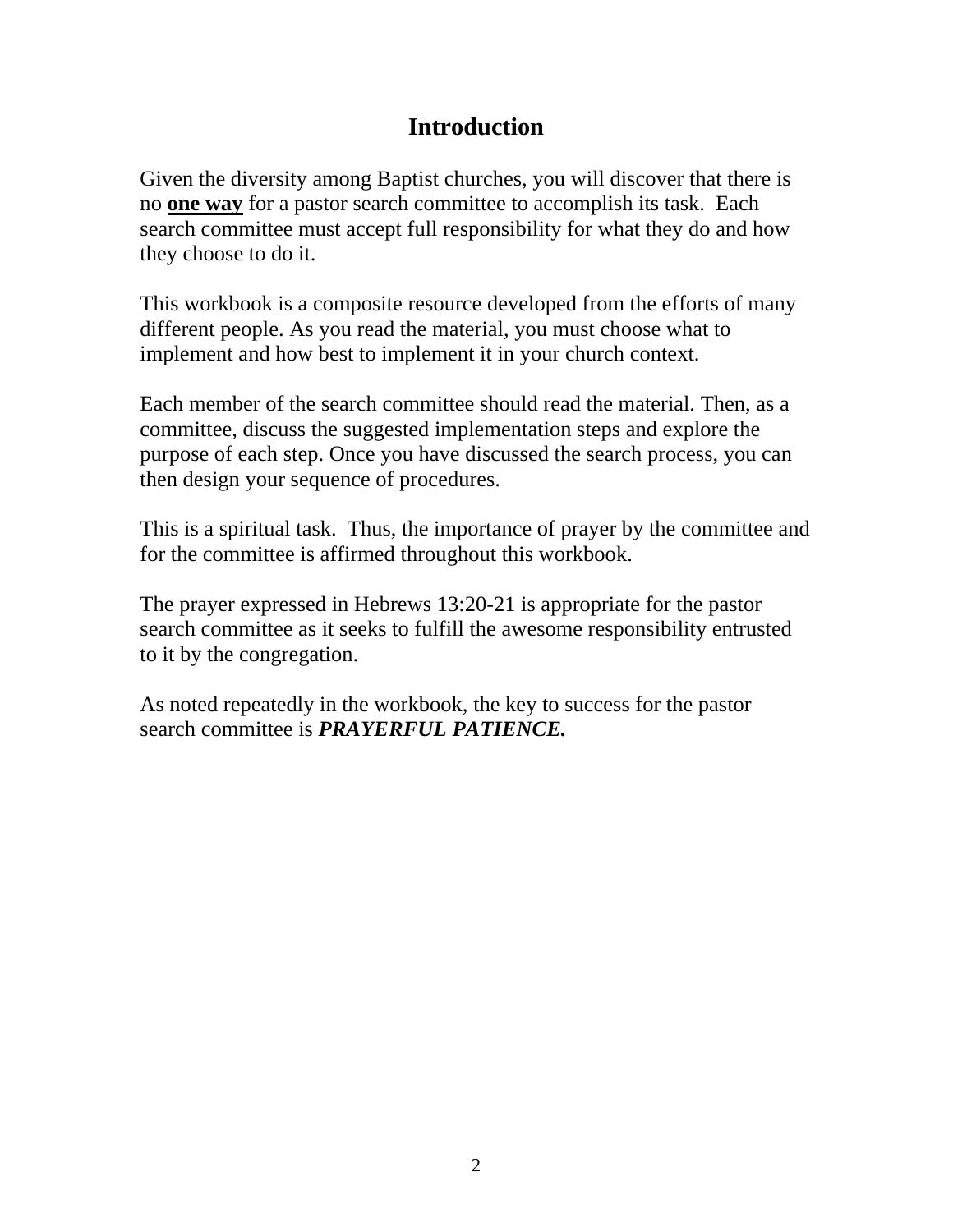## **Table of Contents**

| Page |
|------|
|      |

| I.   | <b>BEGINNING</b>                                             |                |  |  |  |  |  |  |
|------|--------------------------------------------------------------|----------------|--|--|--|--|--|--|
|      | Interim Period - "Supplying the Pulpit"                      | 6              |  |  |  |  |  |  |
|      | <b>Electing a Pastor Search Committee</b>                    | $\overline{7}$ |  |  |  |  |  |  |
| Π.   | PREPARING THE PASTOR SEARCH COMMITTEE                        |                |  |  |  |  |  |  |
|      | <b>Checklist for Pastor Search Committee's First Meeting</b> | 8              |  |  |  |  |  |  |
|      | Organization of the Committee                                | 9              |  |  |  |  |  |  |
|      | Commissioning the Committee                                  | 9              |  |  |  |  |  |  |
|      | Training the Committee                                       | 10             |  |  |  |  |  |  |
|      | <b>Critical Agreements and Considerations</b>                | 10             |  |  |  |  |  |  |
|      | Code of Ethics - Pastor Search Committee Members             | 11             |  |  |  |  |  |  |
|      | <b>Pastor Search Committee Expenses</b>                      | 11             |  |  |  |  |  |  |
|      | <b>Search Process Overview</b>                               | 12             |  |  |  |  |  |  |
|      | Surveying the Congregation                                   | 13             |  |  |  |  |  |  |
|      | Developing Profiles                                          | 14             |  |  |  |  |  |  |
| III. | PROCESSING RESUMES                                           | 15             |  |  |  |  |  |  |
|      | <b>Sorting Resumes</b>                                       | 16             |  |  |  |  |  |  |
|      | <b>Sermon Tapes</b>                                          | 17             |  |  |  |  |  |  |
| IV.  | <b>JOURNEYING WITH A CANDIDATE</b>                           |                |  |  |  |  |  |  |
|      | <b>Checking References</b>                                   | 18             |  |  |  |  |  |  |
|      | Contacting the Candidate                                     | 19             |  |  |  |  |  |  |
|      | <b>Initial Candidate Interview</b>                           | 19             |  |  |  |  |  |  |
|      | The Second Meeting                                           | 20             |  |  |  |  |  |  |
|      | Hearing the Candidate Preach                                 | 21             |  |  |  |  |  |  |
|      | The Third Meeting                                            | 22             |  |  |  |  |  |  |
| V.   | PREPARING FOR THE CALL                                       |                |  |  |  |  |  |  |
|      | Preparing the Congregation for the Visit                     | 23             |  |  |  |  |  |  |
|      | The Church Visit                                             | 24             |  |  |  |  |  |  |
| VI.  | <b>ISSUING THE CALL</b>                                      | 24             |  |  |  |  |  |  |
|      | <b>Welcome and Orientation</b>                               | 25             |  |  |  |  |  |  |
|      | <b>Pastor Installation Service</b>                           | 25             |  |  |  |  |  |  |
|      | <b>Pastor Orientation</b>                                    | 25             |  |  |  |  |  |  |
|      | <b>Pastor Relations Committee</b>                            | 26             |  |  |  |  |  |  |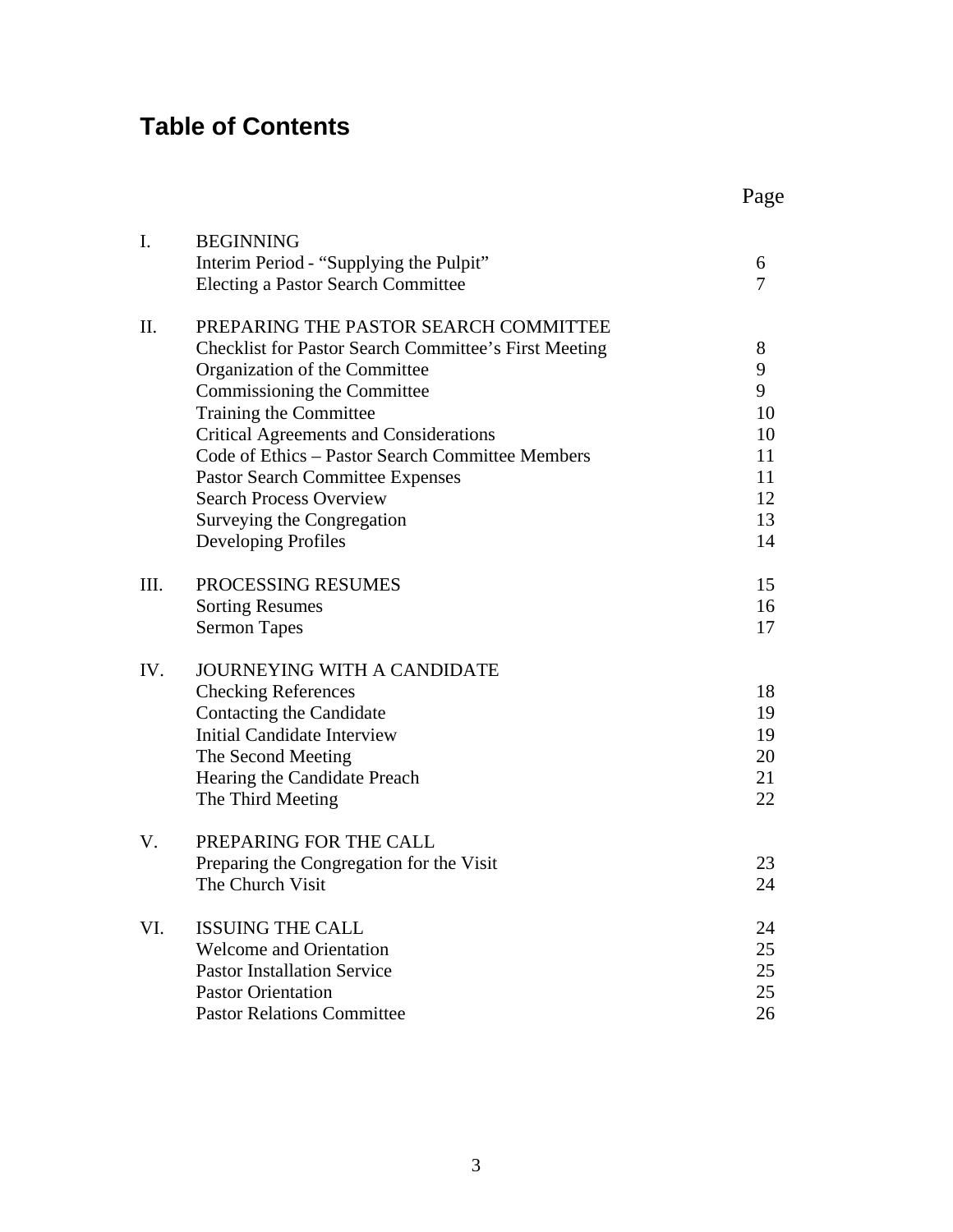## **Appendix List**

| Appendix 1  | A Personal Prayer Guide for Pastor Search Committees                              | 27 |
|-------------|-----------------------------------------------------------------------------------|----|
| Appendix 2  | <b>Covenant for Ministry Between Transitional Pastor</b><br>And Church            | 30 |
| Appendix 3  | <b>Search Committee Commissioning Service</b>                                     | 32 |
| Appendix 4  | <b>Church Members Questionnaire</b>                                               | 35 |
| Appendix 5  | <b>Sample Church Survey</b>                                                       | 39 |
| Appendix 6  | Ministry Leadership                                                               | 40 |
| Appendix 7  | Discovering Your Church's DNA<br><b>Sample Questions</b>                          | 41 |
| Appendix 8  | Sample: Senior Pastor Job Description                                             | 44 |
| Appendix 9  | <b>Compensation Worksheet for Personnel Costs</b><br><b>Annual Budget Figures</b> | 45 |
| Appendix 10 | <b>Worksheet for Financial Support</b>                                            | 46 |
| Appendix 11 | <b>Initial Interview Questions</b>                                                | 48 |
| Appendix 12 | Reference Authorization Form                                                      | 50 |
| Appendix 13 | Letter to Candidate's References                                                  | 51 |
| Appendix 14 | Letter for Use in Checking References                                             | 52 |
| Appendix 15 | Personal Reference Information Form                                               | 54 |
| Appendix 16 | <b>Important Questions to Ask a Prospective Pastor</b>                            | 58 |
| Appendix 17 | <b>Interview Summary</b>                                                          | 63 |
| Appendix 18 | Listening Guide for Evaluating Sermon Tapes                                       | 64 |
| Appendix 19 | Request for Criminal Records Check/Authorization                                  | 65 |
| Appendix 20 | Credit and Legal Information Release - Pastor                                     | 66 |

**Page**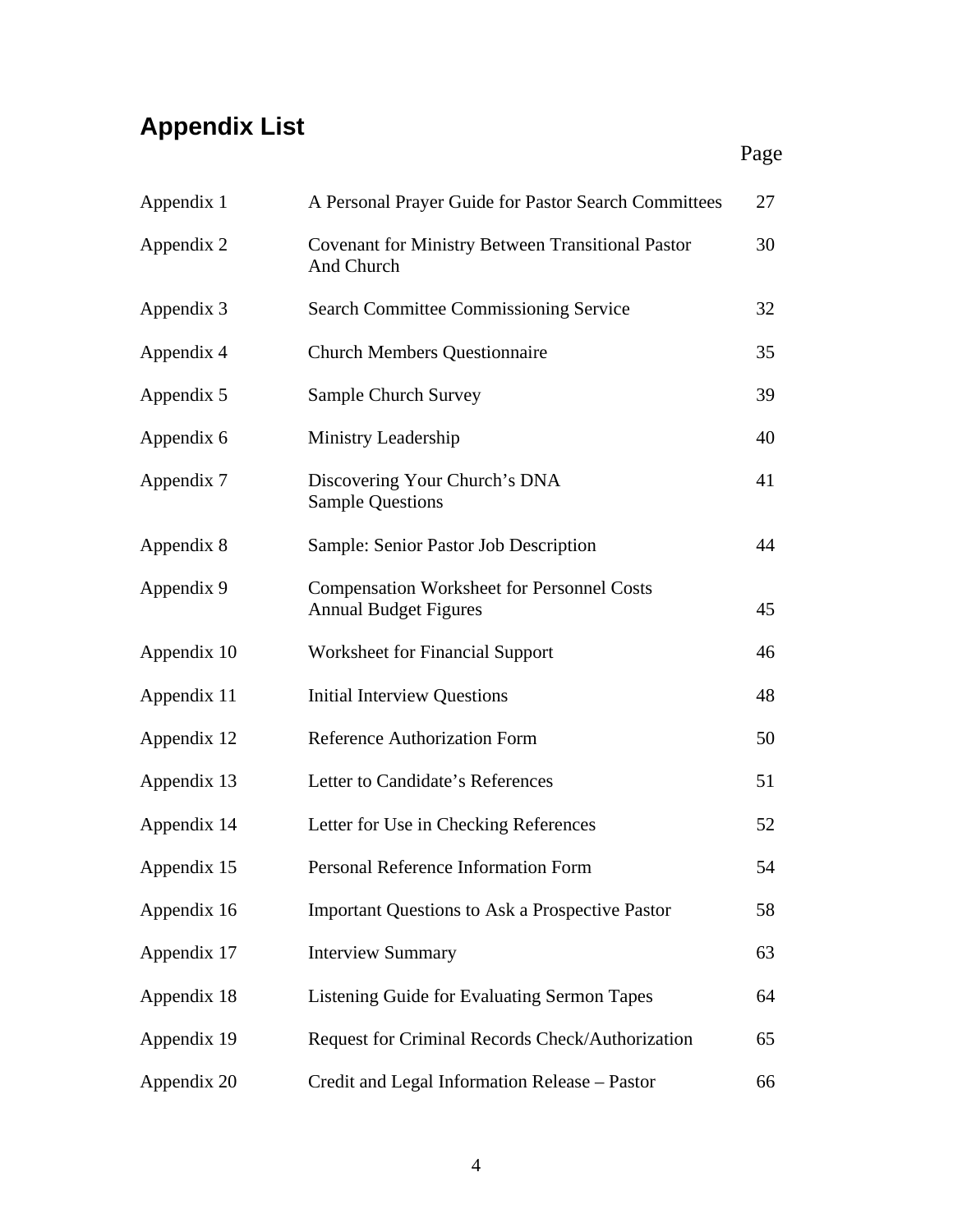| Appendix 21 | Credit and Legal Information Release – Pastor's Wife | 67  |
|-------------|------------------------------------------------------|-----|
| Appendix 22 | Sample Covenant Between the Church and Pastor        | 68  |
| Appendix 23 | <b>Covenant Service of Installation</b>              | 72. |
| Appendix 24 | <b>Additional Search Committee Resources</b>         | 74  |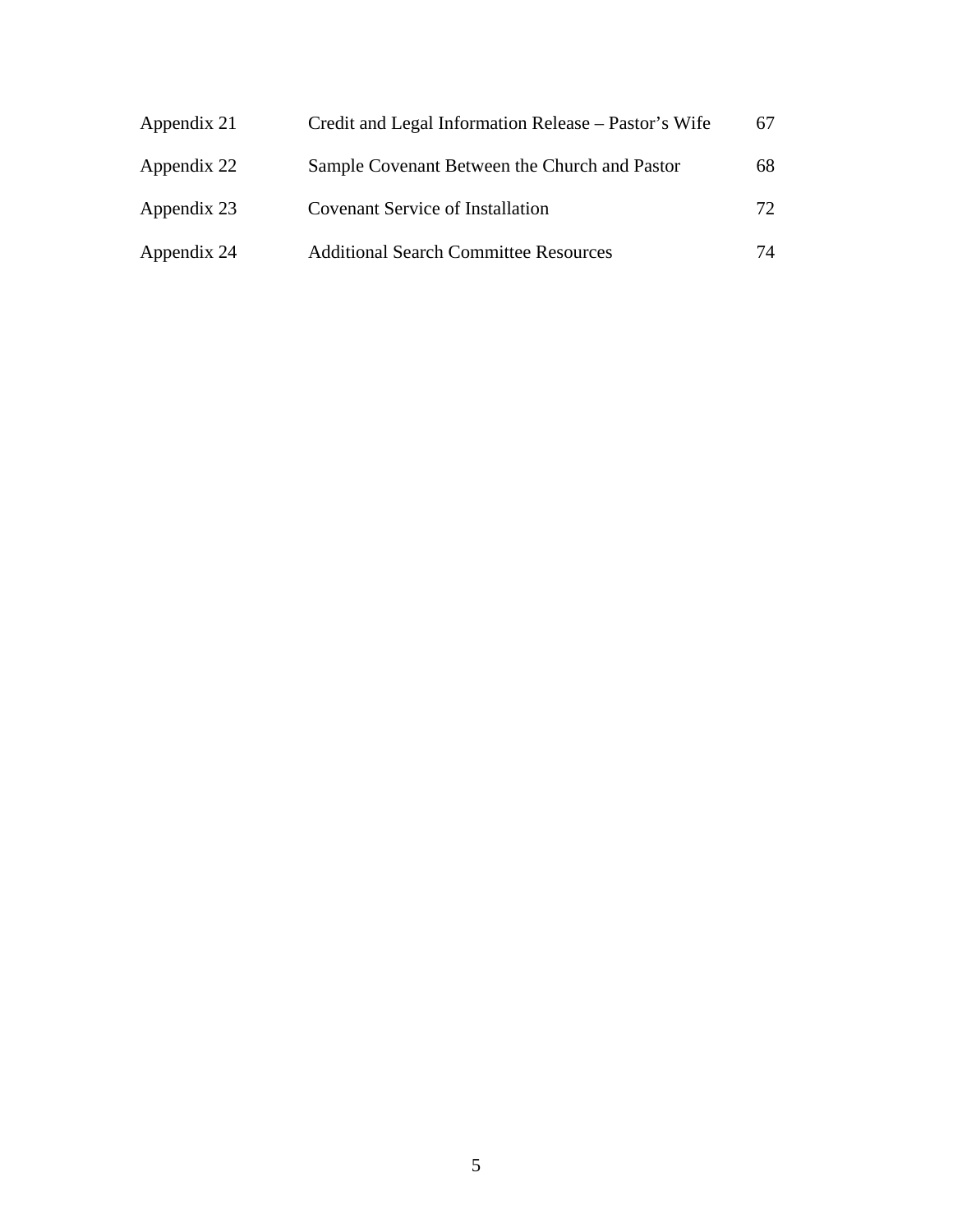## **Kentucky Baptist Convention Pastor Search Committee Workbook**

#### **Now that Our Pastor Has Left, What Should We Do First?**

When a pastor announces his resignation, feelings in the congregation run a gamut of emotions. Some saw it coming. Some are surprised. Some feel grief. Others may feel jubilation. If the pastor leaves under pressure, some may blame others for his exodus. How can the church effectively navigate the gamut and move toward the future?

In *Changing Pastoral Leadership*, Loren Mead identified seven phases a congregation will experience during the transition from one pastor to another:

- 1. The period of closure the time after announcement of the decision to leave and the pastor's actual departure.
- 2. The period of direction finding the congregation discovers how to proceed and what help is available.
- 3. The period of self-study congregation conducts a mission study to see what kind of leadership it needs.
- 4. The period of search the congregation's representatives seek to find the next pastor.
- 5. The period of negotiation and decision the search narrows to one candidate, a decision is made and an agreement is finalized.
- 6. The period of installation the new pastor arrives and begins his ministry.
- 7. The period of start-up the new pastor and congregation begin working together.

#### **Interim Period**

Because the interim period usually encompasses many months, church leadership needs to consider two important issues.

First, the church must answer the question of who will step up to lead the congregation in the interim. The exodus of the pastor may result in a scramble among those in the church who want to "take over the reins." If the pastor has left in response to growing conflict, the problem is compounded. Which "side" will fill the vacuum? The potential for loss is great. It is to be hoped that there are mature lay leaders in the congregation who will recognize the critical need for balanced decision-making in this interim time.

The period in which the congregation is without its pastor is called the "interim period." This refers to "the time between the former pastor leaving and the new one arriving." Providing someone to preach in each worship service during the interim is referred to as "filling" or "supplying the pulpit."

When the pastor leaves, at least four attitudes are evident among the people: 1) Grief (sad); 2) Joy (glad); 3) Anger (mad); and 4) Confusion. One of the primary goals of the interim period is to bring the people with different attitudes back together again.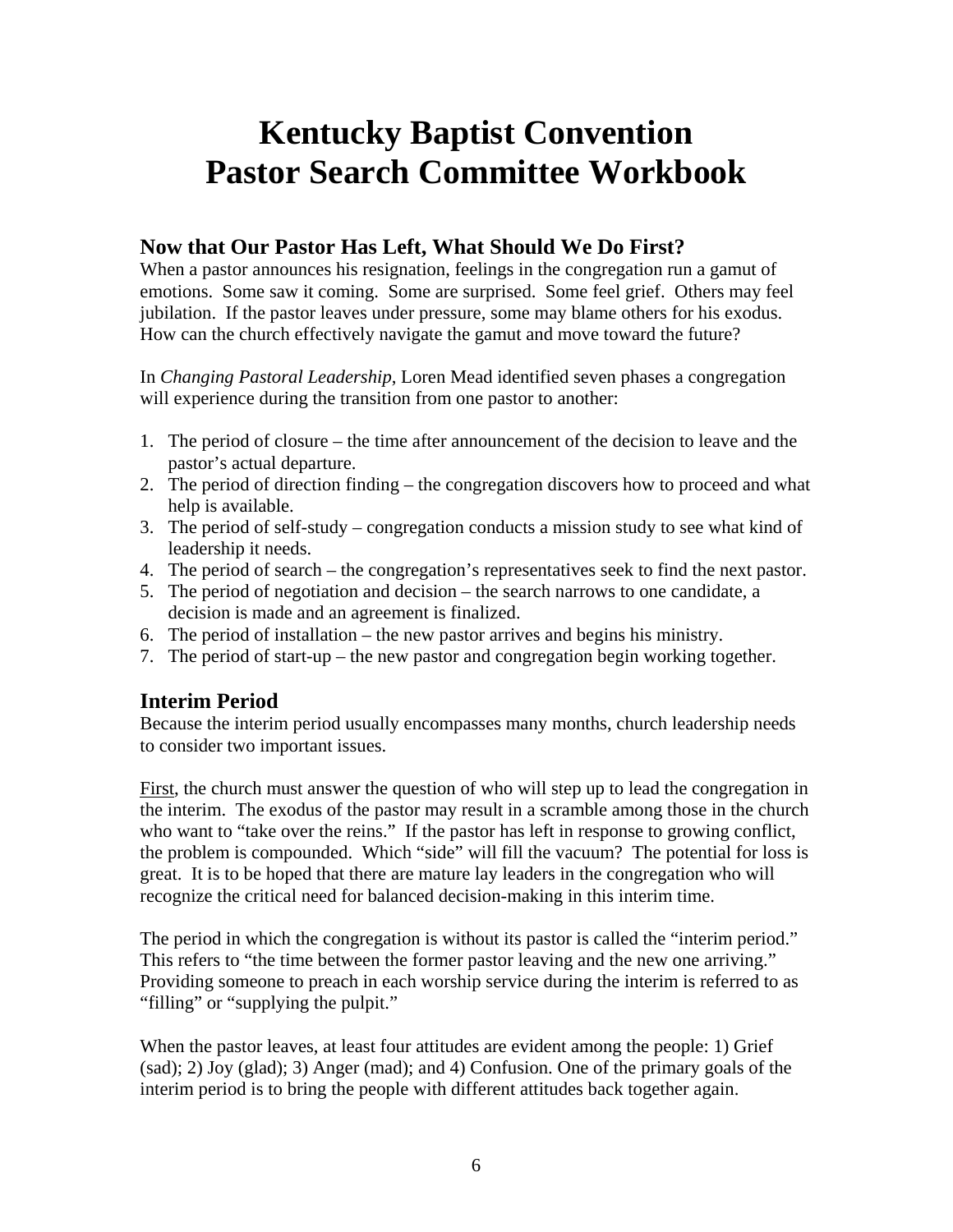Congregations that fail to make wise use of the interim time tend to repeat their history with the new minister.

Options for providing pastoral leadership during the time between pastors include:

- $\triangleright$  Multi-staffed churches can assign pastoral responsibilities to staff members according to their gifts and available time.
- $\triangleright$  Different preachers can be enlisted to lead various worship services. For example, the church could enlist a preacher to fill the pulpit each month.
- $\triangleright$  A preacher could be enlisted to preach in all services and the other pastoral duties are covered by staff members and/or lay leaders.
- $\triangleright$  A minister is employed to preach in all the services and provide limited (clearly defined for both the congregation and the minister) pastoral ministry according to his availability.
- $\triangleright$  An interim minister is called as a transition pastor to lead in the on-going ministries of the church. This person carries responsibility for pastoral leadership during the interim and works directly with the church leadership in preparing the congregation for a new pastor (Appendix 2). It is crucial for the interim and the church leadership to clearly define their expectations. This must include the time the interim will serve each week and the compensation the congregation will provide.

#### **Electing a Pastor Search Committee**

Second, the church must elect a Pastor Search Committee. Care should be taken that the steps followed in this process are in compliance with the church's Constitution and Bylaws. Some churches' documents require that persons from specified groups serve on the committee. Be sure that people nominated and selected are characterized by:

- $\triangleright$  Demonstrated spiritual maturity.
- $\triangleright$  Priority commitment to seeking and following God's will for the church.
- $\triangleright$  Trusted and respected within the congregation.
- $\triangleright$  Faithful attendance and support of the church.
- $\triangleright$  Healthy inter-personal relationship skills.
- $\triangleright$  Competency in expressing their own thoughts and ideas and receiving and processing the ideas and thoughts of others, even when they differ.
- $\triangleright$  Ability to maintain confidentiality.
- $\triangleright$  Understand the diversity and dynamics of the church and community.
- $\triangleright$  Freedom and ability to attend long meetings and travel occasionally.
- $\triangleright$  No agenda based on either self-interest or a sub-group's interest.

If the documents of the church define the number to serve on the committee, you must follow that procedure or have the church amend the documents. For most churches, five to nine members are sufficient. Too large a committee can make the search process cumbersome and overly complicated.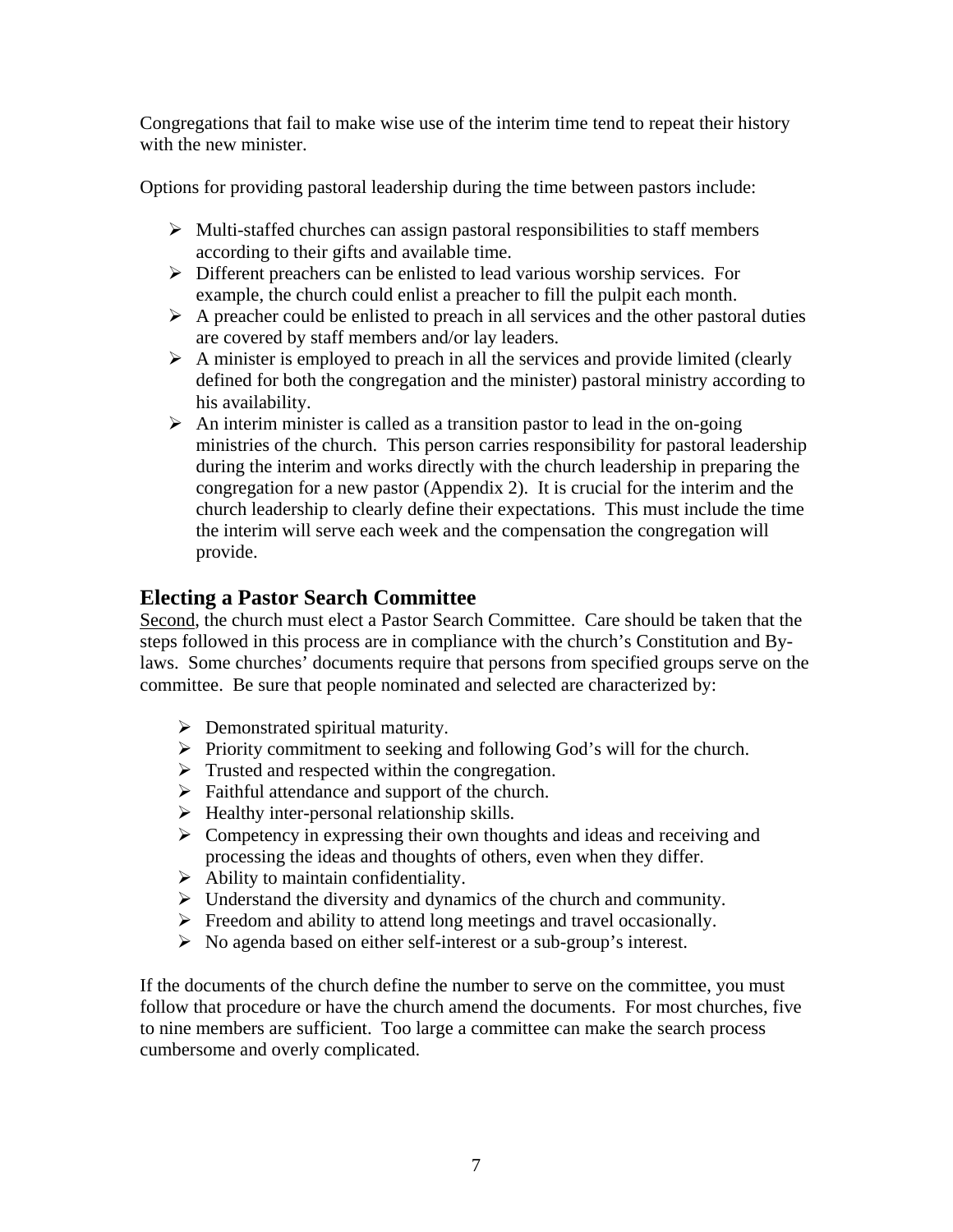Stay alert to and learn from the common mistakes churches and search committees have made. These include:

- $\triangleright$  Forming a search committee that does not represent all the church.
- $\triangleright$  Not training the committee to identify and develop a search process appropriate for the church.
- $\triangleright$  Not keeping confidences within the committee.
- $\triangleright$  Not doing a congregational self-study.
- ¾ Having more than one committee member contact the prospect.
- $\triangleright$  Not being honest with the candidate about your church situation.
- $\triangleright$  Considering only the pulpit skills of the prospect.
- $\triangleright$  Not preparing well for the interviews.
- $\triangleright$  Not doing in-depth background checks and thorough reference checks.
- $\triangleright$  Not allowing enough time for the candidate and the church to interact and get to know each other.
- $\triangleright$  Moving the process too quickly, being impatient.
- $\triangleright$  Conducting the search process in human power alone, not actively seeking God's direction constantly.

#### **Checklist for Pastor Search Committee's First Meeting**

- 1. Review the duties and responsibilities of the committee.
- 2. If needed, determine the process of selecting someone to preach during the interim time. Because the search committee carries an awesome responsibility, it would be better for a separate committee to handle the interim needs.
- 3. Determine committee officers: chairman, vice-chairman, prayer coordinator and secretary. Take good minutes at every meeting!
- 4. Discuss the "Critical Agreements and Considerations," the "Code of Ethics," and the "Committee Expenses" with the entire committee (see pages 10-12). As needed, modify these documents in consultation with appropriate church leaders and/or committees. Formally adopt these documents as a committee. Share this information with appropriate committees and the congregation.
- 5. Determine the place and time for weekly committee meetings. The importance of attendance at meetings should be stressed.
- 6. Determine if the committee will use a designated post office box for receiving resumes. This can help guard the confidentiality of the committee's work.
- 7. Determine how often you will report to the congregation. The committee should plan to give at least a brief monthly report during the Sunday morning worship.
- 8. If at all possible, schedule a committee retreat away from the church in a relaxed setting. Such a retreat would provide the committee a significant advantage for praying and developing personal and working relationships.
- 9. Review the overall process of searching/selecting the pastoral candidate.
- 10. Plan a time to determine the type of tools to use in getting congregational input and develop the implementation time-line (Appendix 4).
- 11. Plan a time to review the pastor's position description and discuss pastoral expectations, responsibilities and relationships. (If the church does not have a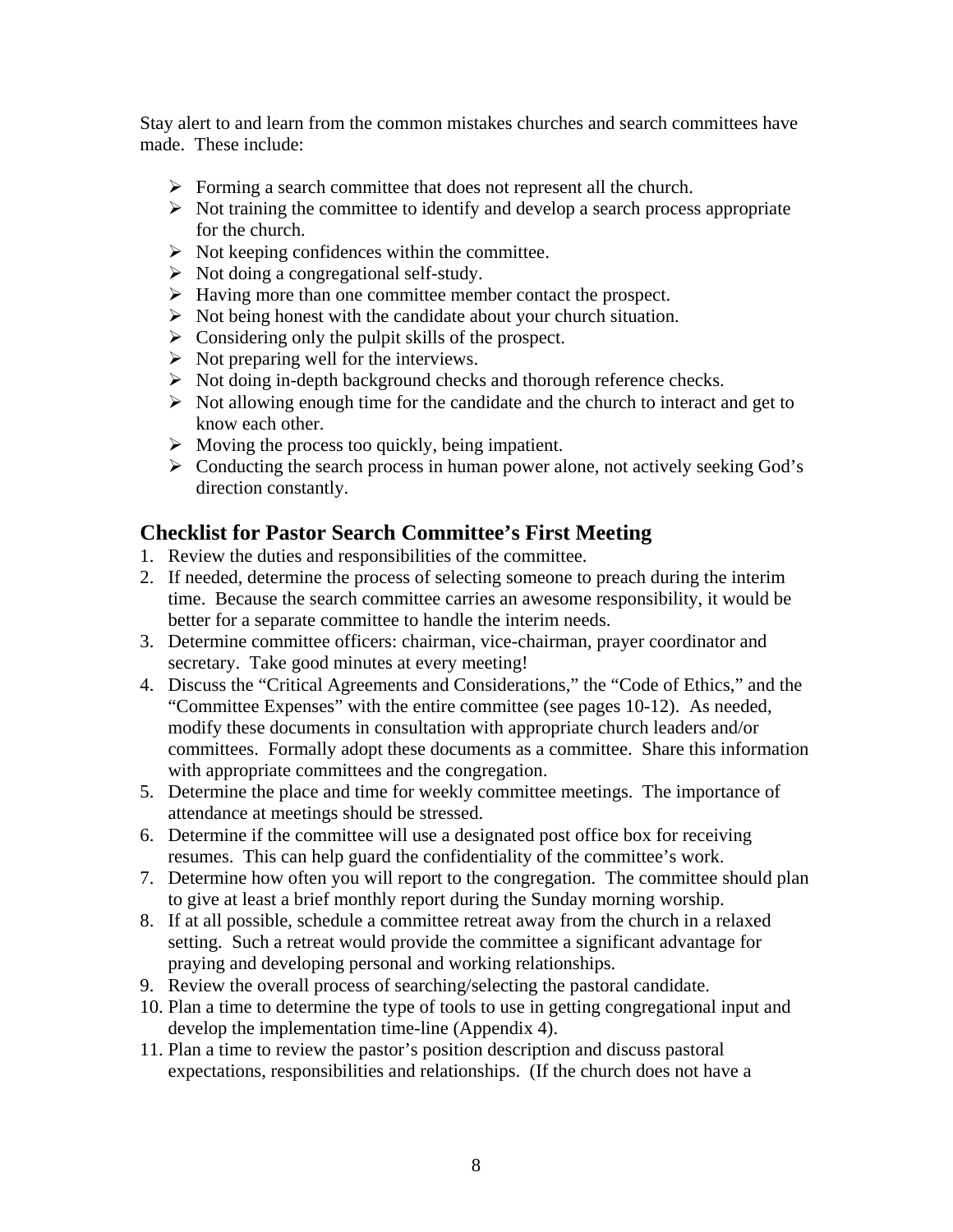position description, one should be developed by the appropriate committee and approved by the church.)

12. Pray for one another, the work of the committee, the church and the future pastor.

#### **Organization of the Committee**

Most search committees elect a Chairperson, Vice-Chairperson, Prayer Coordinator and Secretary.

Special qualities to consider in selecting the chairperson include:

- Collaborative leadership style.
- Ability to facilitate the process, not dominate or manipulate it.
- Tactfulness.
- Impartiality.
- Ability to organize and manage the search process.

Responsibilities for each officer include:

- **Chairperson.** The chairperson is responsible for presiding at meetings, giving leadership to the committee, and guarding the integrity of the meeting process. The chairperson will call the meetings, prepare the agendas, preside over the meetings, and facilitate the process. The chairperson will communicate with the church office to reserve a room for meetings and any other physical or calendar concerns. The chairperson is not expected to do all the work. The chairperson should be prepared to delegate responsibilities among the members. Usually the chairperson will be the liaison between the committee and the congregation. This requires good communication skills. In exceptional cases, the chairperson may wish to call on one of the other members who is more gifted in communication to speak before the church.
- **Vice-Chairperson.** The vice-chairperson works closely with the chairperson and acts for the committee in the absence of the chairperson. Early in the process, the chairperson and vice-chairperson should decide what the vice-chairperson can do to facilitate the search.
- **Prayer Coordinator.** The prayer coordinator should be a person who is known by the congregation as one who takes seriously the discipline of prayer. This person will act intentionally to keep prayer before the church and the committee.
- **Secretary.** The secretary will keep good notes of all the meetings. The notes should be complete and neatly prepared so that if/when questions are raised about previous discussion or decisions, it will be relatively easy to find answers in the minutes of the meetings. The secretary will also be responsible for all correspondence that goes out from the committee, whether to the church or the candidate(s) being considered.

#### **Commissioning the Committee**

The church may want to consider a commissioning service for the search committee. Such a service accomplishes at least two important functions. First, the importance of the responsibility assigned to the committee is underscored by a commissioning service. A commissioning service also provides a worship context in which a covenant is made between the committee and the congregation. A commissioning service can be a very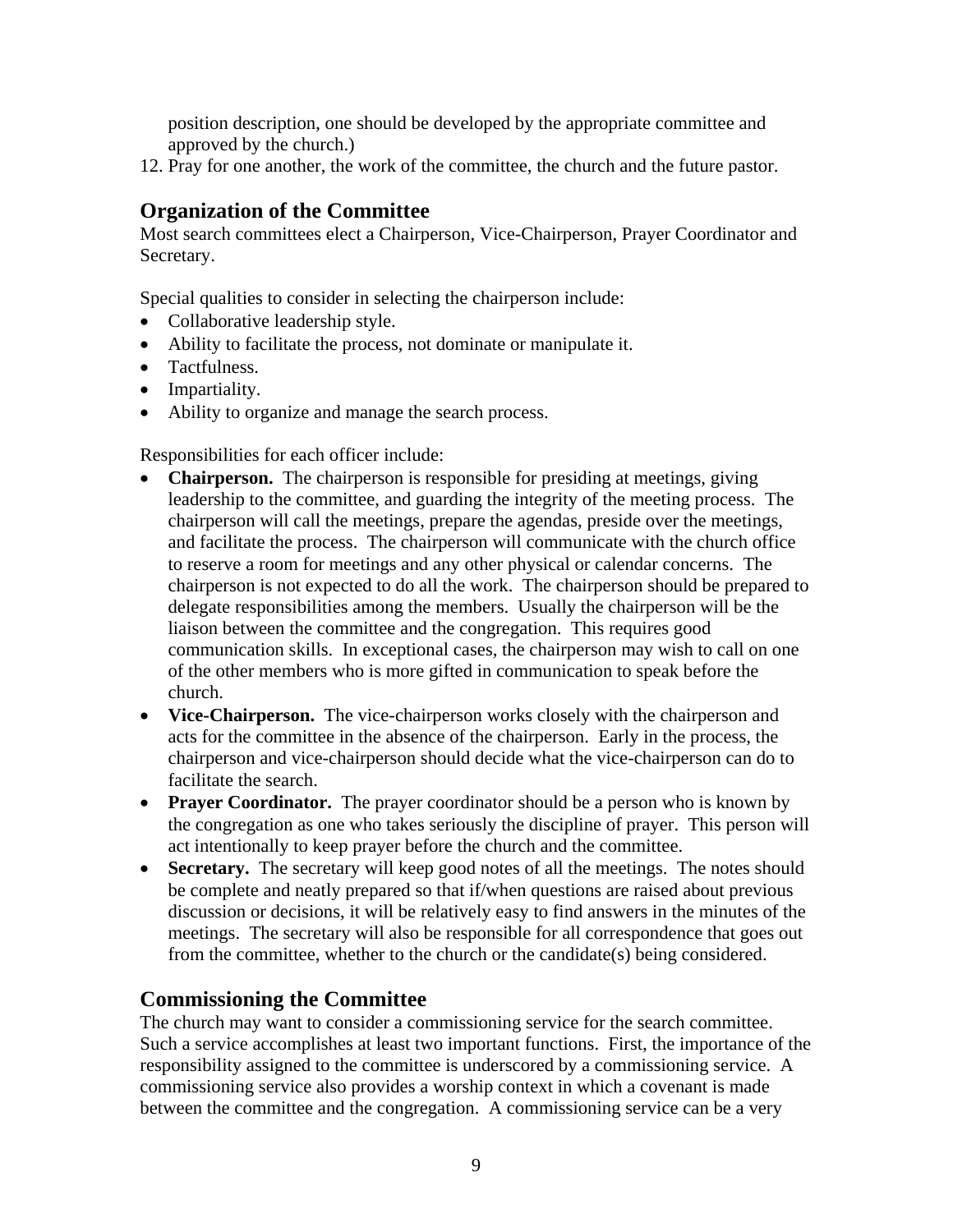meaningful act of dedication. The congregation covenants to pray for the committee. The committee covenants to represent the congregation by being faithful, under God, to find His man for pastor of the church (sample service included in Appendix 3).

#### **Slow Down – Don't Rush**

The inevitable tendency is for the search committee to accelerate its work. Pressure may come from within the committee and/or from the congregation. Because most congregations experience some level of anxiety when the church does not have a pastor, church members will put the squeeze on committee members. "What's taking you so long?" "I know someone who would make us a great pastor." "We've got to get a pastor or our attendance and giving will nose-dive." These are but a few examples of what committee members may hear. Members of the committee must resist that kind of pressure. To succumb to it might very well result in getting out in front of God and therefore calling the wrong man. The committee must be sensitive to the people who voice their concerns. However, in a kind and firm way, the members of the committee must remind their fellow church members that they are committed to finding God's man through the exercise of prayer and in dependence on the Holy Spirit's leadership. *The key for a successful search committee is PRAYERFUL PATIENCE!*

#### **Training the Committee**

The probability is that at least some of the members of the search committee will be serving in this role for the first time. There will be a lot of questions. Where do they go for answers? Fortunately, there is help available for search committees. Many Directors of Missions provide training for the committees in their association. There are several printed resources available: from LifeWay, the web (see Appendix 24), and from Pastoral Ministries of the Kentucky Baptist Convention. Additionally, the Pastoral Ministries Office of the Kentucky Baptist Convention provides training for search committees (contact Karl Babb at 866-489-3382 or Karl.Babb@kybaptist.org).

#### **Critical Agreements and Considerations**

Each of these issues will be critical in the performance of your search committee and the outcome of your search. Discuss each statement seriously and decide whether or not you will do it. Write down the results of your discussion to avoid misunderstandings.

#### **(Yes/No)**

- 1. \_\_\_\_\_\_\_ We will require a unanimous vote of the search committee regarding the final recommendation of a pastor to our congregation.
- 2. \_\_\_\_\_\_ We will maintain confidentiality in all matters (including spouses).
- 3. \_\_\_\_\_\_ We will only consider candidates for whom we receive resumes.
- 4. \_\_\_\_\_\_\_\_ All recommendations that the committee receives must be written.
- 5. \_\_\_\_\_\_\_\_ The pastor profile, as developed by the committee based on congregational input, will be used as the primary means to evaluate the priority listing of our prospects.
- 6. \_\_\_\_\_\_ No individual will be recommended to the church until the committee has thoroughly completed its investigation of the candidate.
- 7. \_\_\_\_\_\_ We will use the approved financial provisions in discussions with the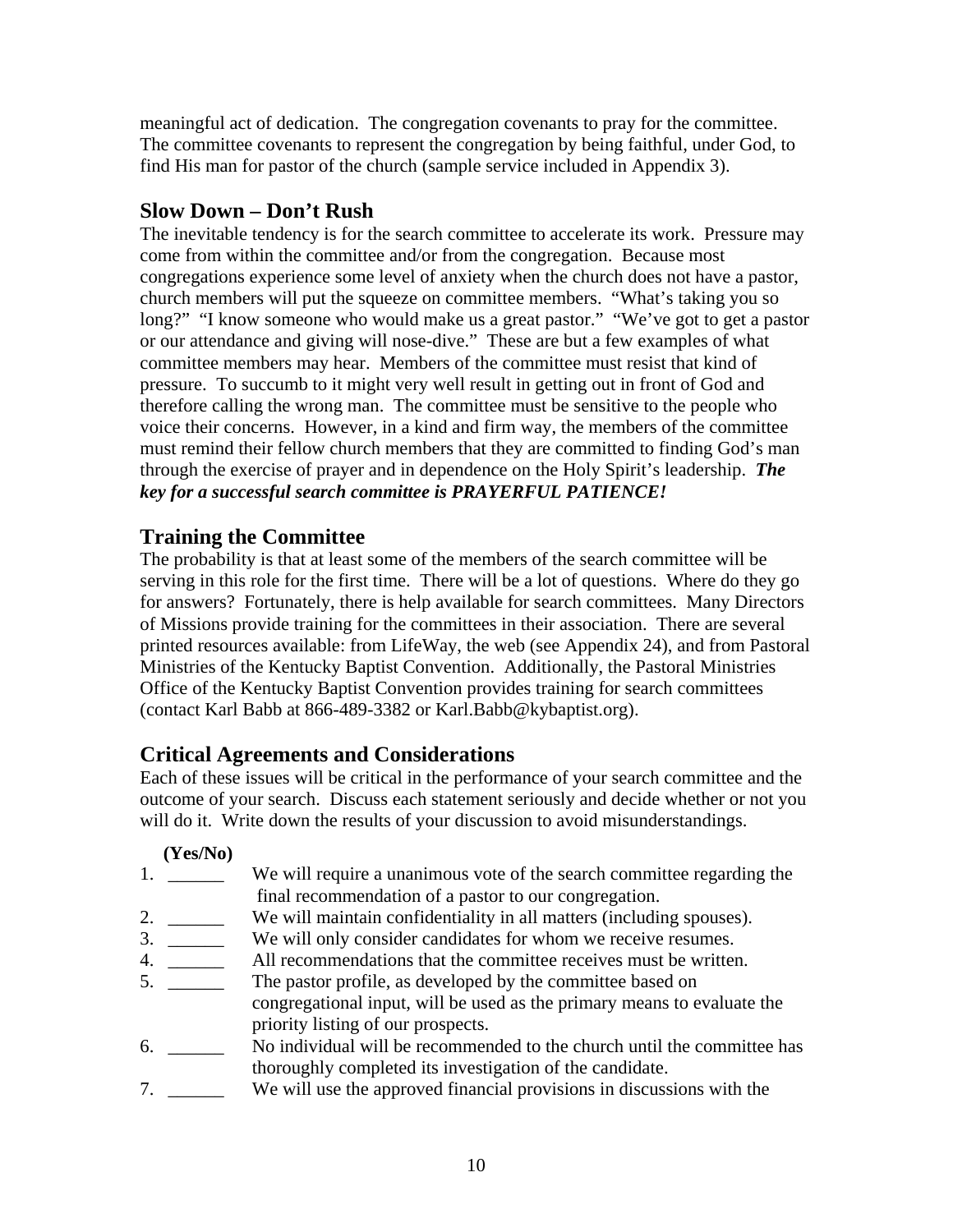candidate. If we feel this must be changed, we will first gain appropriate approval before proceeding with the search process. (Appendix 9 and 10) 8. \_\_\_\_\_\_ We will not allow church members to "rush" us in the search process. 9. \_\_\_\_\_\_ We agree that a candidate will not preach before our congregation until the committee is ready to recommend him to the church as pastor. 10. \_\_\_\_\_\_\_\_\_ Once we focus on a specific candidate, we will devote full attention and efforts toward him.

#### **Code of Ethics – Pastor Search Committee Members**

All those who have been privileged to become involved in this search realize that their fellow members have placed great confidence in them personally and spiritually. Each one should be encouraged and called to a solemn sense of responsibility. We covenant together to preserve a prayerful and effective service for our Lord in every aspect of the matter before us.

#### *Therefore:*

#### **We will pledge to pray daily for each other and to remain in a constant vigil for matters in our congregation that may encourage or discourage our assigned task:**

- 1. We pledge to speak plainly and with honest intent regarding all matters to be considered.
- 2. We will not knowingly withhold thoughts or reports that bear impact upon our task, but with careful attention to the honor and testimony of our brothers and sisters, we will offer a fair and factual statement to the committee in session for the purpose of its deliberation and counsel.
- 3. We pledge to receive all information, discuss all information, and meditate upon all information with a confidence that each speaker has spoken to the common good, without intent of harm or hurt to persons present or absent. We will look for the common encouragement found in each challenge, and we shall resist the temptation, should such arise, to think less of one another.
- 4. In all matters, our concern shall be first to seek our Heavenly Father's will and submit attentively in prayer to His direction.
- 5. In order to protect the integrity of our covenant, we pledge to uphold all confidentialities.
- 6. We undertake this task as a spiritual challenge and recognize our personal and corporate need for prayer and wisdom in order to fully accomplish our work in the Lord.

AMEN.

#### **Pastor Search Committee Expenses**

Understanding that there will more than likely be expenses related to securing the next pastor, the following guidelines should be followed:

- 1. All expenses should be coordinated through the chairman of the search committee.
- 2. Reimbursement should only be expected when there are receipts submitted to the church.
- 3. It is recommended that the cost of the Pastor Search Committee would come from the line item in the church budget: Pastor's Salary or other related line items. However, it would be wise to save as much of the pastor's salary for moving expenses for the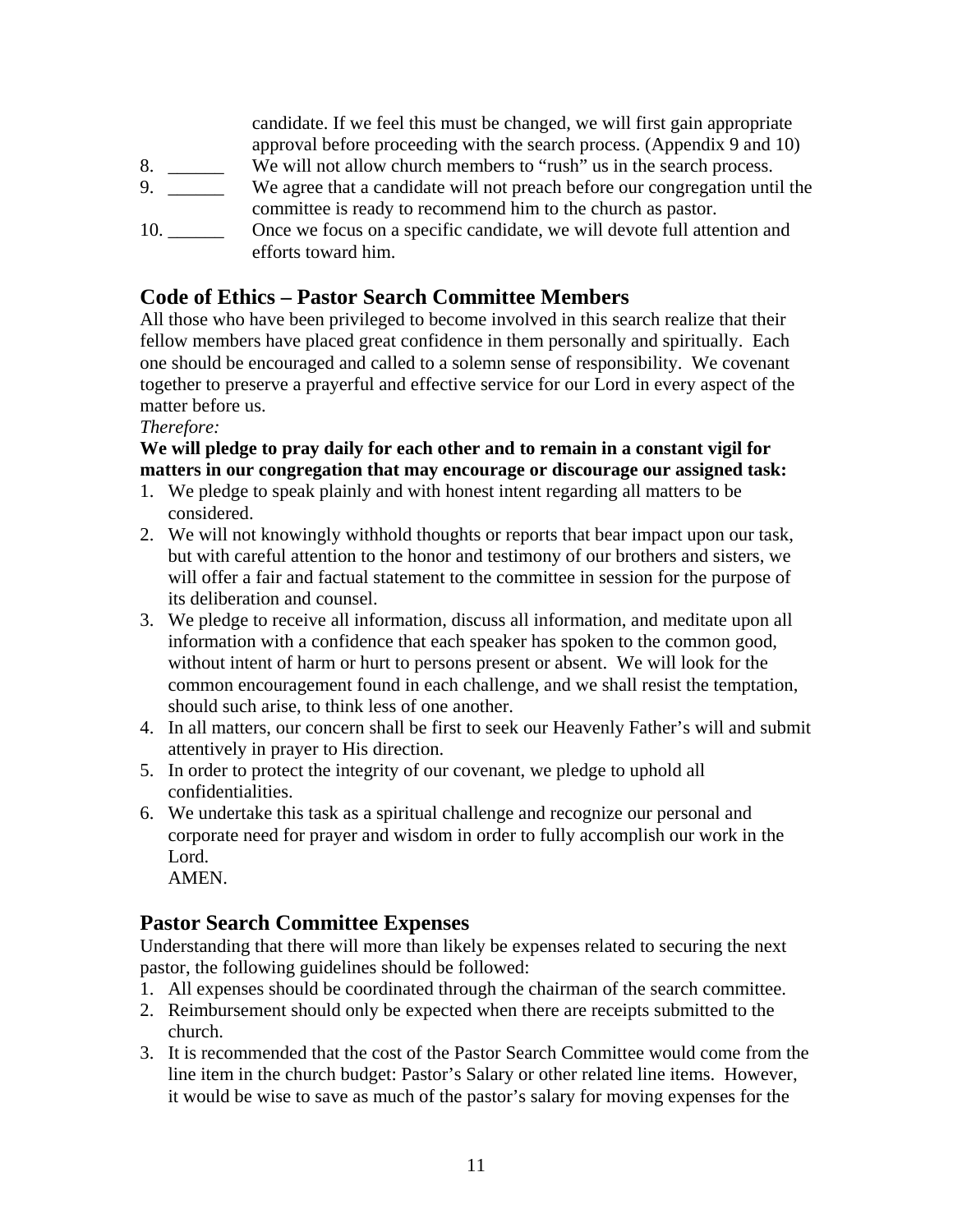pastor your church will select, since there probably is no provision in the budget for these related expenses. The pulpit supply/interim pastor expense can also come from the Pastor's Salary line item.

- 4. A monthly allotment should be established early in the search. If it appears that expenditures will exceed the monthly allotment, church approval should be received prior to financial commitment, if at all possible.
- 5. Reimbursements should be expected for the following items:
	- a. Transportation, meals, and lodging of the search committee for trips to interview a prospective pastor. (A suggested amount for automobile expenses would be the allowed IRS expense per mile.)
	- b. Postage expenses related to the search.
	- c. Telephone expenses related to the search. (The church phone should be used as much as possible to call the candidate. Should the candidate call, it would be good to offer to call him right back so he would not have to pay for the call.)
	- d. Transportation, meals, and lodging for the candidate and family to and from the church field. (A suggested amount for automobile expenses would be the allowed IRS expense per mile.)
	- e. Any other expense related to searching for a pastor that is approved by the church. *The committee should be fair and frugal with expenses. The search could last for several months.*

#### **Search Process Overview**

- 1. Search Committee formed.
- 2. Search Committee organizes and bonds.
- 3. Search Committee guides church in self-discovery.
- 4. Search Committee receives resumes.
- 5. Search Committee reviews resumes.
- 6. Search Committee selects three to five potential candidates.
- 7. Search Committee makes initial inquiry and contact; followed by preliminary interview (usually by telephone).
- 8. Search Committee checks references.
- 9. Search Committee reviews potential candidates and selects one.
- 10. Search Committee contacts additional references and conducts background checks.
- 11. Search Committee visits potential candidate's church.
- 12. Search Committee conducts in-depth interviews.
- 13. Search Committee invites candidate and family to church field.
- 14. Search Committee arranges interaction of candidate and church; including sermon and dialogue times.
- 15. Search Committee presents candidate to church (see pages 23-24 for procedure suggestions).
- 16. Search Committee informs candidate of church vote and church of candidate's response.
- 17. Search Committee arranges for move and transition.
- 18. Search Committee leads in church celebration.
- 19. Search Committee helps bridge the transition.
- 20. Search Committee concludes its work.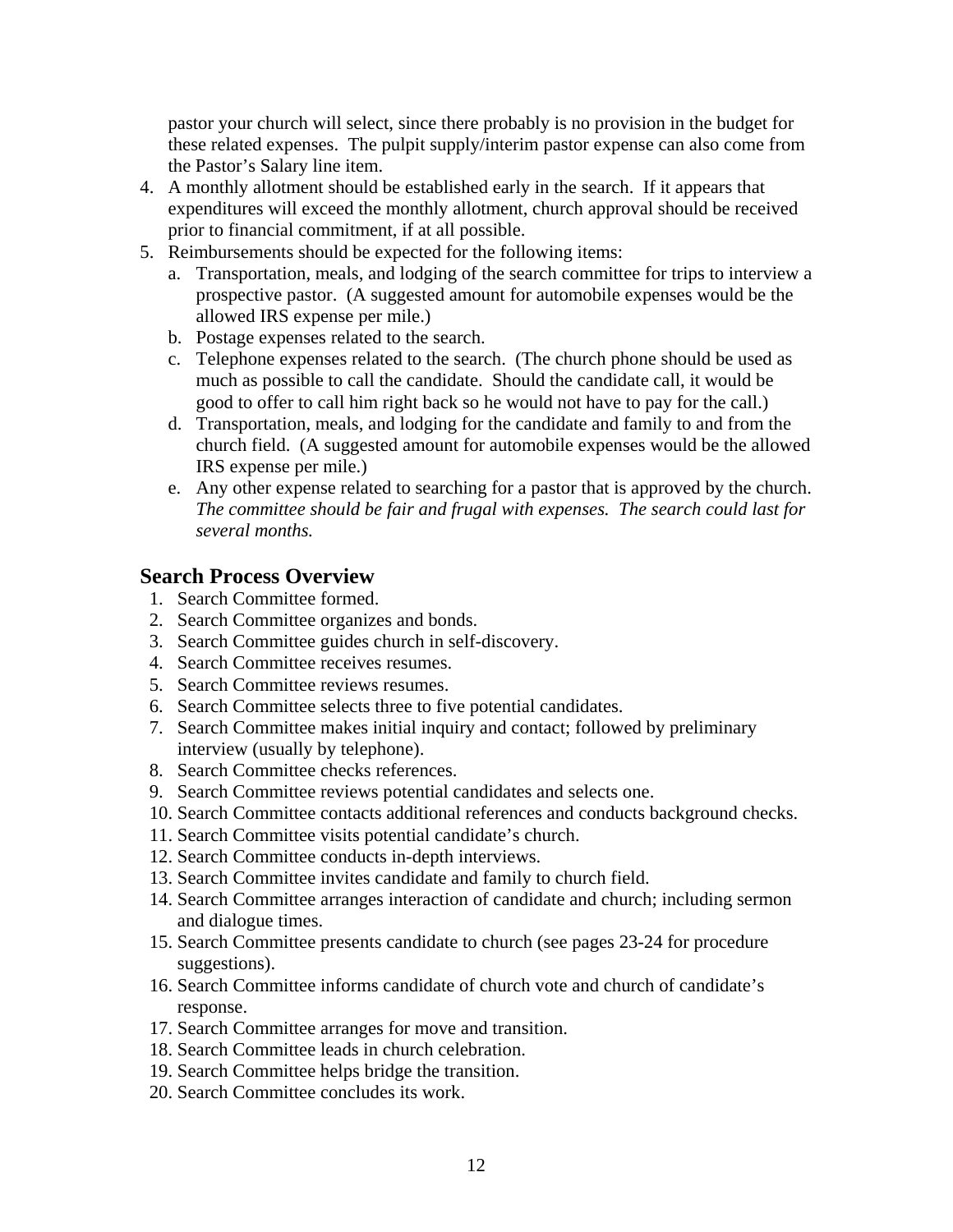#### *Remember: The key for a successful search committee is PRAYERFUL PATIENCE.*

#### **Now That We Are Organized, How Do We Proceed?**

The following process is presented as a guide. This process is one among many, but it is Baptist-friendly and has been used effectively in many Baptist churches. As you consider the process, please be encouraged to adjust and tweak it so that it feels comfortable for your situation. As you shape the specifics of your process, please be alert to both geographical considerations and availability of financial resources. For example, many churches will not have the financial resources to allow the search committee to travel out of state to hear a candidate. In that case, other options will need to be considered.

#### **Surveying the Congregation**

A wise search committee will welcome and actively seek input from the congregation. Already, the point has been made about keeping the congregation informed and engaged. Committees can profit from a Congregational Pastor Search Survey (a sample is included in Appendix 4 and 5) distributed to every member of the church. Probably the most effective way of dispersing the survey is through the Sunday School or in the worship service. Announcements from the pulpit and in the newsletter should be made well in advance so that members know a survey will be used, when and how the survey will be dispersed, how long the members have to complete it, and how the survey will be returned. It is important for the committee to take seriously the data in the survey. However, it is probably best not to publish the data. Publishing the results could create very narrow expectations among the members and could limit the committee in its search efforts.

The search committee needs to think strategically about the next person who will serve as pastor. The data from the congregational survey is helpful in developing a profile for the next pastor. The search committee can schedule times to meet with specific groups such as the choir, children's workers, deacons, and Sunday School classes for follow-up conversation once the information has been gathered. This allows for additional verbal input from members and for the committee to clarify any general concerns or questions from the survey experience.

#### **Congregational Forum**

A *Congregational Forum* provides additional opportunity for the search committee to gather congregational input in a more relational setting.

Schedule a congregation fellowship on a Wednesday or Sunday evening. Promote this event as an important time for the congregation to give input to the search committee. Have participants sit around tables, six to eight people per table. Have each table identify a "secretary" to write ideas expressed and a "spokesperson" to report the ideas. Put large note pads on the wall and note sheets on each table, and have the search committee secretary record the reported ideas. The groups can be inter-generational or the youth may choose to sit together at one table.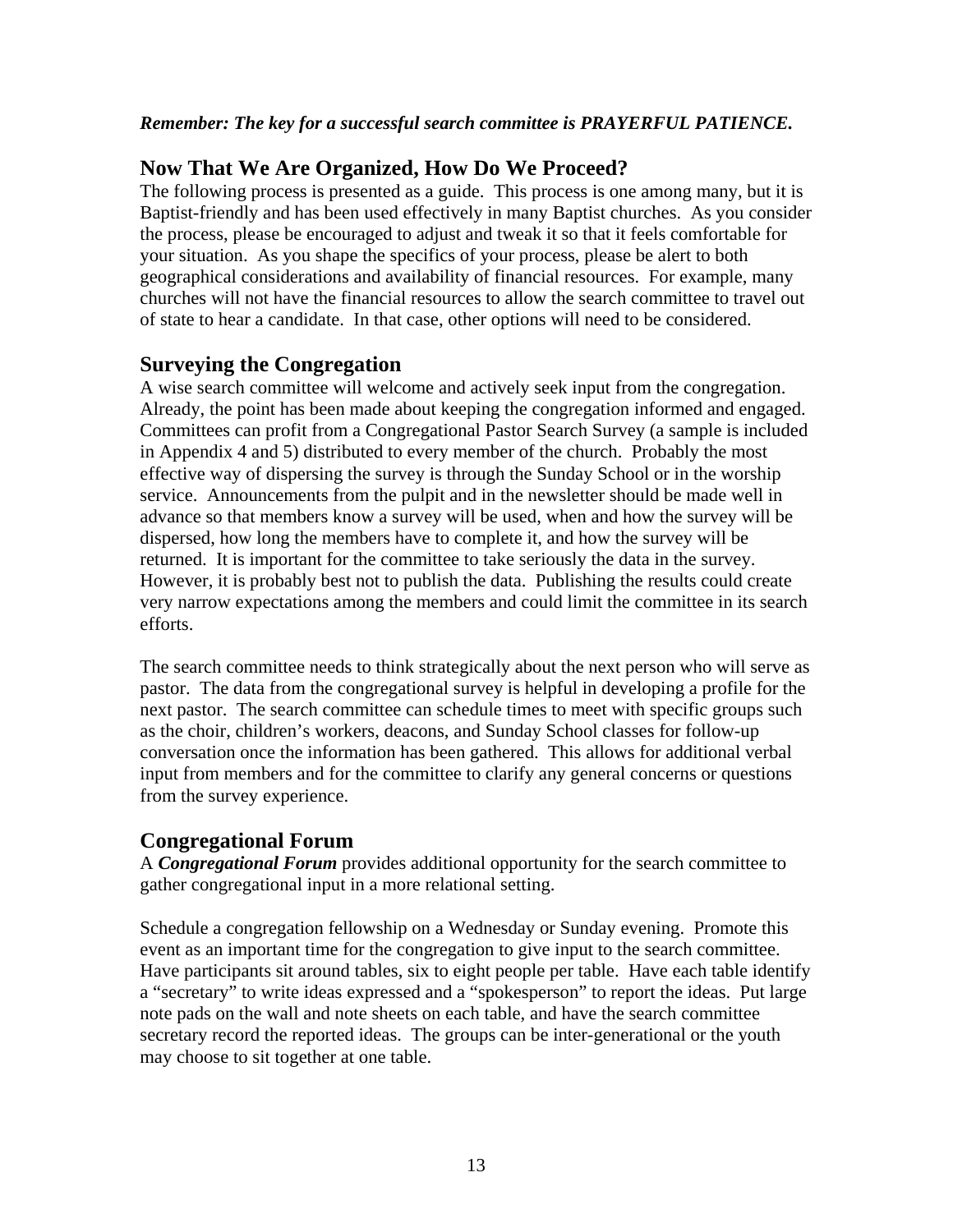- 1. Ask each table to identify and list what they think are the church's assets or strengths. This could include things like buildings, location, and specific ministries. Allow about ten minutes for small group discussion. Then, debrief the discussion by asking each table to identify ONE asset or strength. Record each response on the large note pad. Proceed around the room, giving opportunity to each table to share. Once each table has shared, repeat the process until all the ideas have been listed.
- 2. Now ask each table to explore the question, w*hat could we do better as a church*? This will give opportunity for people to discuss what they see as the needs and/or challenges facing the church. Repeat the process described above for gathering the input.
- 3. The final focus point asks each table to identify and list hopes and dreams they have for the church within the next five years. Repeat the process described above for gathering the input.

This event will generate energy among the church members, stimulate ministry conversations, provide valuable information for the search committee to share with a prospective pastor, and focus people's attention toward the future. As a follow-up to this event, the strengths and asset list should be printed and made available to the congregation. This could be distributed as a bulletin insert, displayed as a wall banner or poster in the church and/or included in the church newsletter.

#### **Developing Profiles**

However, data alone is incomplete. The committee must spend significant time thinking and praying together about the qualities, skills and strengths needed by the next pastor in order to be an effective leader with that congregation. That determination can only be made if the committee knows the congregation and community. Invest time as a committee in discovering your congregation's DNA. Schedule dialogue time with key church leadership and ministry groups such as deacons, Sunday School workers, children's ministry leaders, youth ministry leaders, music ministry leaders, women's ministry leaders, senior adult ministry leaders, and men's ministry leaders. This input will help the search committee better understand the opportunities and challenges facing the congregation. Sample questions are listed in Appendix 7.

#### **Church and Community Profile**

The committee should also develop a church and community profile. This information will be helpful in sharing information about your church and community with prospective pastors. Information to be included in the profile is listed below.

A sub-committee of the search committee can handle this project or the search committee can request the church to authorize a special group to develop the materials. The materials can then be reviewed and revised by the search committee before it is distributed. This resource has value for the church beyond the search committee. It can be adapted for use in community outreach. It can be a tool for welcoming new people into the community and introducing them to the ministry of the church.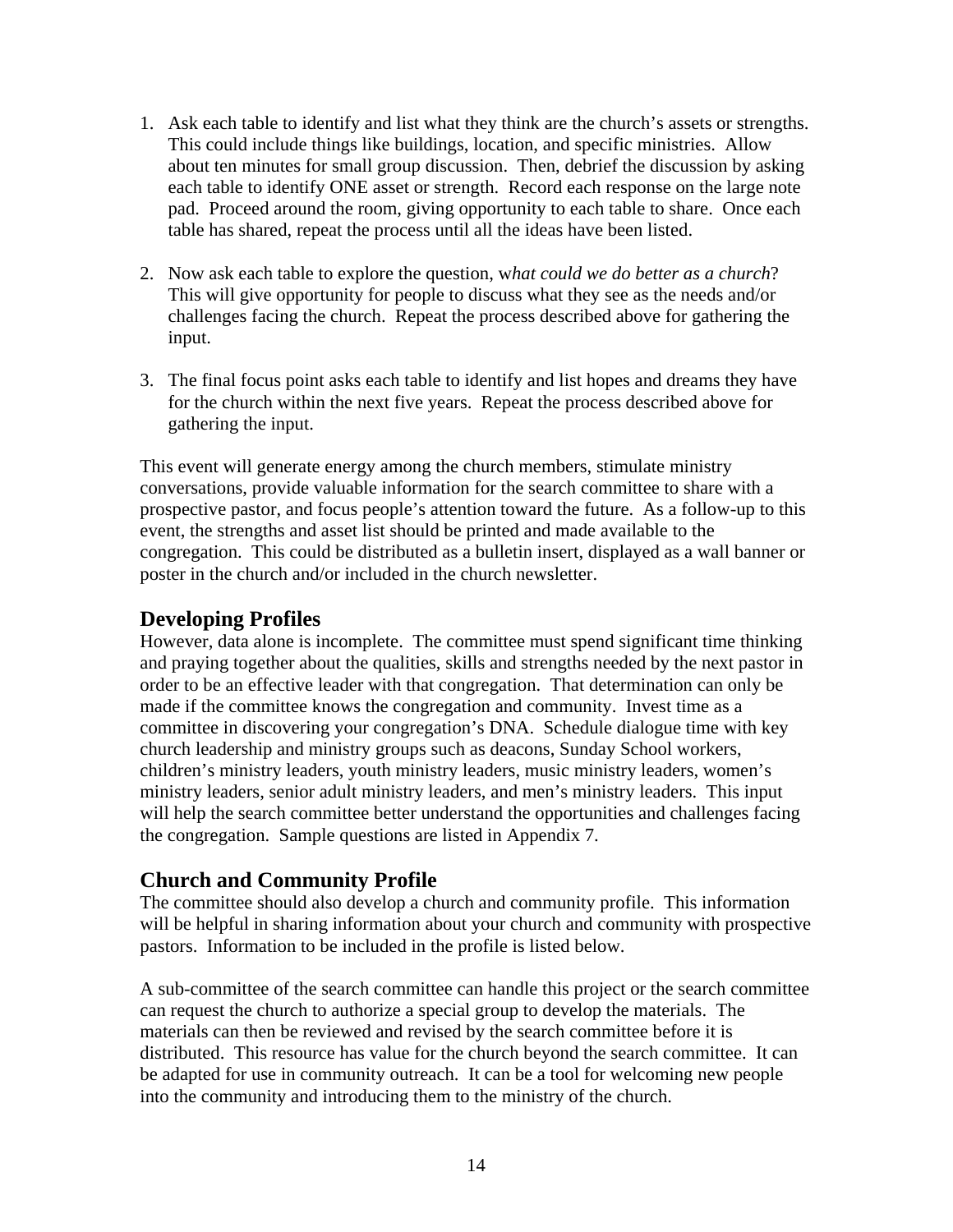Have several copies of the packet available to send to each viable candidate. It should include items such as:

- $\triangleright$  Copy of church budget, church constitution and by-laws, personnel policies, any policy and procedure manuals, etc.
- $\triangleright$  Chart of organizational responsibilities.
- $\triangleright$  Copies of past newsletters and/or bulletins that give an indication of the types of activities in which your church participates.
- $\triangleright$  Copy of your latest church calendar.
- $\triangleright$  Copies of the last few monthly financial statements.
- $\triangleright$  Any church brochure(s) you may have.
- $\triangleright$  Information about the parsonage, as applicable (size, age, features, location, picture, floor plan, color scheme, drapes, carpet, etc.).
- $\triangleright$  A simple drawing of your present facilities with a list of statistics about the building.
- $\triangleright$  Any future plans voted on by the church that would affect the future of the church (you may want to include copies of the minutes from your last few business meetings).
- $\triangleright$  Church statistics for at least the last five years (preferably ten years) to give the candidate information about your church (available from the Annual Church Profile).
- $\triangleright$  List of organizations in the church and their leadership.
- $\triangleright$  Copy of the latest church picture directory.
- $\triangleright$  Information about and maps of your town/area. (Contact the Chamber of Commerce for resources.)

#### **When the Committee Is Ready, How Do We Process the Resumes?**

The committee will receive resumes from a variety of sources. Some resumes will come directly without the committee ever making a request. Sources of resumes include:

#### • **Pastoral Ministries Office, Kentucky Baptist Convention**

Resumes sent out from the office of Pastoral Ministries are not to be understood as recommendations. Our commitment is to provide resumes to search committees and trust the committees to be thorough in their search and to be led by the Holy Spirit to the person who will serve as their pastor.

To request resumes from the Pastoral Ministries office, go to the Kentucky Baptist Convention website ([www.kybaptist.org\)](http://www.kybaptist.org/). Use the quick link to *Seeking Minister/Seeking Church*. Complete the *Church Profile*. This will create a file with our office. Appropriate resumes matching your stated criteria will be sent by e-mail to the designated address on the profile.

- **Seminaries, Colleges and Universities**
- **Other State Conventions**
- **Directors of Missions**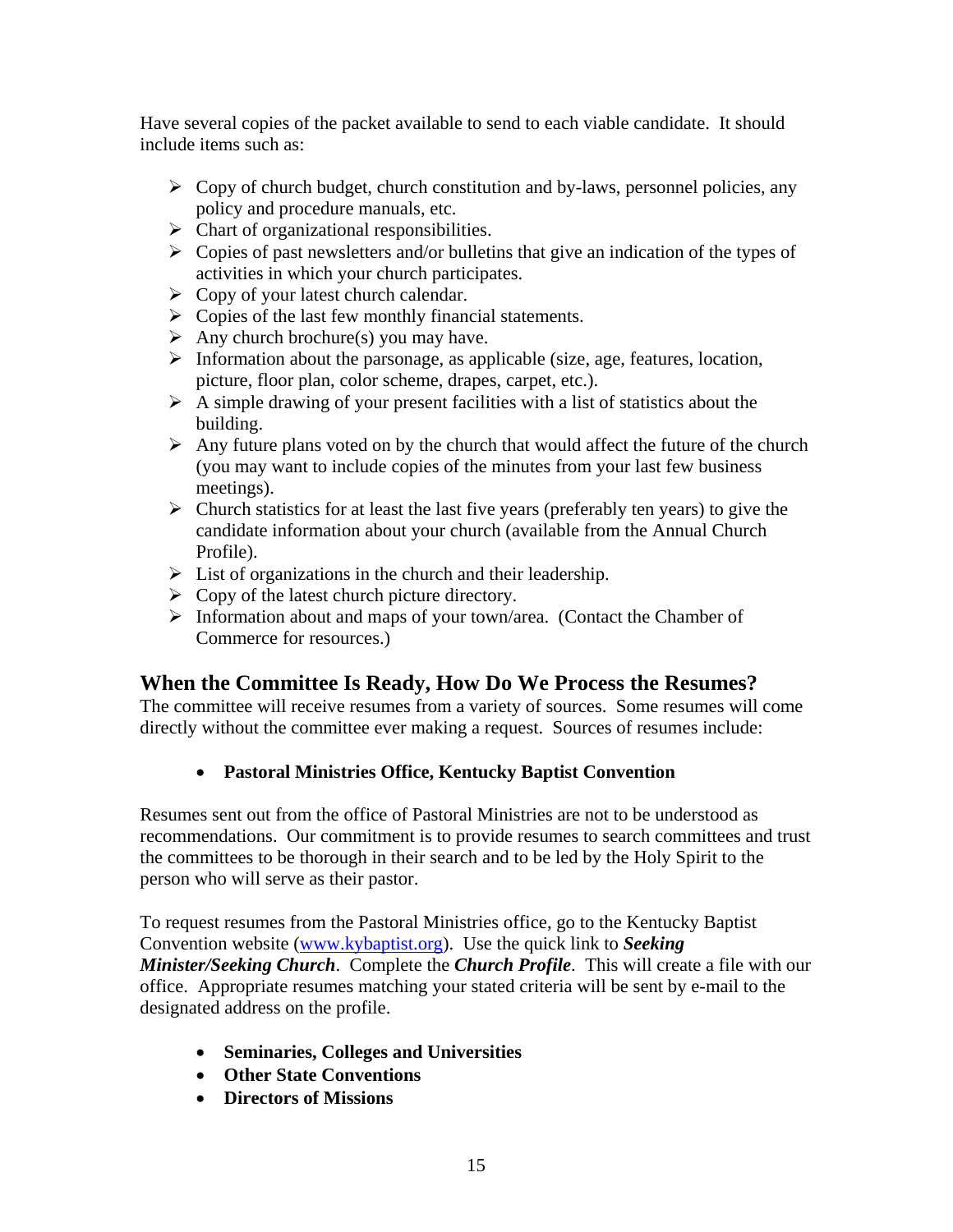- **Church Members**
- **Pastors and Other Church Leaders**
- **Advertisements in Baptist papers,** *Western Recorder* **and others**
- **Internet**

#### **Sorting Resumes**

The search committee will need to establish an adequate amount of time for receiving resumes. The committee should select a cut-off date for receiving resumes. This does not mean that resumes will not be received after that date. It simply gives the committee a set time when they will begin working with the resumes they have received.

A letter of acknowledgement need not normally be sent to each potential candidate, unless for some reason, the individual was personally contacted by the committee. If the search committee has requested the resume of a candidate, a letter should be sent stating receipt of the resume. If at a later date that particular candidate is rejected, a letter should be sent to notify him of the committee's decision. *A good procedural rule is that if the search committee makes contact with a candidate, the committee has an ethical/professional responsibility to communicate with the candidate when that individual ceases to be a candidate.* 

In reviewing resumes, the committee needs to:

- $\triangleright$  Look at the candidate's ministry record
	- Locations
	- Time of ministry
	- What accomplished
	- How he accomplished ministry
- $\triangleright$  Verify educational background and degrees
- $\triangleright$  Validate ministry record by confirming with former churches
- $\triangleright$  Check on denominational involvement, checking state conventions and associations

Depending upon the size of the church, the sheer number of resumes can be overwhelming. The question becomes how to reduce the volume of resumes to a workable number. One way is to make copies of every resume for each member of the search committee. Using the profile that the committee has created, each committee member will work independently with the stack of resumes, eliminating those that do not fit the profile. Many resumes will be easily eliminated. The goal of the committee at this point is to develop a short list of candidates (from five to ten, with the ideal being five). This will not be an easy task. Study and prayer will be required. This step should not be rushed. Once this has been completed, the committee members will come back together and share their choices. The five to ten resumes that show up with the most frequency will comprise the short list.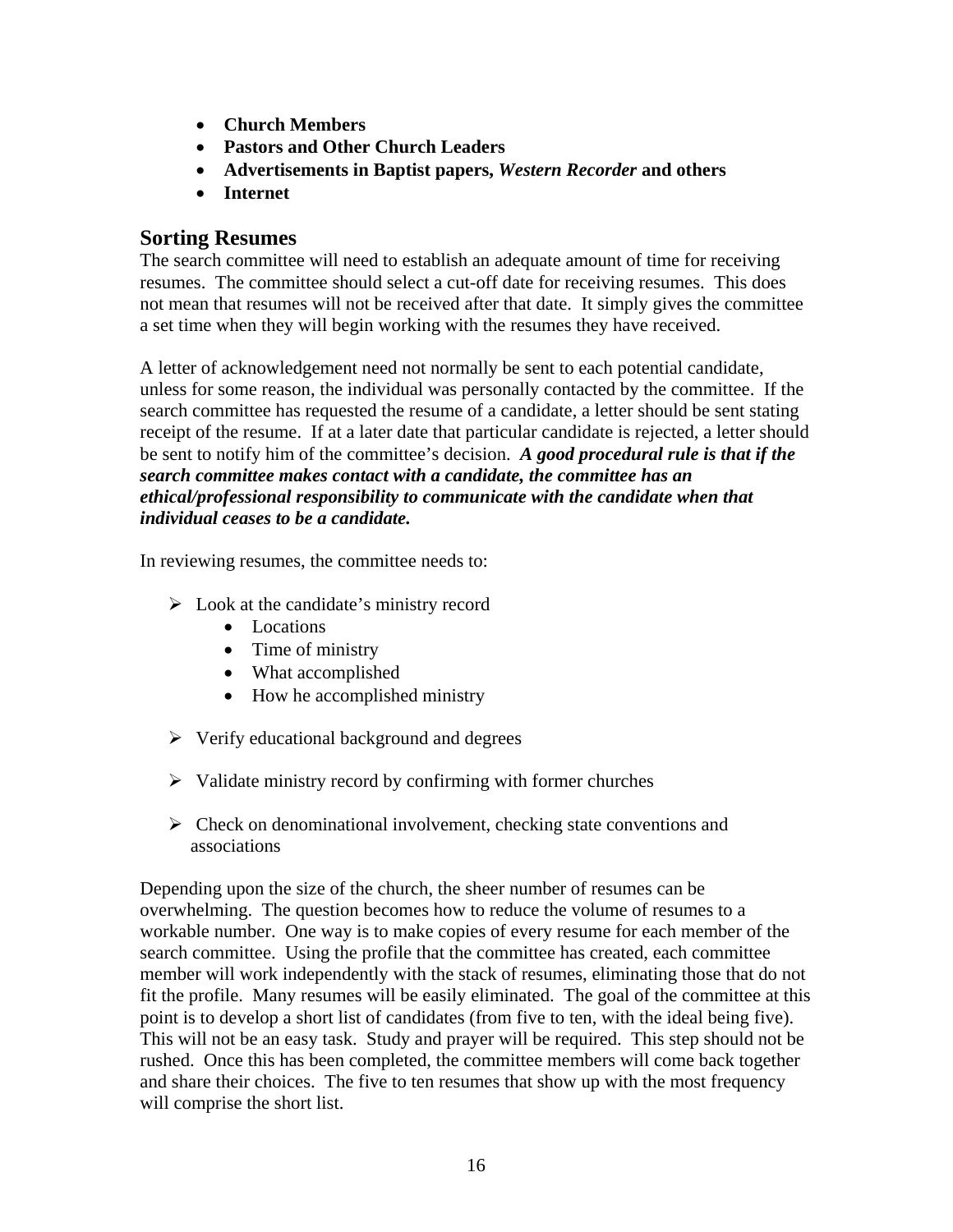Once the short list has been developed, each person on the short list will be contacted by phone. If the individual agrees to become a candidate, he will then receive a follow-up letter. The telephone call should include:

- 1. Introduction to the church.
- 2. Invitation to the individual to become a candidate in the search process.
- 3. Response to the individual's initial questions.
- 4. Permission to check references.
- 5. Request for a sermon tape.

The follow-up letter will confirm the telephone conversation; include information about the church, a short questionnaire and a reference release form. Focus the questionnaire on five to seven issues the search committee believes to be most crucial for sorting candidates. Questions can be taken from the *Initial Interview Questions* (Appendix 11). To ensure confidentiality, send the letter to the candidate's home address rather than to the church office. Allow sufficient time for the individuals on the short list to be contacted, for the follow-up letters to be sent, and the tapes, questionnaires, and release forms to be returned.

#### **The Sermon Tape**

Listening to the sermon tapes should be done with a plan. It will be helpful to the committee members to use some kind of guide for hearing and considering the tapes (see Appendix 18). Sermon tapes provide one tool in the process of helping the committee decide who will be its number one candidate. The sermon tapes should be listened to at a time when the entire committee can be present.

There are various schools of thought about how to accomplish the task. One option is to schedule sufficient time to listen to all candidates' tapes in one setting. Assuming you will be listening to five tapes, you can figure on about three hours. The rationale for hearing the tapes in one sitting is that you will be more likely to make better and fairer comparisons. Another option is to schedule two listening sessions. The rationale for this is that by the time you have listened to two or three sermons on tape, you become mentally tired and, therefore, the tapes listened to last do not receive a fair hearing. A third possibility is to listen to two tapes in one sitting and decide which sermon is the stronger of the two. Come back as soon as possible thereafter and listen to two other tapes and decide which of those two is stronger. Assuming you started with five, you now have one that you have not listened to and two that you have judged stronger than two others. Take those three and listen to them and decide how you would rate them in terms of their strength.

You are still working with the short list. Based on the resumes, questionnaire responses and the evaluation of the tapes, the committee members are ready, independently, to rank the candidates. Each member should order the short list so that the first choice is number one, the second is number two, and right on down the line. When the committee members come back together to compare their work, the next step will be to come up with a consensus list that will be used by the committee to move forward in the process.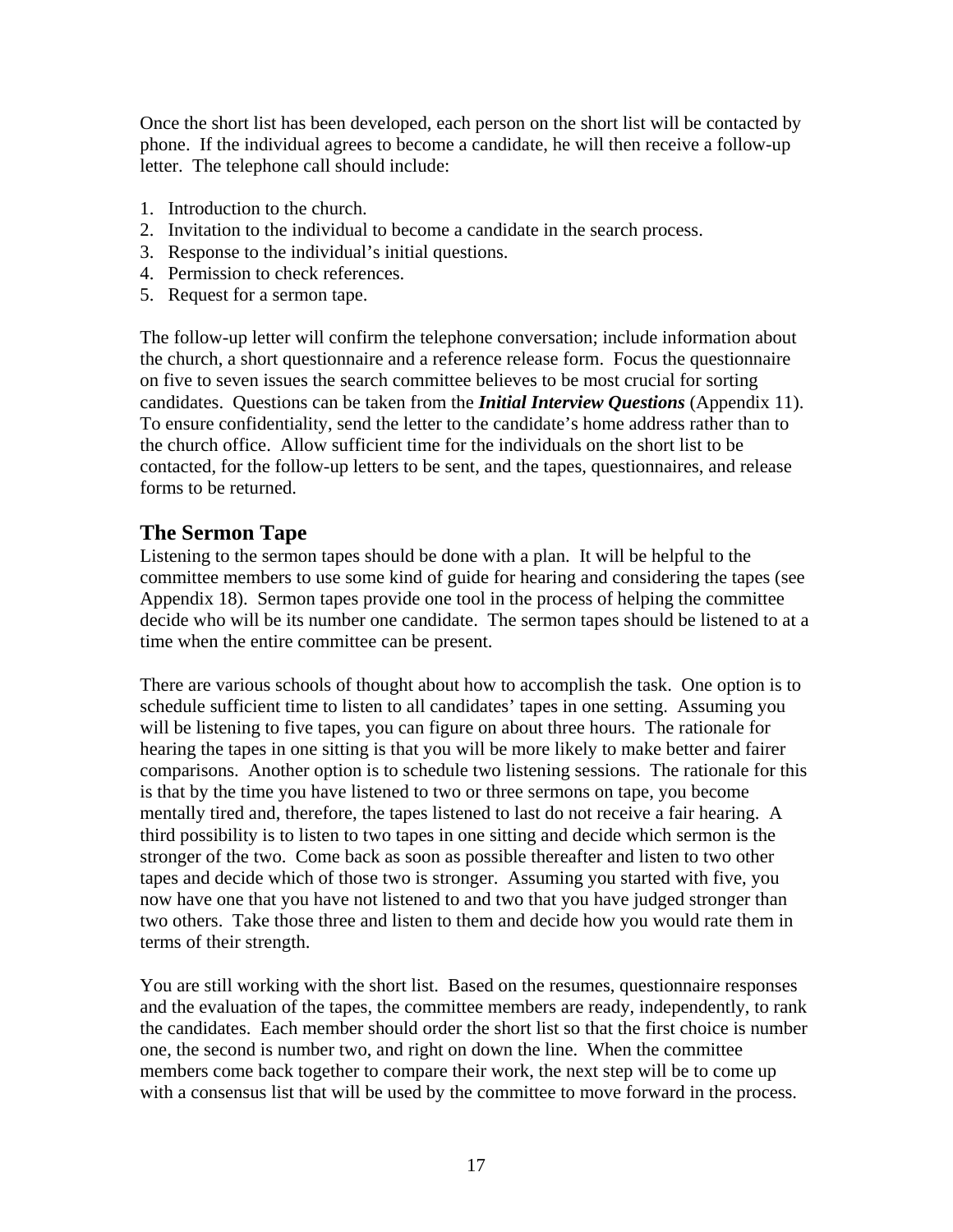One procedure option is for the chairperson of the committee to go around the table and let the members of the committee identify their number one choice and assign it a number value, five (if you are working with five resumes). After each member has identified her/his number one choice, go to number two and assign it a value, in this case four. Continue that process until every resume has been assigned a value. Add the numbers, and the resume with the highest number becomes your number one candidate; the one who receives the second highest number becomes your number two candidate, etc. Once you have identified your number one candidate, it is suggested that the committee deal with that person exclusively.

It may be that you will decide upon another process of determining your short list. Whatever method you use, the committee will be wise to consider one person at a time. Committees that go out to hear multiple candidates risk disagreement and confusion about who should be the primary candidate. Dealing with one candidate at a time will reduce that likelihood.

#### **Focusing on the Candidate**

Remember that you are still in the consideration phase. Just because you are focusing on this one particular person does not mean you will call him as pastor. Be careful not to make any commitments to the person at this time. Serving effectively on a pastor search committee is hard work. A tremendous amount of time and effort will be expended investigating the background of the candidate. This can be time-consuming and tedious work. However, to shortcut the process at this point is dangerous.

#### **Checking References**

Typically, most resumes will include references. If references are not included, the committee will want to secure references from any candidate who makes the short list.

Checking the references is key to understanding the candidate. Granted, even when a committee has done a thorough and effective work in checking references, there is no absolute guarantee of a healthy relationship between the new pastor and the congregation. However, the likelihood of the relationship succeeding is greatly enhanced by the committee investing careful attention to this process.

Start with the references listed on the candidate's resume. Usually there are telephone numbers and addresses included with those who are named as references. The chairperson of the search committee will need to delegate among the committee members the task of contacting references. It is important to involve all members of the search committee, as far as possible, in this step in the process. It is equally important that the committee members all be in agreement. Therefore, the committee members will need to take as much time as needed to agree upon what questions are important to ask the references. Create a checklist that will be used by the committee members as they contact each reference (Appendix 15).

Some search committees choose to develop a letter to send to references. The letter of request should include a brief introduction, a copy of the signed Reference Release Form,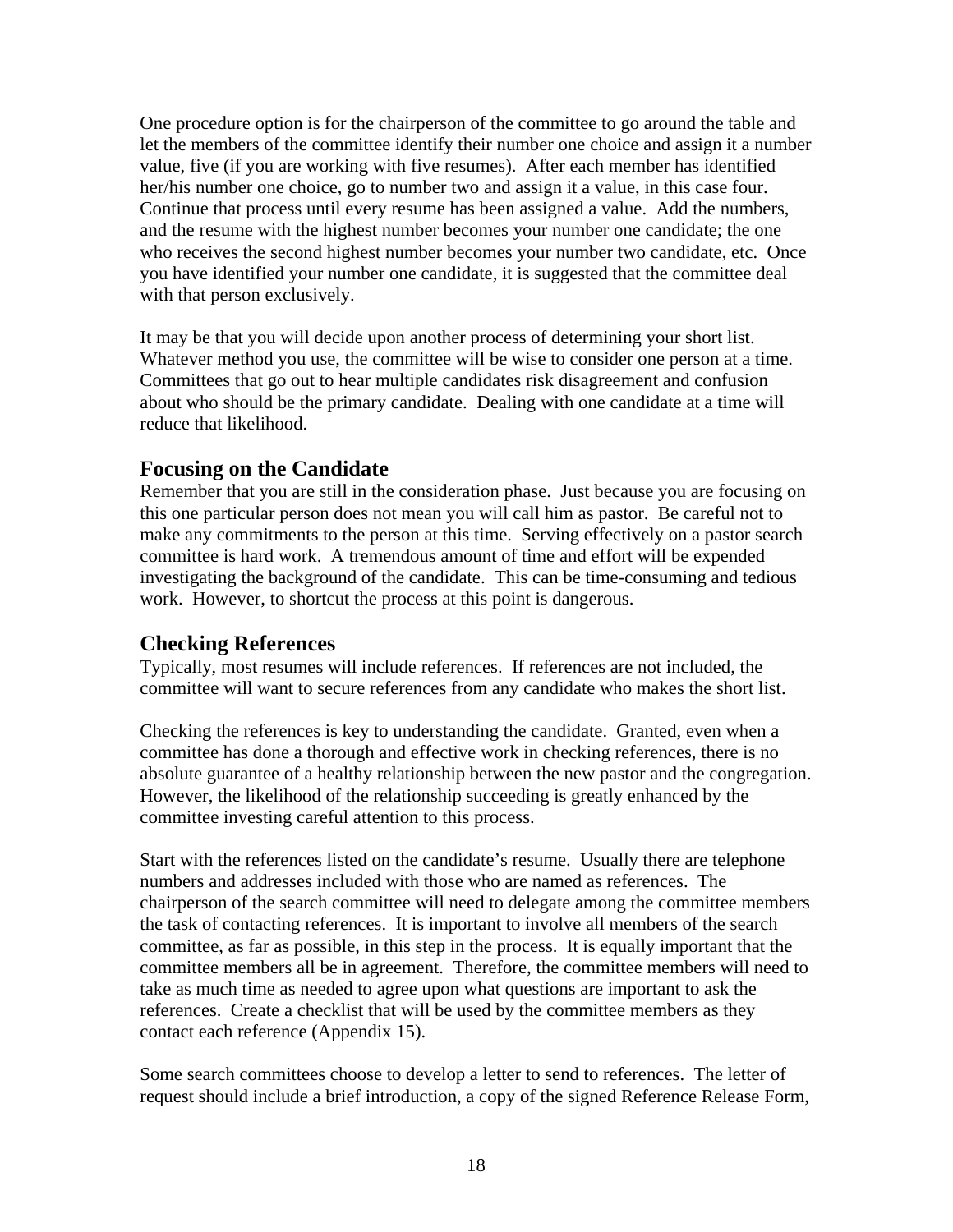the questionnaire and a stamped, self-addressed envelope (Appendix 14). Keep the questionnaire simple. Long documents that require extensive, detailed responses can be a burden to the writer. Also, remember that some people are hesitant to put sensitive information in writing. It is best to gather such information from a follow-up telephone conversation. The follow-up conversation provides opportunity to clarify unclear or unanswered points.

Regardless of which approach the committee decides upon, it is advised that the committee go beyond the references listed on the resumes. Anyone can find three or four people who will give him a good reference. This is exactly why the committee needs to expand its efforts beyond the references listed on the resume. There are several ways to accomplish that. When talking to the references listed on the resume, the committee member can ask, "Can you provide me with the name (and telephone number, if possible) of someone else who knows \_\_\_\_\_\_\_\_\_\_\_?" Another way of expanding your information base is to contact the Director of Missions in the association where the candidate is currently serving. As a general rule, the committee is discouraged from contacting people in the candidate's current church. However, it is perfectly permissible to contact members in churches where the candidate has served previously. These are usually listed on the resumes under "experience." You can also contact the Director of Missions in the associations where the candidate has previously served. Realistically, the committee should understand that there exists the possibility of getting negative feedback from a reference. After all, it is impossible to please everyone! However, after having contacted multiple references, the committee can see if there are recurring patterns of destructive behavior or unhealthy issues that characterize the candidate's ministry experiences.

#### **Contacting the Candidate**

After the hard work of checking the background of the pastoral candidate, the time has come for the search committee to interact with the candidate. The chairperson of the committee will logically be the one to make the contact. The chairperson needs to be prepared to answer questions that may be raised by the candidate over the phone. At this juncture, neither the committee nor the candidate is making a decision beyond an initial interview. The chairperson will express the committee's interest in the candidate and ask him if he would be willing to interview with the committee. The committee can choose to conduct this interview in person or by telephone.

#### **Initial Candidate Interview**

#### **Telephone Interview**

At the agreed time, the search committee calls the candidate. The candidate needs to be at a location that allows him to speak candidly without concern of interruptions or distractions. The committee should use a speakerphone so that all members can both hear the responses and enter into dialogue with the candidate. Avoid asking questions that require only a "yes" or "no" response. *Sample initial interview questions are listed in Appendix 11.*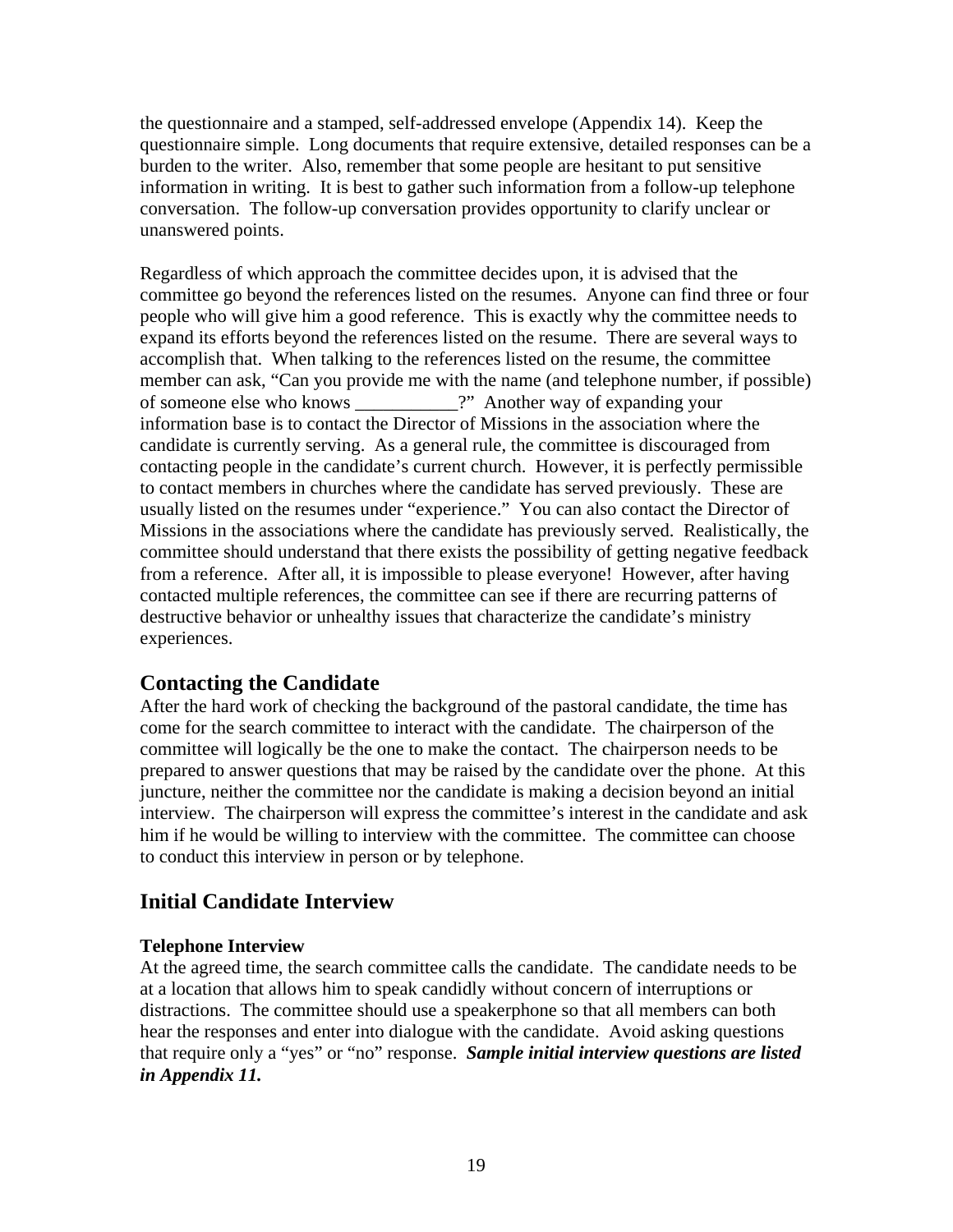#### **In-Person Interview**

If the search committee chooses to meet personally with the candidate, arrange for the meeting to take place in a neutral location convenient for both the candidate and the committee members. A neutral site could be a neighboring church, an associational office or a hotel conference room. The location must provide confidentiality for both the search committee and the candidate. Questioning can follow the same pattern as the telephone interview.

#### **The Second Meeting**

After the initial interview, the search committee must make a prompt decision. If the search committee senses that it is God's will to continue with this candidate, a second meeting needs to be scheduled. (However, if the search committee chooses not to proceed with the candidate, then the chairperson should notify him that the search committee believes God is leading them in a different direction. Thank him for the privilege of considering him and assure him of your continuing prayers for his ministry.)

During this second meeting the candidate and the search committee will begin to develop a deeper relationship. Both will begin to sense what it is like to work with one another. Sample questions for this interview can be selected from Appendix 16. The purpose of this interview session is for the search committee to experience how the candidate builds relationships, solves problems and provides leadership with a group.

The chairperson should extend an invitation for the candidate's spouse to attend this meeting. It is extremely important for the spouse to attend this meeting. Though the church is not calling the spouse to serve on the staff, she will be either an asset or a liability to her husband's ministry. The church has every right to expect that the minister's spouse will be committed to Christ and to the church, and the committee has the responsibility of assessing that.

If the candidate is interested in meeting with the search committee, the candidate and the chairman of the committee should mutually agree upon a place and time. Often this second meeting can be conducted in a private room at a nice restaurant. The specific place should be selected based on convenience and privacy for both the candidate and the search committee. The church should cover the expenses of the candidate and his spouse. Additionally, it is a professional courtesy for the church to cover all expenses incurred by the candidate throughout the entirety of the search process. This is only fair in view of the fact that the committee initiated the process and the candidate has chosen to enter the process at its invitation.

Geographical restrictions may require the search committee to adjust and/or modify the interview process. The process as described assumes that the candidate is within driving distance of the church. There may be instances where the candidate is far enough away that the committee will need to make other arrangements for meeting. The committee will use its judgment to determine how the process needs to be adjusted.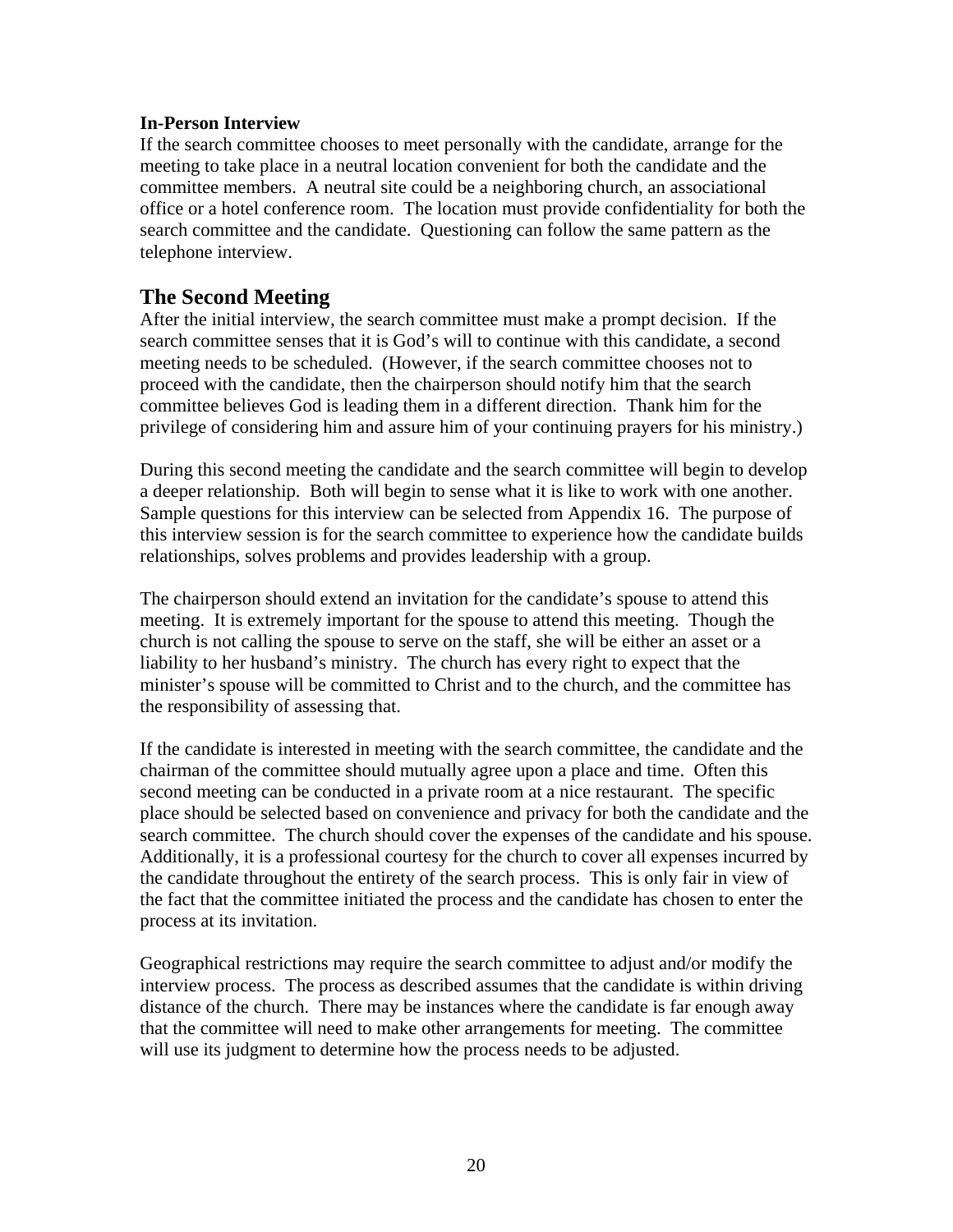In advance of the meeting, the search committee members should have already identified the questions they want to ask the candidate and decided how the questions will be divided among them. It will be much easier if each member of the committee accepts responsibility for three or four of the questions. At this meeting, it is appropriate for the committee chair to take the lead.

If this is a dinner meeting, the chairperson will get everyone's attention and offer thanks for the meal and meeting. After the meal, the meeting can take on more formality. The first item will be a time of prayer, seeking God's will and leadership. This will be followed by introductions. The chair will ask the members of the committee to introduce themselves more fully by sharing a little about their family, work, and involvement in the church. After the committee members have introduced themselves, the chairperson could invite the candidate to introduce himself and talk about his Christian pilgrimage. It would be appropriate to invite the spouse to share about her Christian journey.

From that point, the committee members will introduce their questions. It is very important that the committee members understand the answers to each question. It is perfectly acceptable to ask the candidate or his spouse to amplify on an answer that may be incomplete. The chairperson needs to be sensitive to the time and allow ample time for the candidate and his spouse to ask the questions they have brought to the meeting.

As soon as possible after the meeting, the committee members should get together to debrief. Each member of the committee should be prepared to share his/her impressions. It is important to hear from each member. The chairperson has the responsibility of encouraging and engaging each member to express his/her feelings. What did you like; what did you not like? Were there any red flags? Did the meeting raise other questions that need to be addressed? Does the committee feel good enough about the meeting to proceed to the next step? All concerns should be resolved before moving to the next step.

If there is no consensus to proceed, the chairperson should contact the candidate, thank him for the meeting, and inform him that the committee feels God is leading in a different direction. Thank him for the privilege of considering him and assure him of your continuing prayers for his ministry.

Also, at this point the candidate may decide that he no longer wants to be considered. The search committee should thank him for the privilege of considering him and assure him of your continuing prayers for his ministry. At this point the committee will go back to the second choice and renew the process. If, however, the committee feels positive about the meeting, they are ready to move ahead with this candidate.

#### **Hear the Candidate Preach**

If both the search committee and the candidate agree to move forward, the next step is for the committee to hear the candidate preach. The chairperson will contact the candidate, apprise him of the feelings of the committee and schedule the best time for the search committee to visit his church. *Do not make a surprise visit. Do keep the appointment or notify the pastor of the need to reschedule***.** You have already established contact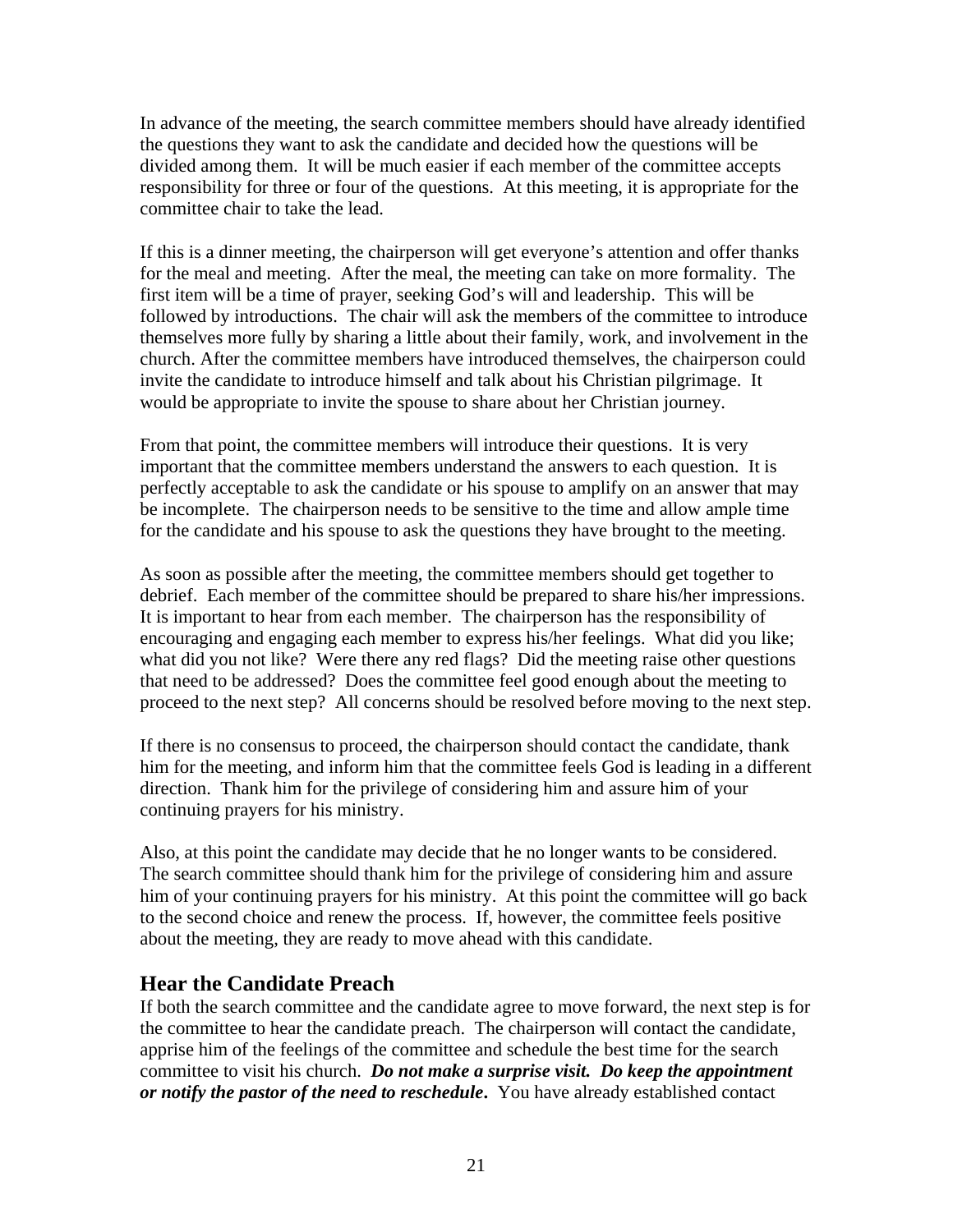with the candidate and you have conducted interviews that were based on trust. It is important to maintain that level of trust by being above the table throughout the process.

If the candidate believes the visit would be too disruptive, ask if he would preach in another church in the area at a time convenient for both the search committee and the candidate. Please respect his current ministry and seek to be as discreet as possible. There is real value in hearing the candidate in the context of his own church's worship service. It can be awkward visiting another congregation to hear their pastor preach. However, there is really no better way to evaluate the candidate's ability. In the context of the candidate's church, the committee will benefit from a total experience of "seeing," "hearing," and "feeling" the spirit and flow of the worship. The committee will get to hear the candidate welcome the congregation and guests. They will hear him pray. They will see his style and feel the warmth of his personality or his lack thereof. Again, geography may make this kind of trip difficult. The committee will once again need to adjust the process so that it fits the situation. However, there is simply no substitute for the experience of being in his church.

As soon as possible after hearing the candidate, the committee members should get together to debrief. Each member of the committee should be prepared to share his/her impressions. It is important to hear from each member. The chairperson has the responsibility of encouraging and engaging each member to express her/his feelings. What did you like; what did you not like? Were there any red flags? Does the committee feel positive enough about the candidate's performance in the pulpit to proceed to the next step? All concerns should be resolved before moving to the next step. If that cannot be done, the chairperson should contact the candidate, thank him for the privilege of being in his worship service, but inform him that the committee feels God is leading in a different direction. In that case, the committee will go back to the second choice and renew the process. If, however, the committee feels positive about their experience, they are ready to move ahead with this candidate.

#### **The Third Meeting**

This interview takes place in the search committee's church community. This provides the candidate and his spouse the opportunity to see the church and community. If the church has staff, arrange for them to meet and talk with the candidate confidentially during this interview session. The home of one of the committee members could serve as the meeting site to insure privacy rather than the church building.

This visit should include extended discussion time between the search committee and the candidate and his spouse. Additional questions from the committee and from the candidate are to be addressed. In this session the committee will present the required documents to facilitate background checks for both the candidate and his spouse (Appendixes 12, 19, 20, 21). Assure the candidate that all the confidential information will be securely protected for review by church officers only in the unlikely event that litigation should ever result from the employment of the pastor by the church. *To protect the integrity of all concerned, background checks are not optional.*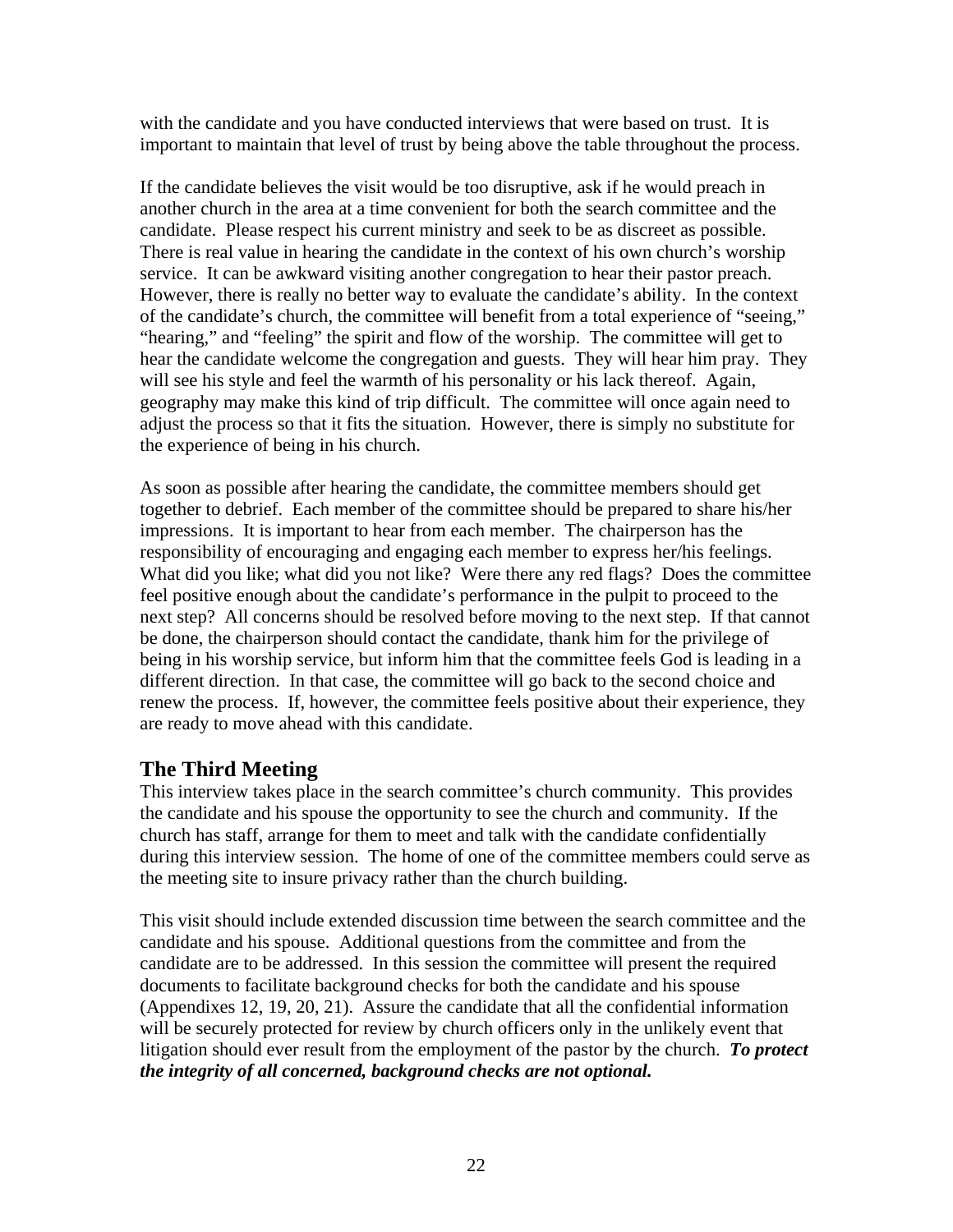Prior to this meeting, the search committee should work with the appropriate church committee regarding the compensation package and moving expenses. Discussions at this session between the committee and the candidate must include compensation, moving expenses, housing, vacation time, and revival, conference and convention allowances. *Information about ministerial compensation can be obtained from the Church Financial Benefits Department on the Kentucky Baptist Convention website.*  This visit also is a time for each party to identify and explore expectations. The search committee and the candidate together should review and revise the Pastor-Church Covenant of Relationship (Appendix 22). This document should be shared with the congregation at the proper time and entered in the church minutes when the candidate is called as pastor.

A healthy search committee-pastor candidate dialogue process will have identified and explored at least ten significant issues:

- 1. History of the church; including previous pastors.
- 2. Culture of the church and community; including how decisions are made.
- 3. Expectations of both the church and the candidate.
- 4. Theology of the church and candidate.
- 5. Church policy; including church grievance procedure and negotiation.
- 6. Church issues for the future.
- 7. Church priorities for missions and ministry.
- 8. Church staff relations and responsibilities; including hiring and termination.
- 9. Church communication and conflict management process.
- 10. Church staff support; including finances, vacation, continuing education.

#### **Extending the Call**

When the candidate and the search committee are in agreement that it is God's will for him to be recommended to the church, it is time for the final step.

#### **Preparing the Congregation For the Visit**

How the candidate is presented to the congregation is crucial. If the committee members are not excited about their recommendation of this candidate, it is highly unlikely that the congregation will be. On the other hand, if the committee demonstrates excitement in presenting the candidate, the congregation will catch it!

The committee can help pave the way for the candidate's visit to the church field and a positive reception by providing good information to the congregation. Develop an attractive and informative biographical form that can be used in introducing the candidate and family to the congregation. A recent picture of the pastor and his family, along with important information about his ministerial preparation and experience, will help answer a lot of initial questions among the congregation. This form could be included in the newsletter or passed out on a Sunday morning through the Sunday School. It should not be used too early because there is the potential that the news could get back to his current congregation. A good approach might be to use this particular piece the week before the candidate is scheduled to make his visit.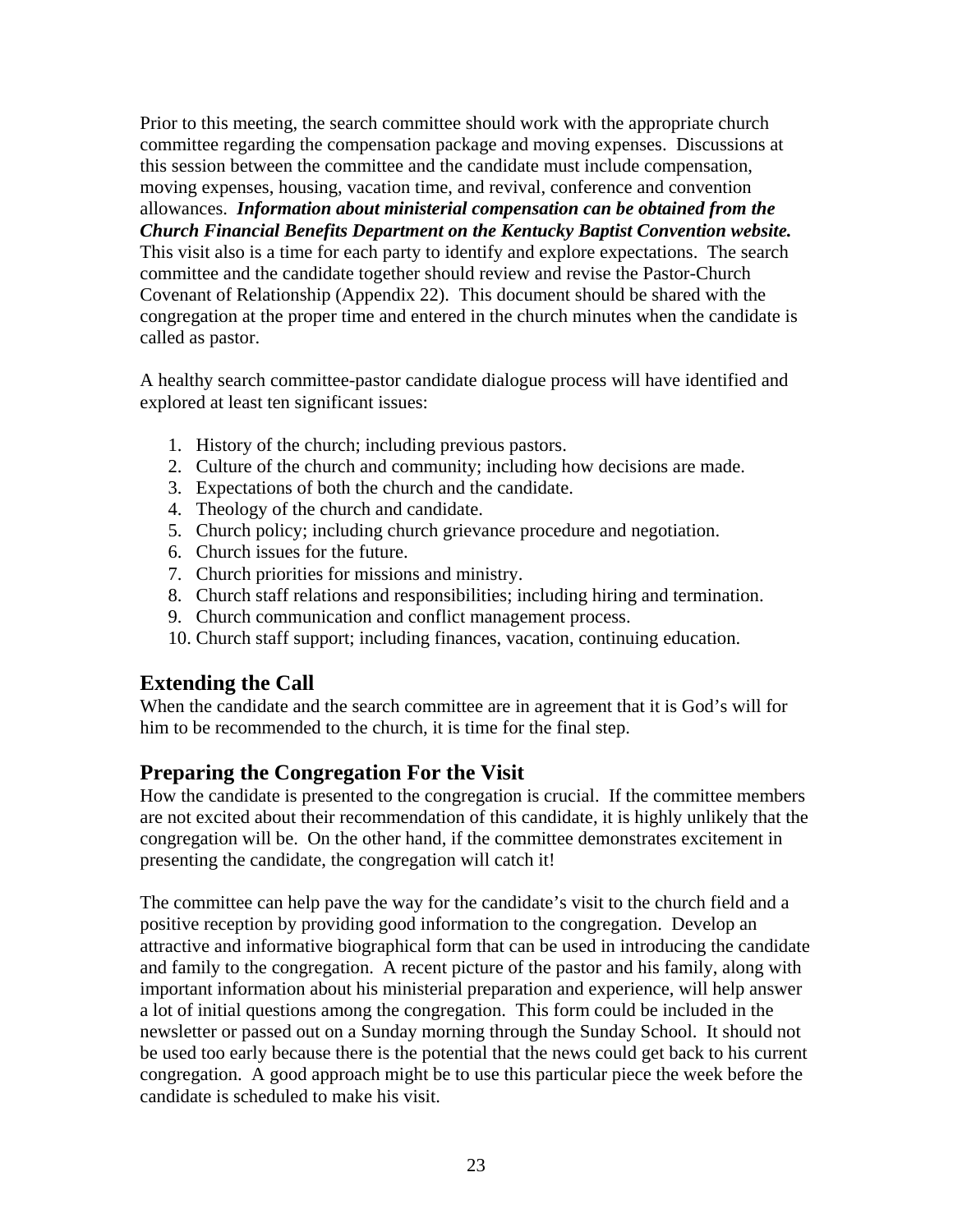Some committees have utilized a "town hall" type meeting to share information (excluding details of name and current ministry) about the candidate with the congregation. This type of meeting allows the committee to present answers to questions that might be anticipated and to deal with unanticipated questions. The committee should remind the congregation of important matters such as salary and benefits, vacation, time off for revivals, continuing education, etc. previously approved by the congregation. It is simply a courtesy to make sure everybody is on the same page. This meeting provides a context for sharing with the congregation the covenant that articulates the mutual commitments being made by both the candidate and the congregation. The congregation can use this meeting to affirm the covenant and to make sure that all questions have been adequately addressed. In addition to the "town hall" meeting, the committee should utilize other means for informing the congregation of the candidate's visit, e.g., bulletin, newsletter, pulpit announcements; being careful to disclose the name of the candidate only at the appropriate time. The week before the candidate's visit the committee should send a letter to the homes of all resident members. This letter should include the biographical form and picture and details on how the recommendation, vote and announcement of results will be handled.

#### **The Church Visit**

The search committee chairperson will work with the candidate to determine a mutually acceptable time for the church visit. Over a period of at least three days (Friday though Sunday), the search committee should schedule opportunities for the candidate to dialogue with strategic church groups (e.g., deacons, Sunday School teachers, children's ministry leaders, choir, staff, church council, youth, etc.). An informal churchwide fellowship provides the opportunity for the candidate and his family to meet and visit with the church family. This should be a casual event. The candidate could briefly share his testimony and a time for a question and answer period designated. In scheduling the visit, allow sufficient time for the candidate and his family to tour the community. Notify the congregation of the entire schedule and encourage people to make this a personal calendar priority.

Plan the Sunday morning worship in consultation with the candidate. Provide him a copy of the order of worship, identify who will lead the prayers and make the introduction, and confirm how the invitation is normally handled when there is a guest preacher.

#### **Issuing the Call**

Churches vary as to when the vote to extend the call is to be taken. The vote should be taken at a time when as many people as possible will be involved in the decision. Some churches vote immediately following either the morning or evening service. Others wait until the following Wednesday or the next Sunday before voting. The vote should be by secret ballot and specify that a certain percentage must be met to constitute a call. Often the church constitution gives direction on the percentage for a call. It is in the best interest of both the church and candidate to call a pastor with at least 85-90% vote. With a lesser percentage, the candidate will have too much opposition to overcome early in his ministry to have an effective ministry in the church.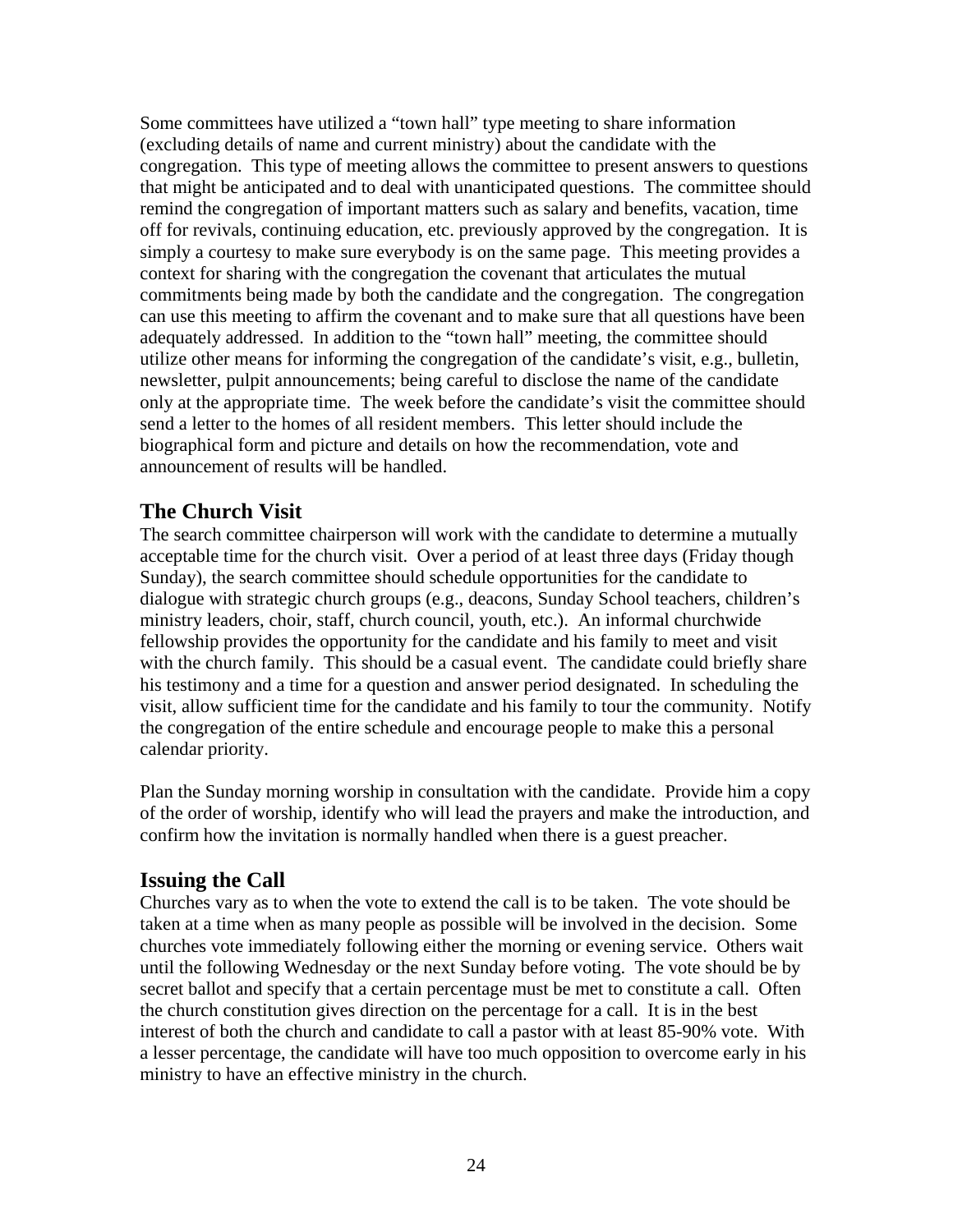After the vote, the chairperson should immediately contact the candidate. Share if called or not and the number of votes. If it is a positive vote, then the chairperson should ask for a verbal acceptance. The candidate may request a few days for prayer before accepting the call. Once the candidate has accepted the call, inform the church at the next worship service. Call the congregation to prayer, thanking God for the new pastor. Encourage the congregation to pray daily for the church and the new pastor in this transition time. An official call letter should be sent by the church clerk and signed by the search committee chairperson to the new pastor confirming the decision.

#### **Welcome and Orientation**

The arrival of a new pastor generates excitement throughout the congregation. There are several actions the church can implement to help the new pastor and his family in this transition.

#### **Help the Family Feel Welcome**

The church is responsible to assist the new pastor in the moving process, in accordance with the guidelines of the church. The date of the move and the beginning of his leadership role must be mutually agreed on by both the church and the pastor. There are multiple ways for making this a time of celebration.

- $\triangleright$  Ask members of the congregation to write letters of welcome to the new pastor and his family.
- $\triangleright$  Ask the children of the church to draw pictures of welcome.
- $\triangleright$  Provide meals for the pastor's family during the actual move.
- $\triangleright$  Provide childcare for the pastor's family during the move.
- $\triangleright$  Schedule special prayer times for the pastor's family in all the church gatherings during the first month of the transition.

#### **Pastor Installation Service**

Plan an installation service for the new pastor. Some congregations do this on his first Sunday morning or Sunday evening. Others choose to have the service on a Sunday afternoon to accommodate community guests. Appendix 23 provides a guide for the installation service. Following the installation service, the church can host a reception for the pastor and his family.

#### **Pastor Orientation**

The search committee should coordinate the pastor's orientation to both the church and the community. Each church has its own way of doing business. This needs to be discussed with the pastor in preparation for the first business meeting. If there are items pending from a previous business meeting, bring him up to speed on these before the session. Be sure he knows the church procedure for business reimbursements, days off, vacation and sick leave. Provide him with a list of key contact people in case of emergencies or special needs. Discuss with the pastor the traditions and practices of the church regarding Lord's Supper and Baptism.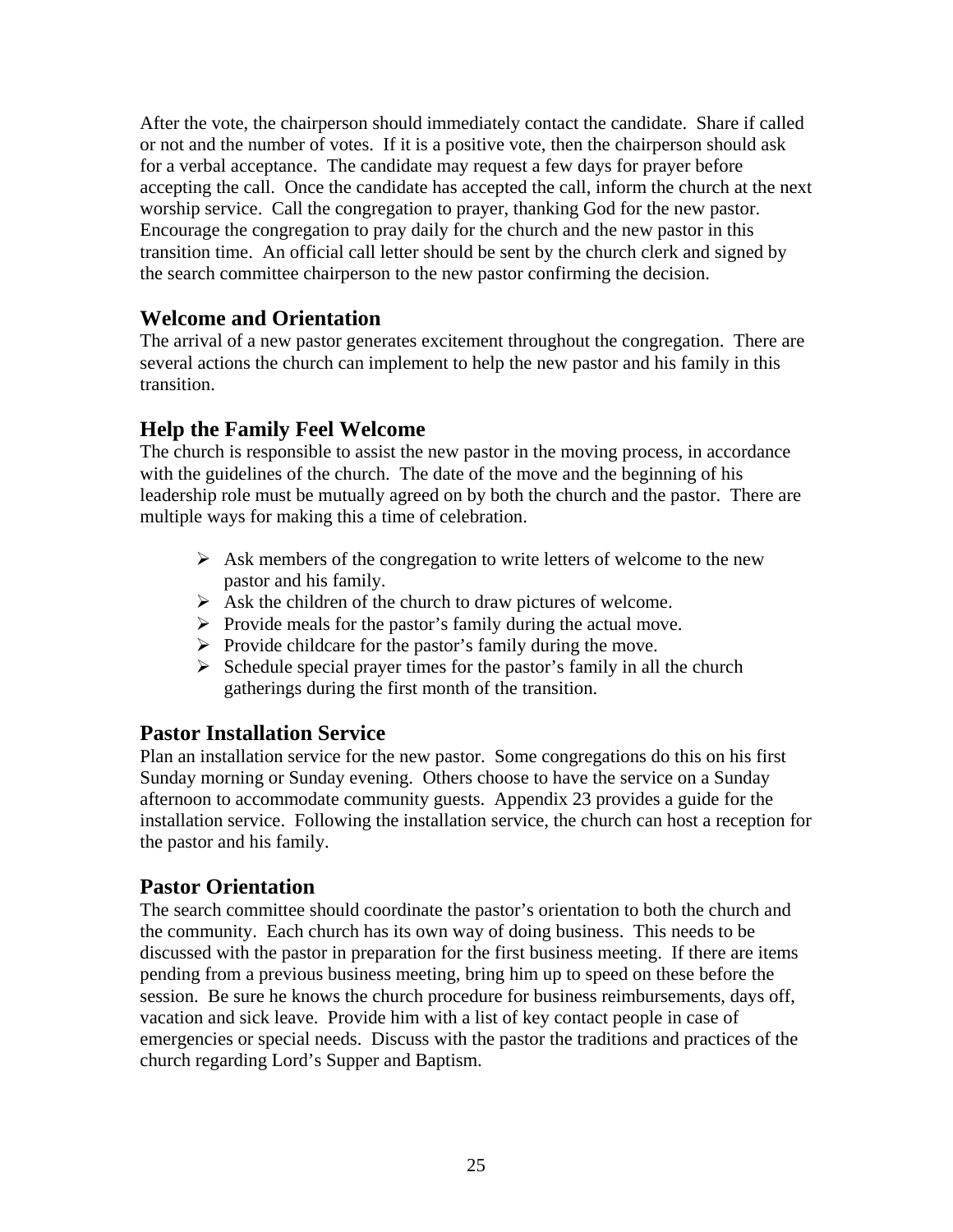Orientation to the community should include the pastor and his family. A key church leader such as the search committee chairperson or deacon chair should introduce the pastor to community leaders, the Director of Missions, and other community ministers. A church leader should offer to accompany the pastor's family when they enroll the children in school and help them learn their way around the community. Some female members of the Pastor Search Committee should take the pastor's wife on a community tour and identify service providers. Church leaders should provide all appropriate help to the pastor's wife if she is seeking employment.

Because the search committee members will have the strongest initial relationship with the pastor and his family, they should serve as transition guides. They can help address any concerns or questions by either the congregation or the pastor and his family in the transition process.

#### **Pastor Relations Committee**

The congregation can consider the value of a Pastor's Relations Committee. This committee serves as a liaison support group between the pastor and the congregation.

Responsibilities:

- $\triangleright$  Give relational support to the pastor and his family in their ministry.
- $\triangleright$  Serve as a sounding board for personnel and church concerns of the pastor.
- $\triangleright$  Bring concerns of the church to the pastor.
- $\triangleright$  Serve as a resource to the pastor in prayer, understanding and ministry.

Values:

- $\triangleright$  Provides the pastor and his family a support group to whom he can turn for counsel, advice, clarification and understanding.
- $\triangleright$  Provides both the pastor and congregation a sounding board for relational concerns.
- $\triangleright$  Demonstrates the importance the congregation puts on maintaining/enhancing healthy relationships.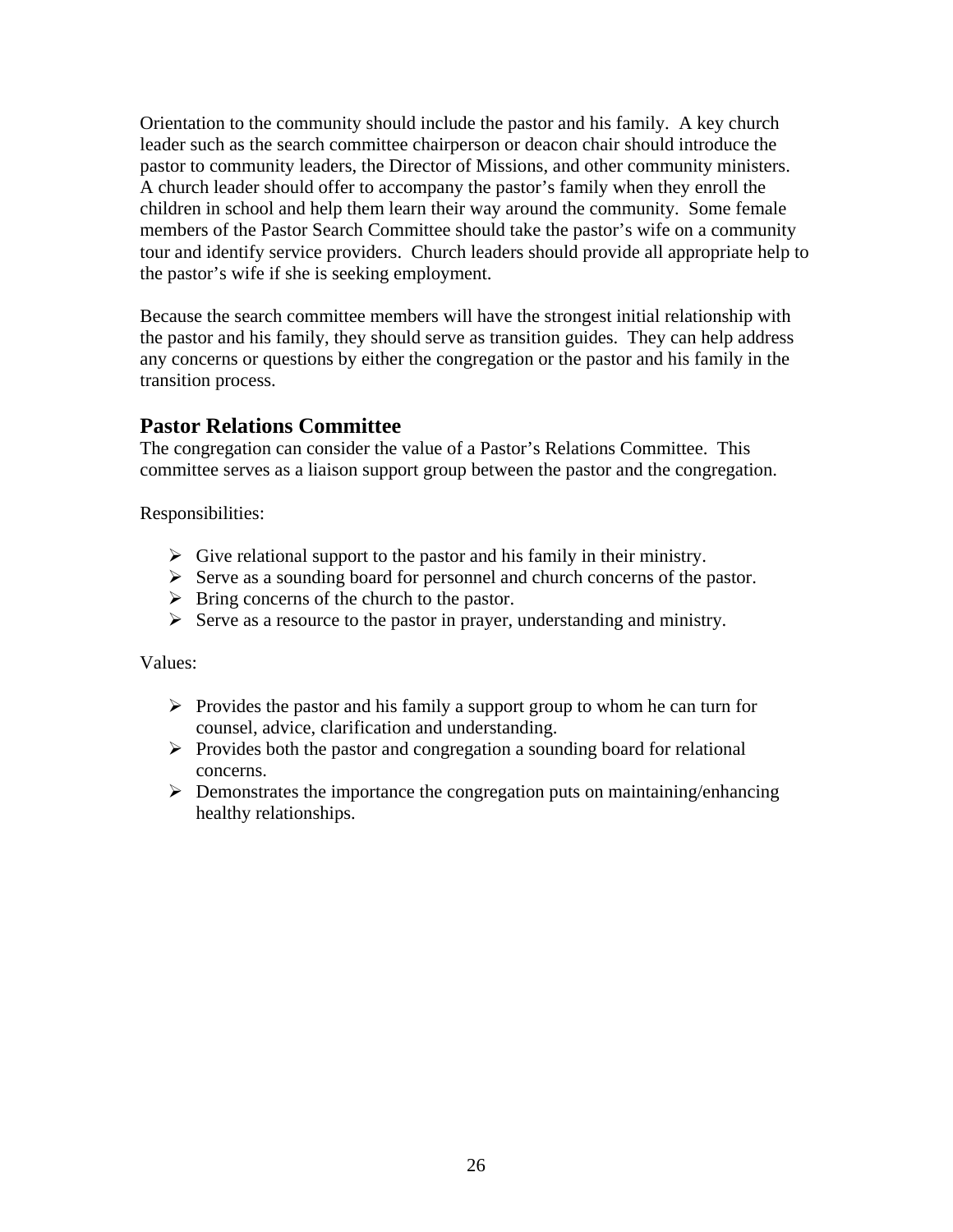#### **Appendix 1**

#### **A Personal Prayer Guide for Pastor Search Committees**  *"Establishing a Powerful Daily Prayer Time"*

*\*Special note: The following outline is a general description of an effective daily quiet time. The times listed are only samples and are not meant to be rigidly followed.* 

#### I. **Begin with a period of praise and thanksgiving (5–10 minutes)** Psalms 100:4-5

- Take a few moments to thank God for past, present, and future blessings.
- Spend some time praising God for who He is (His characteristics and names).
- Take time just to freely worship and adore Him from your heart.

#### II. **Continue with confession and repentance (at least 5–15 minutes)**

Proverbs 28:13; Psalms 66:18; 139:23-24

- Ask God to search your thoughts and attitudes.
- Carefully examine your speech.
- Ask God to thoroughly search your relationships.
- Confess any sins of commission and be sure to forsake the sins God reveals.
- Confess any sins of omission and make a definite commitment to obedience.
- Resolve to fully repent of any known sin of thought, word or deed (be) specific).
	- Ask God to fill you with the Holy Spirit.

• Be sure to utilize a thorough biblical tool designed to search all areas of your life with God's Word.

#### III. **Move into Prayers of Personal Petition (10–15 minutes)** Philippians 4:6; Matthew 6:33

• Pray for the development of character and holiness. Pray through the specific fruits of the Holy Spirit or other character words (Matthew 5:1-12; Galatians 5:22).

- Pray for your ministry and service to God (be very specific in your prayers).
- Pray for any physical, emotional, spiritual or financial needs.

## IV. **Proceed with Prayers of Intercession (10-20 minutes)** Ezekiel 22:30;

2 Timothy 2:1-4

- Pray for needs of family and friends.
- Pray for your pastor and church.
- Pray for specific needs of the pastor search.
- Pray for missionaries and mission efforts. (Use guides from both the *International* and *North American Mission Boards.*)
	- Pray for revival and spiritual awakening in your church and nation.

In your intercession, seek to be as specific as possible. Also remember the value of focusing on only two or three categories per day. If you thoroughly prayed for every category, you could literally pray for hours. Though some may be led to prayer for hours, most people will be led to focus on specific categories on certain days. As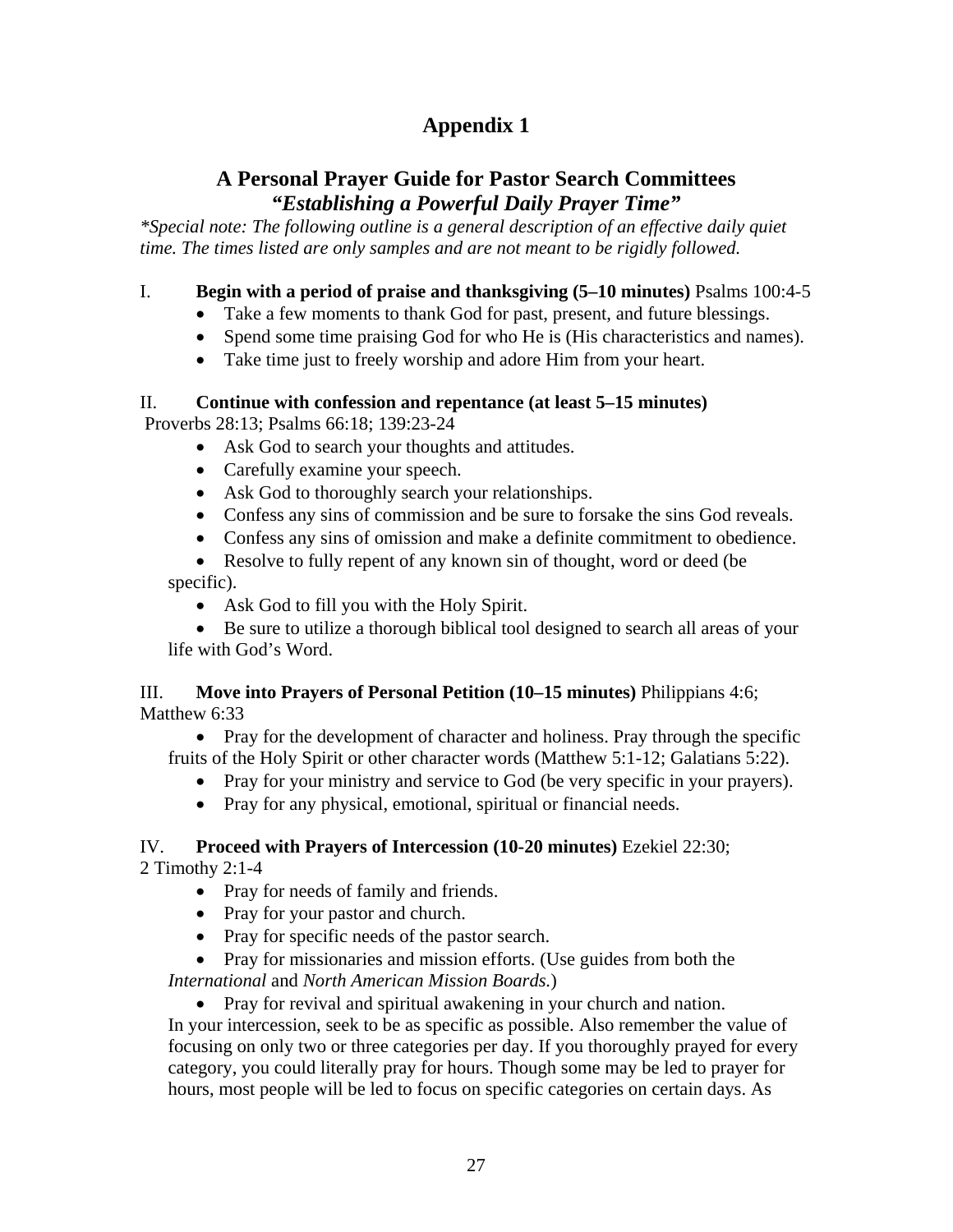always, the guiding principle is close sensitivity to the Holy Spirit. True prayer is a relationship, not a ritualistic formula.

#### V. **Conclude with a Time of Scripture Meditation and Listening for God's Voice**

- Reflect on key points of your scripture reading and prayer time.
- Assess how God has impressed on your heart.
- Write down key impressions in a daily journal.
- End your time with thanksgiving for God's grace, mercy and power.

Again, I emphasize the previous pattern is a general guideline, not a rigid program. As you allow God's Spirit to guide, you will be amazed at the ways He will direct you day by day. It is awesome to pause and remember that Almighty God desires a very close personal relationship with you. If we're willing, He enables us to walk with Him in deep spiritual intimacy. May God help us settle for nothing less than the glorious reality of His presence!

#### **A Spiritual Preparation Guide for Search Committee Meetings**  *"Embracing the Vital Missing Element of Deep Spiritual Cleansing"*

Search committees should never forget the following principle – *Your spiritual hearing can only be as clear as your hearts are clean*. Yet, when you sincerely confess and repent of your sins, you can rest assured of God's forgiveness. You can now ask Him to fill you with the Holy Spirit. Rely upon God to fill you with His mighty power and wisdom for the committee meeting. Each week as you prepare to meet, take time to work through the primary questions for cleansing. (You can have members do this before they come or take some time for cleansing and prayer at the start of each meeting.) As cleansing becomes a serious practice, you will experience a fullness and power you never dreamed possible! You will experience the powerful reality of Galatians 2:20, *"I am crucified with Christ: nevertheless I live; yet not I, but Christ liveth in me: and the life which I now live in the flesh I live by the faith of the Son of God, who loved me, and gave Himself for me."*

Conversely, if we neglect this principle, we can easily miss the still, small voice of God.

#### **A Brief Weekly Checklist to Prepare For Weekly Pastor Search Meetings**

- 1. **Do I have any sinful thought patterns I need to confess and forsake?** Romans 12:1-2; 2 Corinthians 10:3-5 *Areas to consider*: unclean thoughts, worldly thinking, anger and malice, doubt and fear, bitterness, etc.
- 2. **Do I have attitudes I need to confess and lay before God?** Revelation 3:15; 1 Peter 55; Hebrews 11:6; Ephesians 4:2 *Areas to consider*: lukewarmness, pride, jealousy, prejudice, unbelief, unkindness, worldliness or materialism, a critical harsh spirit, etc.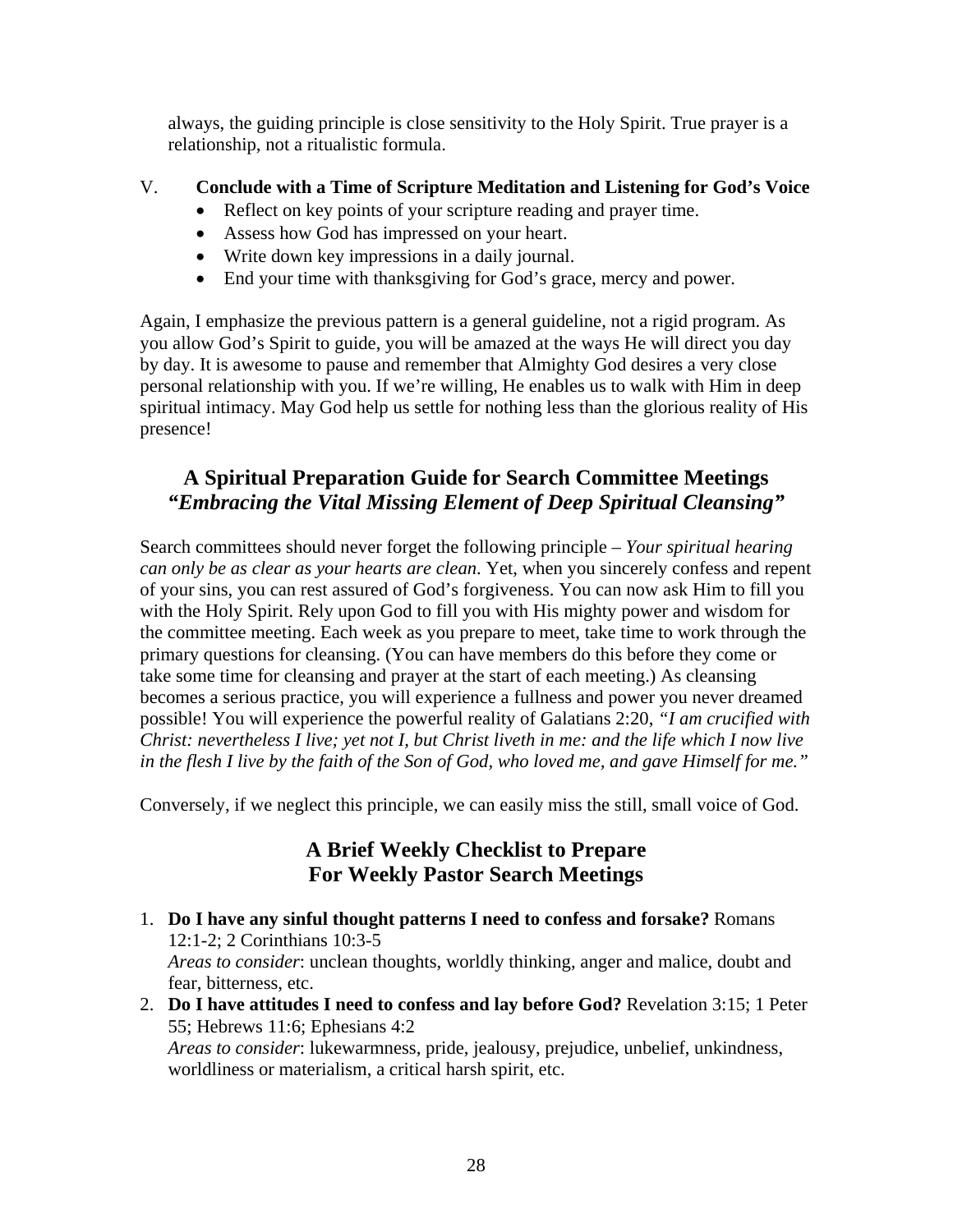- 3. **Do I have sins of speech I need to confess and forsake?** Ephesians 4:29; 5:4; Colossians 3:9; 1 Corinthians 10:10; 1 Thessalonians 5:18 *Areas to consider*: inappropriate slang speech, cursing, off color jokes, exaggeration, lying, complaining, bitterness, divisive speech, critical or judgmental speech, etc.
- 4. **Do I have damaged or wrong relationships I need to address?** Matthew 5:23; 6:14-15; Ephesians 5:25; 6:3 *Areas to consider*: people I have offended, people who have offended me,

inappropriate relationships, fathers who fail to act as spiritual head, wives rejecting God's patterns for women, neglecting to honor parents.

- 5. **Do I have sinful action or habits I need to confess and forsake?** Ephesians 5:5, 12; 2 Corinthians 6:17; 3:16; Exodus 20:2-3; Malachi 3:8-10; 1 John 3:20-22 *Areas to consider*: immorality, pornography, abusive habits against my body, idolatry (putting others ahead of God), any form of gambling, dabbling in horoscopes or new ageism, spiritual compromise, violating my conscience, any form of harshness or mistreatment of others.
- 6. **Have I sinned against God by sins of omission?** John 15:4-5; Ephesians 4:18; Romans 6:14; Hebrews 4:1; James 1:23-24

*Areas to consider*: failure to regularly pray and read God's Word, failure to witness in daily life, neglecting to discover and use my spiritual gifts, refusing to press forward into spiritual victory, disrespecting Christian leaders, failing to pursue holiness, lack of spiritual hunger, failure to tithe and give offerings, failure to generously support missions, failure to work to improve my marriage, etc.

#### **Drawing Near to God in Full Confidence**

Once you have thoroughly confessed your sins and yielded to the full Lordship of Jesus, He promises to draw near and fill you with Himself. "*Draw near to God, and He will draw near to you*." (James 4:8) As a committee, take significant time to pray and express your love to God and your deep desire to hear His voice. Specifically ask God to guide you in two ways absolutely critical to your task. (1) To cause you to find His perfect will and timing. (2) To guard you from any mistake in direction or timing. With cleansed hearts and fervent prayer you can indeed stand firm in God's wonderful promise of mercy and wisdom. "*If any of you lack wisdom, let him ask of God, that giveth to all men liberally, and upbraideth not; and it shall be given him*." (James 1:5) Though we are all imperfect, His grace is greater than our weakness. Let us be utterly confident in His merciful guidance. God can be fully trusted to reveal His full and perfect will. To Him be all glory, honor and praise!

Drawn from:

**Vital Spiritual Principles for Pastor Search Committees "Learning to Discern God's Voice Over Human Reasoning" By Dr. Gregory Frizzell**  *Prayer and Spiritual Awakening Specialist, Oklahoma Baptist Convention* 

Dr. Gregory Frizzell (405) 942-3000, Ext. 517; [gfrizzell@earthlink.net](mailto:gfrizzell@earthlink.net)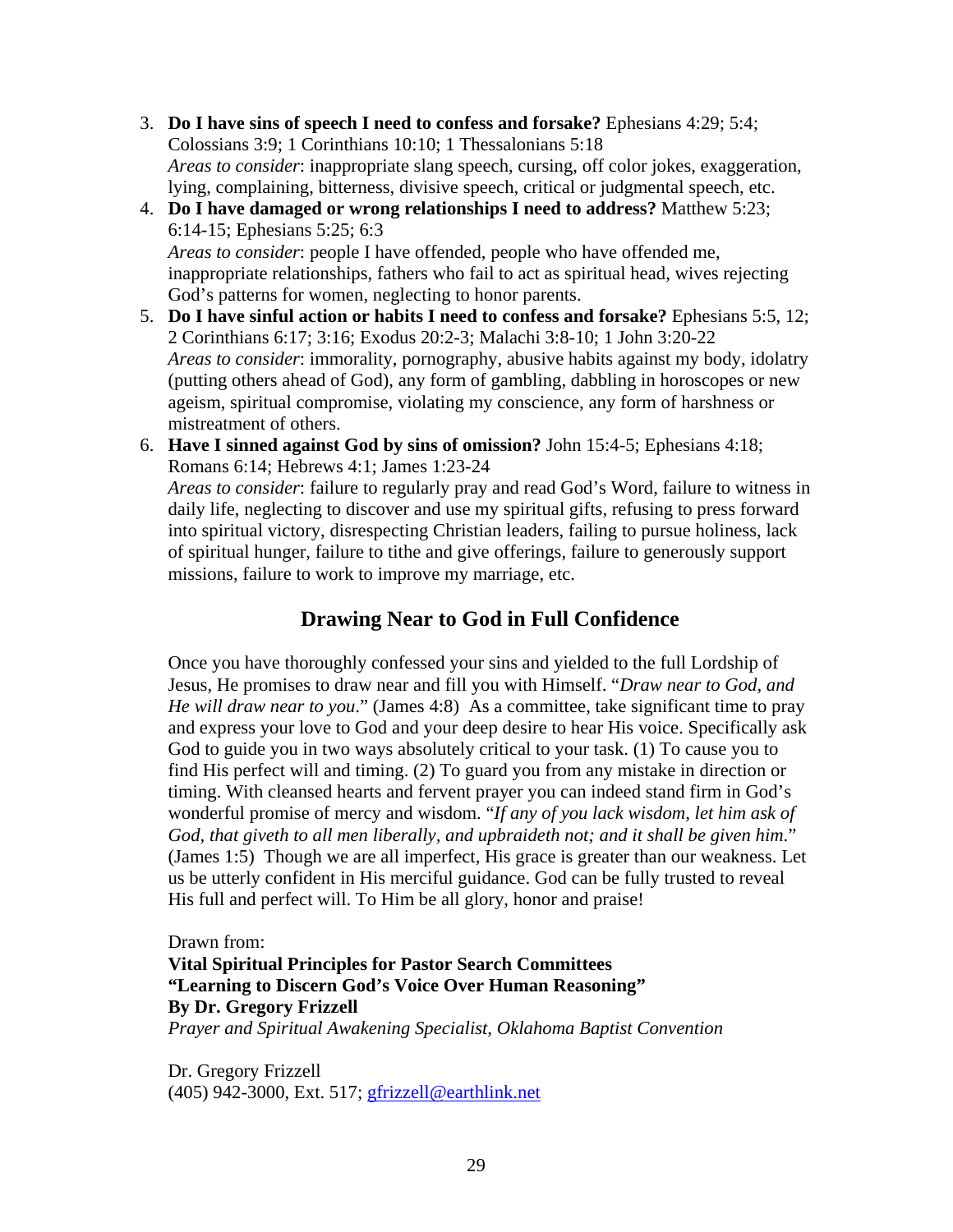#### **Appendix 2**

#### **Covenant for Ministry Between Transitional Pastor\_\_\_\_\_and \_\_\_\_\_\_ Baptist Church**

#### I. TRANSITIONAL MINISTRY OBJECTIVES

- Move through grief and frustration.
- Resolve unfinished business that may be crippling the church.
- Listen to hurts and ideas.
- Reinforce the ministry of volunteer leadership.
- Raise the trust level.
- Renew appreciation for fellowship and reconciliation.
- Promote fresh understanding of the church's mission.
- Deal with special needs of the church.
- Prepare congregation for a positive experience with next pastor.

#### II. RESPONSIBILITIES OF THE TRANSITIONAL PASTOR

- Be directly accountable to the Church through the Deacon body or its designate group.
- Under no circumstances be a candidate to become the next pastor.
- Consult with the Pastor Search Committee in the process of organizing/training the committee for its work, but without interference.
- Serve until the church has called a new pastor or until the congregation releases him of his service.
- Provide regular pastoral and administrative leadership as agreed upon.
- Maintain regular office hours and work schedule as agreed upon by Transitional Pastor and congregation.

#### III. RESPONSIBILITIES OF THE CONGREGATION

- Pray for and support the church throughout the interim process.
- Pray for and support the Transitional Pastor.
- Work together to resolve any unfinished business and to establish healthy goals for ministries and missions.

#### IV. SALARY AND BENEFITS

The congregation agrees to provide the following salary and benefits:

- Salary
- Housing
- Benefits
- Medical Insurance
- Disability Insurance
- Life Insurance
- Retirement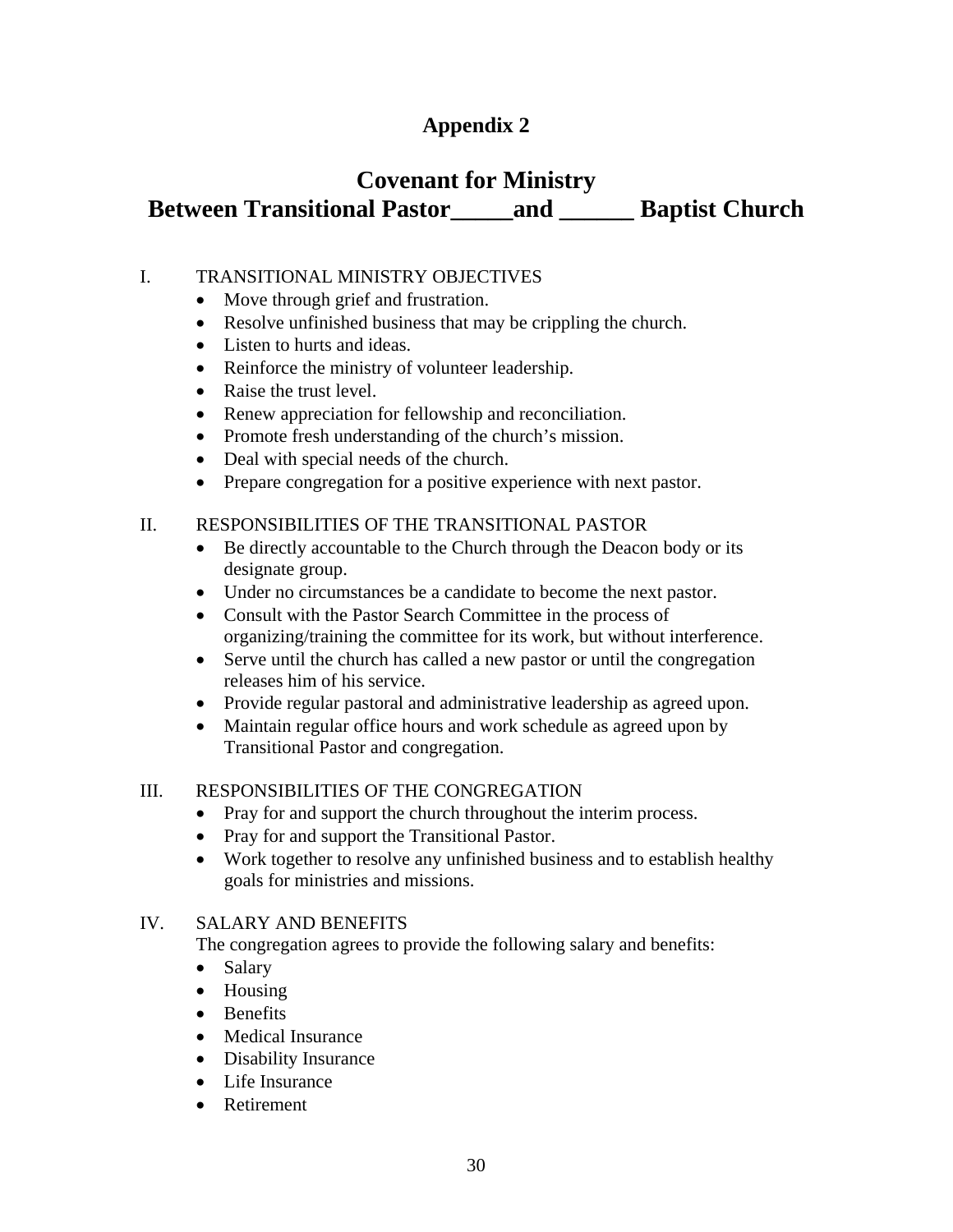- Reimbursable Expenses
- Vacation and/or Leave Time

#### V. TERMINATION OF THE COVENANT-AGREEMENT

Either the Transitional Pastor or the Church may terminate this Covenant-Agreement with thirty (30) days written notice. The Covenant-Agreement is based on mutual trust and may be altered by mutual consent and agreement of both parties.

 $\overline{\phantom{a}}$  , which is a set of the set of the set of the set of the set of the set of the set of the set of the set of the set of the set of the set of the set of the set of the set of the set of the set of the set of th

 $\overline{\phantom{a}}$  , and the contract of the contract of the contract of the contract of the contract of the contract of the contract of the contract of the contract of the contract of the contract of the contract of the contrac

This Covenant-Agreement becomes effective \_\_\_\_\_\_\_\_\_\_\_\_\_\_\_\_\_\_\_\_\_\_\_\_\_\_\_\_\_\_\_\_

(Date)

(Deacon Chairperson)

(Transitional Pastor)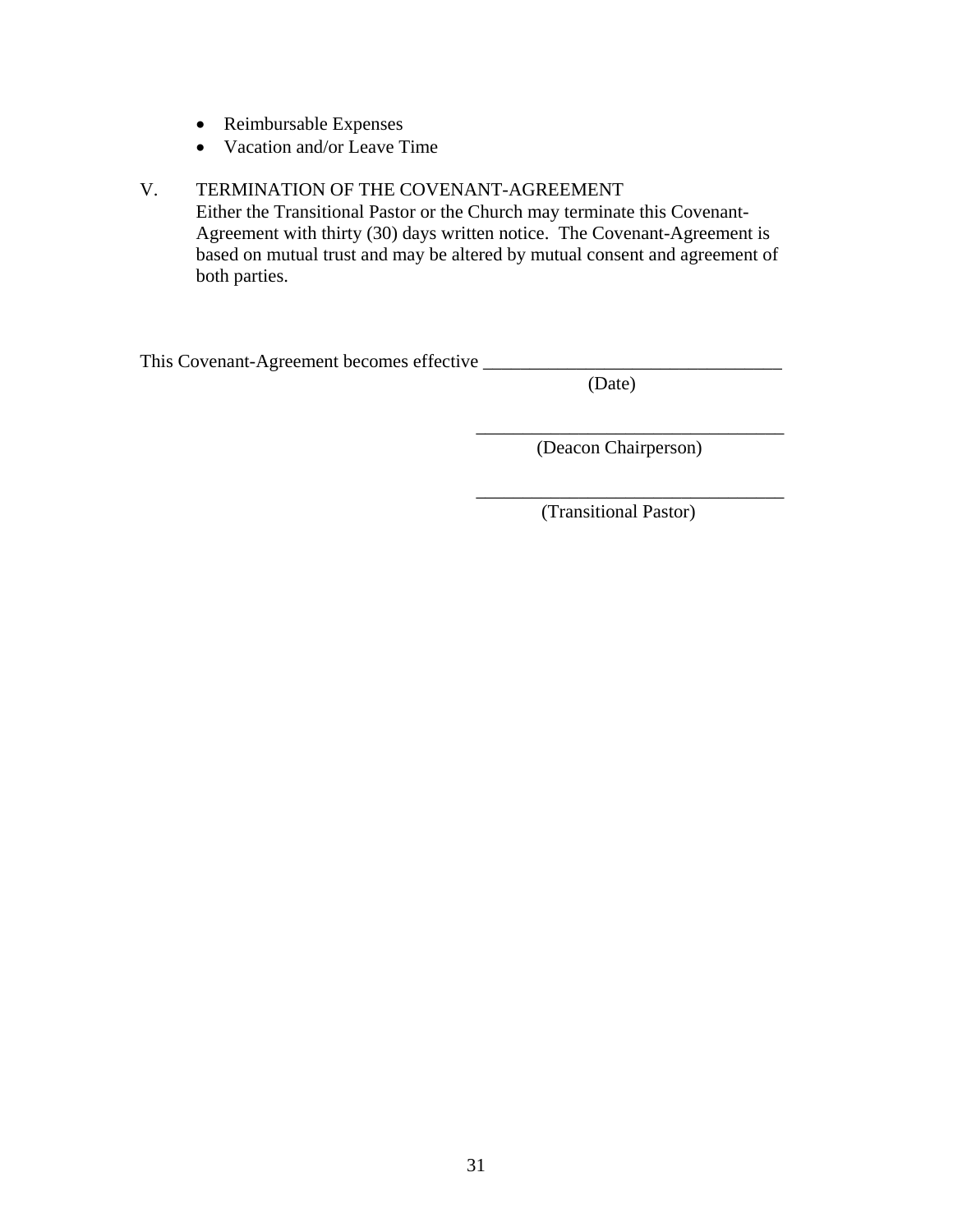#### **Appendix 3**

#### **Search Committee Commissioning Service**

#### **PRELUDE**

**OPENING HYMN "**The Church's One Foundation" (Baptist Hymnal, 1991, p. 350)

**WELCOME EXPLANATION OF SERVICE** Transitional Pastor or Chairman of Deacons

#### **RESPONSIVE READING**

**Church Spokesperson:** *God has saved us and called us with a holy calling according to His own purpose and grace, which was given to us in Christ Jesus before time began.* (II Timothy 1:9)

**Pastor Search Committee:** *And all things are of God, who has reconciled us to himself through Jesus Christ, and has given to us the ministry of reconciliation.* 

(II Corinthians 5:18)

**Congregation:** *For God so loved the world that He gave His one and only Son so that whosever believes in Him should not perish but have everlasting life.* (John 3:16)

**Church Spokesperson:** *Jesus said, "I will build My church and the gates of Hades shall not prevail against it."* (Matthew 16:18b)

**Pastor Search Committee:** *For we are "members of the household of God, having been built on the foundation of the apostles and prophets, Jesus Christ, Himself being the chief cornerstone."* (Ephesians 2:19b-20)

**Congregation:** *And may the God of our Lord Jesus Christ, the Father of glory, may give to you the spirit of wisdom and revelation in the knowledge of Him.* (Ephesians 1:17)

**Church Spokesperson:** *"In the church at Antioch there were prophets and teachers; as Barnabas, and Simeon that was called Niger, Lucius of Cyrene, and Manaen, who had been brought up with Herod the tetrarch, and Saul. While they were worshipping the Lord and fasting, the Holy Spirit said, 'Set apart for me Barnabas and Saul for the work to which I have called them.' So after they had fasted and prayed, they laid their hands on them and sent them away."* (Acts 13:1-4)

*The Church at Antioch, led by the Spirit of God, understood the importance of taking the gospel to the Gentiles. In response to God's leadership, the congregation selected Paul and Barnabas and commissioned them to go out from the church to serve God's purpose. Paul and Barnabas had a special assignment and the church blessed both of them and*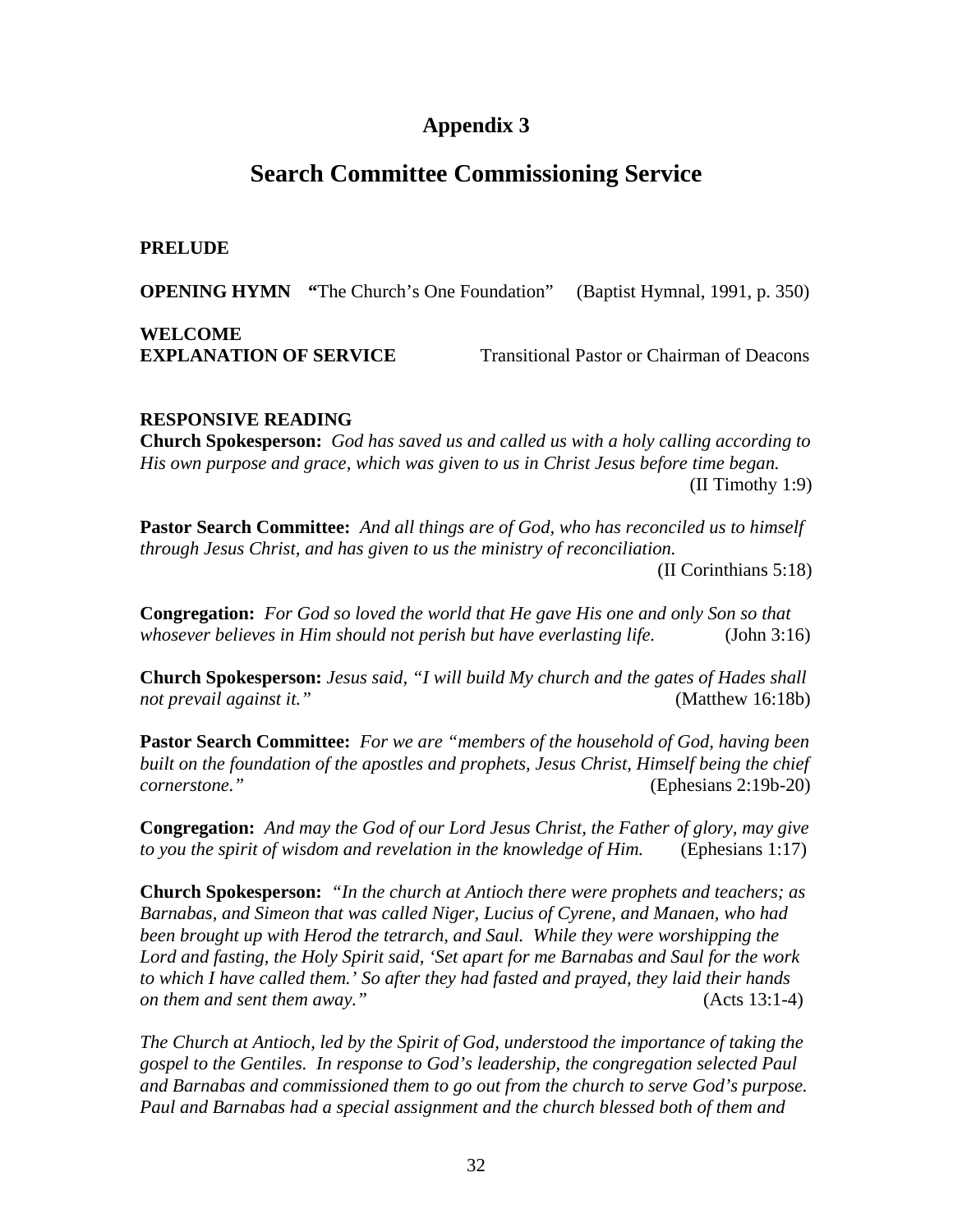*the assignment by sending them out as their representatives. Our search committee has been given a special assignment. Our congregation, led by the Spirit of God, has selected them for the purpose of seeking God's will in the calling of our next pastor.*

**Congregation:** *This service is our endorsement and commissioning of the members of this committee. We send them out with our blessings, and we covenant to pray for them and with them as they seek God's leader for our church.* 

**Pastor Search Committee:** *We accept our assignment, under God, and understand that we are representatives both of Christ and this church.* 

**Congregation:** *We thank God for these who will represent us on our Pastor Search Committee.* 

**Pastor Search Committee:** *We confess our feelings of inadequacy to meet the challenge before us. Church family, please pray for us, that we may be led by the Holy Spirit as we seek to fulfill the task of finding God's man to be our next pastor.* 

**HYMN** *"*Lord, Be Glorified*"* 

*In my life, Lord, be glorified, be glorified, In my life, Lord, be glorified today. In my work, Lord, be glorified, be glorified, In my work, Lord, be glorified today. In Your Church, Lord, be glorified, be glorified, In Your Church, Lord, be glorified today.* 

#### **THE SACRAMENT OF ENCOURAGEMENT**

**Church Spokesperson:** *God tells us that it is our responsibility to be faithful in our service to Him and His Church. Being a faithful member of our Pastor Search Committee involves:* 

- Daily communication with God
- Dedication to the task that God has called you to
- Dependence upon the leadership of the Holy Spirit
- $\triangleleft$  Diligence in your work
- Determination to find God's man to shepherd our flock

**Church Spokesperson:** *God is the basis for your spiritual strength. Will you communicate with Him daily through Bible reading and prayer?* 

**Pastor Search Committee:** *We will, with God's help.*

**Church Spokesperson:** *During the fulfillment of your assignment, will you have respect for one another; lay personal agendas aside, disagree in love, and support one another as brothers and sisters in Christ?* 

**Pastor Search Committee:** *We will, with God's help.*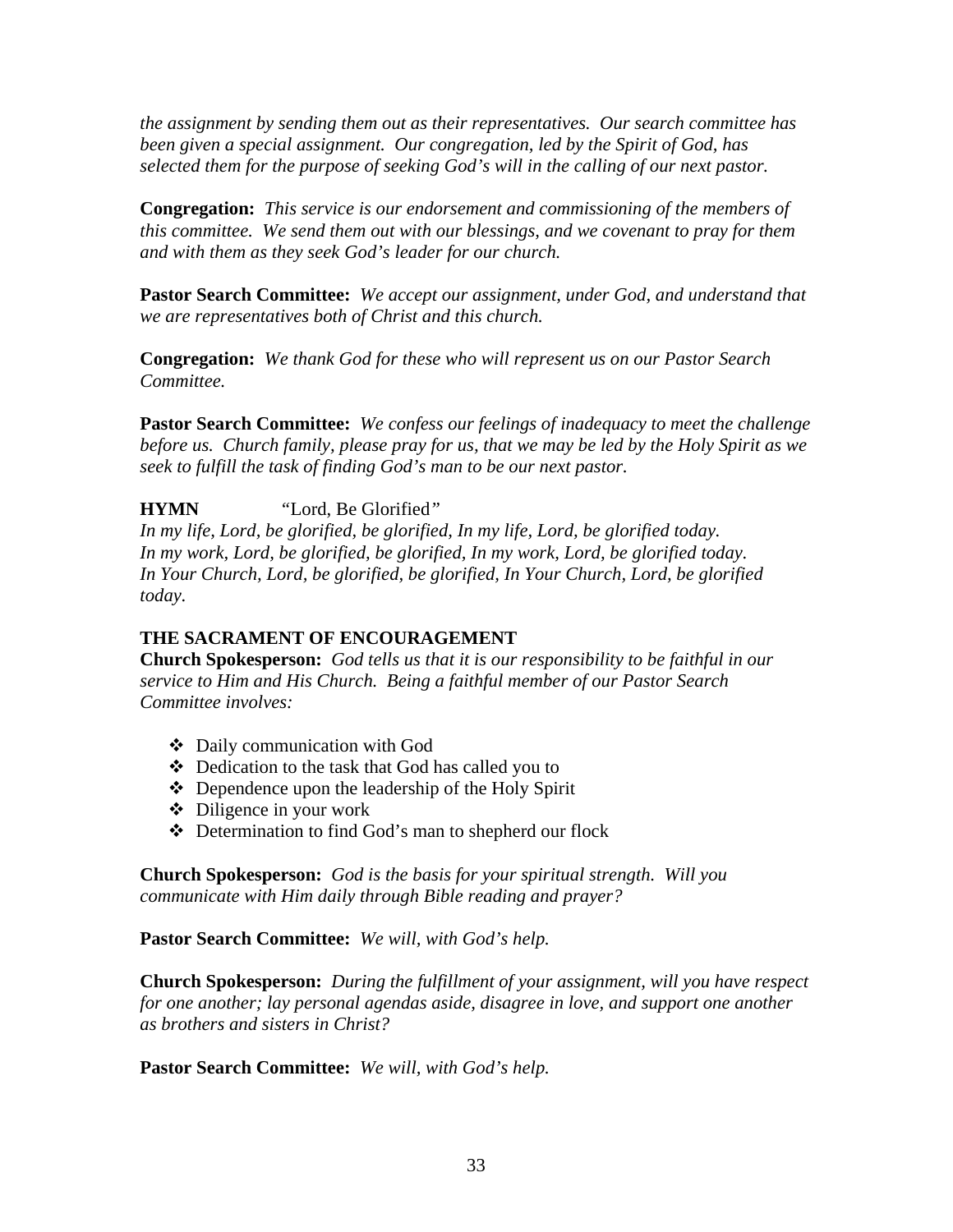**Church Spokesperson:** *Will you try to give expression to the spirit of Christ in all your relations with others; will you permit His influence to be felt in your work; and will you search for His will and let it be done throughout this process?* 

**Pastor Search Committee:** *We will, with God's help.* 

#### **Church Spokesperson:**

*This is God's command to those of us who stay behind and serve. We must be faithful in undergirding these with our interest and prayer support, asking continually that God will provide witnessing opportunities for them.* (Colossians 4:2-4)

**(To the Congregation):** *If you join me in this commitment of support will you stand:* 

#### **Church Spokesperson and Congregation:** *(To the Pastor Search Committee):*

*We the members of the congregation pledge to you our continuing interest and prayer support. When we pray, we will ask God to lead and bless you. We will ask Him to give you guidance, wisdom, and patience to be effective. We will also ask Him to bless those men of God with whom you make contact.* 

**Church Spokesperson:** Prayer for the Committee

**CLOSING HYMN**"We Are God's People"(Baptist Hymnal, 1991, p. 383)

#### **CLOSING PRAYER**

**POSTLUDE**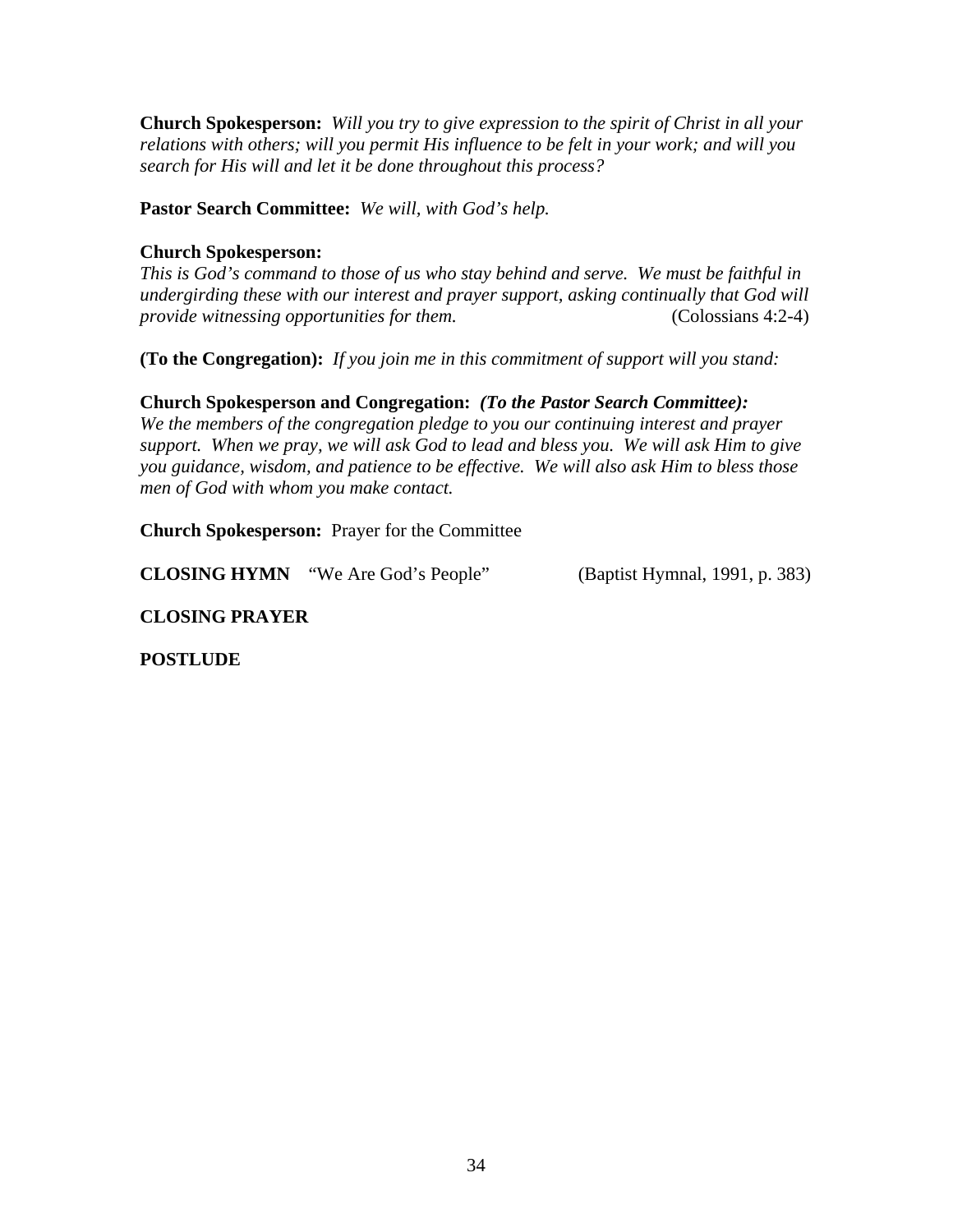#### **Appendix 4**

#### **Church Members Questionnaire**

- 1. What preference, if any, do you have regarding formal education beyond college? (Check one)
	- $\Box$  Formal education should not be a factor
	- $\Box$  At least college training
	- $\Box$  At least seminary training
	- $\Box$  Doctoral program in theology or ministry
	- $\Box$  Other (describe)
- 2. Prayerfully consider the gifts of a pastor. On a scale of 1 (weak) to 10 (strong), rate the gifts by circling the dot, which you believe God wants for our church. (Definitions of Gifts are listed on pages 29 and 30.)

| $\mathbf{2}$ | 3         | 4         | 5         | 6 | 7         | 8 | 9         | 10        | Gifts                           |
|--------------|-----------|-----------|-----------|---|-----------|---|-----------|-----------|---------------------------------|
|              |           |           |           |   |           |   |           |           |                                 |
|              |           |           |           |   |           |   |           |           | Administration                  |
|              |           |           |           |   |           |   |           |           | Leadership                      |
|              |           |           |           |   |           |   |           |           | <b>Community Leadership</b>     |
|              |           |           |           |   |           |   |           |           | Counseling                      |
| ٠            | $\bullet$ | ٠         | $\bullet$ |   |           |   |           |           | <b>Crisis Ministries</b>        |
| ٠            | $\bullet$ | $\bullet$ |           |   | $\bullet$ |   |           |           | Denominational Leader           |
| $\bullet$    | $\bullet$ | $\bullet$ | $\bullet$ |   | $\bullet$ |   | $\bullet$ | $\bullet$ | Evangelism & Missions           |
| $\bullet$    | $\bullet$ | $\bullet$ | $\bullet$ |   | $\bullet$ |   |           |           | <b>Inter-Church Cooperation</b> |
|              | ٠         |           |           |   |           |   |           |           | <b>Pastoral Care</b>            |
|              | ٠         |           | ٠         |   |           |   |           |           | Prayer & Bible Study            |
|              | ٠         |           | ٠         |   |           |   |           |           | Preaching                       |
|              |           | ٠         |           |   |           |   |           |           | Social Ministry                 |
|              |           | ٠         |           |   | ٠         |   |           |           | Stewardship Leader              |
|              |           |           | ٠         |   |           |   |           |           | Teaching-Bible/Theology         |
|              | ٠         | $\bullet$ | $\bullet$ | ٠ | ٠         |   |           | $\bullet$ | Worship Leader                  |
|              |           | ٠         | $\bullet$ | ٠ | ٠         |   |           | $\bullet$ | Officiate                       |
|              |           |           |           |   |           |   |           |           |                                 |

#### **Profile of Gifts**

- 3. Please list briefly any qualities or characteristics you would especially like to see in a person serving as our pastor. Indicate any that you feel are of greatest importance.
- 4. Please check your Sunday School age division.
	- Older Children
	- **D** Youth

 $\overline{a}$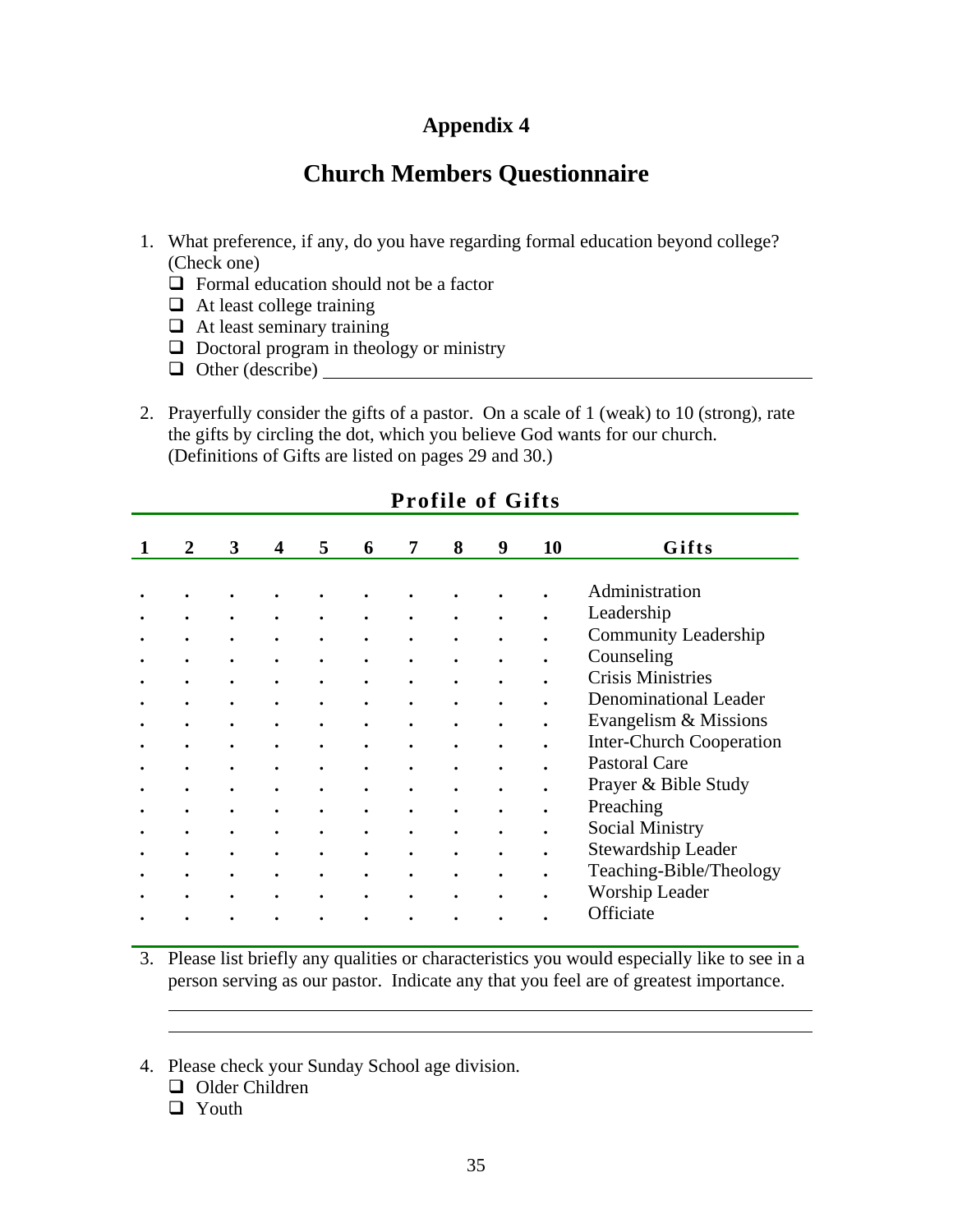- Young Adult
- Middle Adult
- Senior Adult

 $\overline{a}$ 

5. I would like to submit these name(s) to be considered as pastor. (Please list name, address, and any additional information available, and then sign your name and telephone number below. Use the back of this sheet if you require additional space.)

<u> 1999 - Johann Harry Harry Harry Harry Harry Harry Harry Harry Harry Harry Harry Harry Harry Harry Harry Harry H</u>

and the control of the control of the control of the control of the control of the control of the control of the

<u> 1980 - Johann Stoff, deutscher Stoffen und der Stoffen und der Stoffen und der Stoffen und der Stoffen und d</u>

<u> 1989 - Johann Stoff, amerikansk politiker (\* 1908)</u>

<u> 1980 - Johann Stoff, deutscher Stoffen und der Stoffen und der Stoffen und der Stoffen und der Stoffen und d</u>

<u> 1980 - Johann Stoff, deutscher Stoffen und der Stoffen und der Stoffen und der Stoffen und der Stoffen und der</u>

Signature: <u>New Signature:</u> Telephone: Telephone: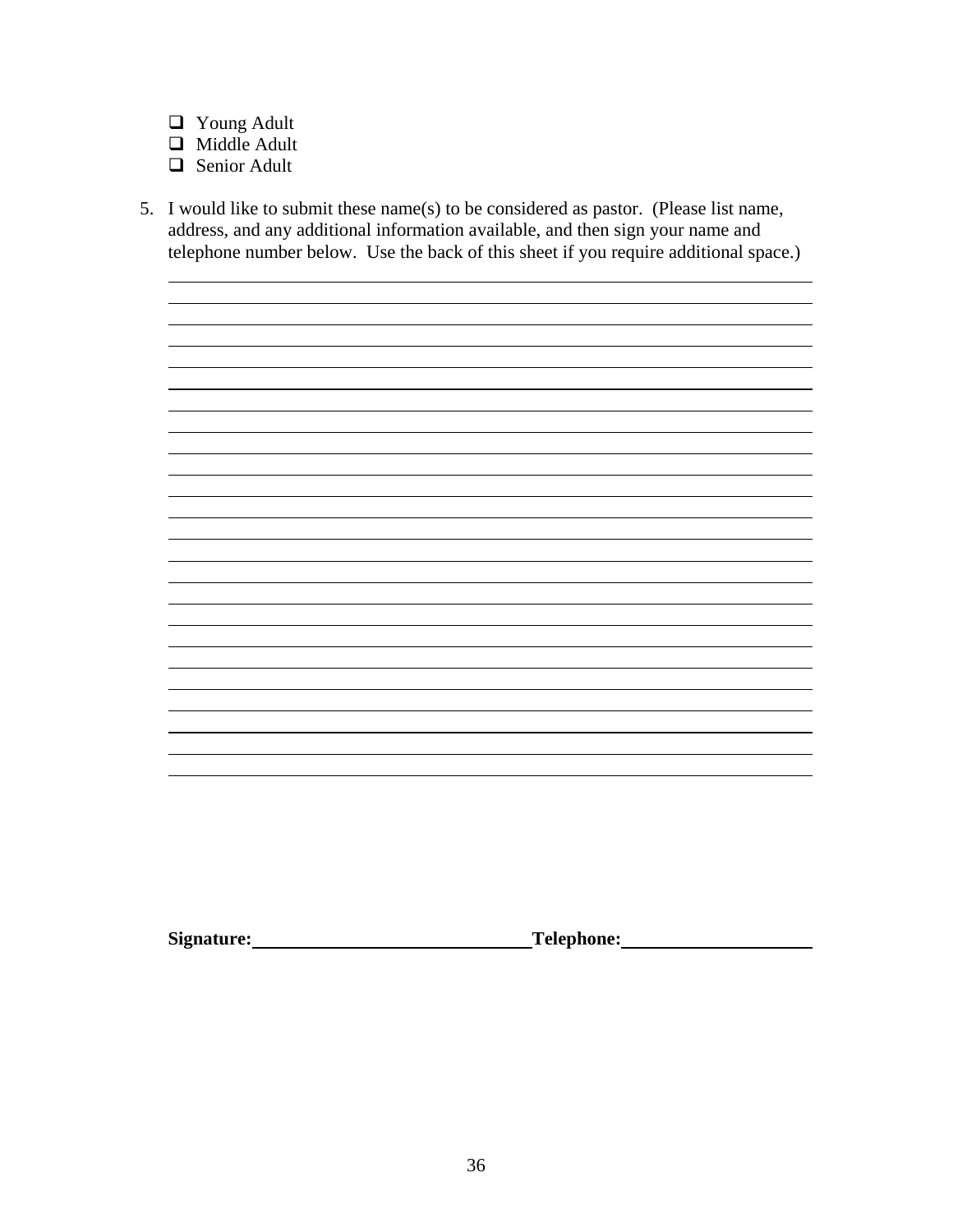### **DEFINITIONS FOR CHURCH MEMBERS QUESTIONNAIRE**

### **Administration**

Managing the affairs of the congregational organization through planning, decision making, delegating, evaluating, and leader of conflict and stress management.

### **Leadership**

Skills necessary to cast a vision and lead a congregation to accomplish that vision.

#### **Community Leadership**

Leading through personal involvement, helping to organize community groups to meet stated needs such as drug problems, and social recreational needs.

### **Counseling**

Clinical and career counseling, assisting persons facing problems or decisions.

#### **Crisis Ministry**

Ministering in the midst of crisis, e.g., death, sickness, or other traumatic events of individual lives.

#### **Denominational Leadership**

Serving (or have served) in a position of leadership within the local associational or state denominational ministries.

#### **Evangelism and Missions**

Sharing the Christian faith, enabling lay persons to witness and doing missions in the whole work.

#### **Inter-Church Cooperation**

Sponsoring programs interdenominational or jointly with other churches.

#### **Pastoral Care**

Ministering, befriending, nurturing, supporting, reconciling, affirming of church members in their homes and communities.

#### **Prayer and Bible Study**

Strengthening the church through private and public devotion, prayer and Bible study.

#### **Preaching**

Making the gospel relevant to people's lives through clarity in preaching.

#### **Social Ministry**

Enabling persons within the congregation to become aware of and participate in issues of social concern.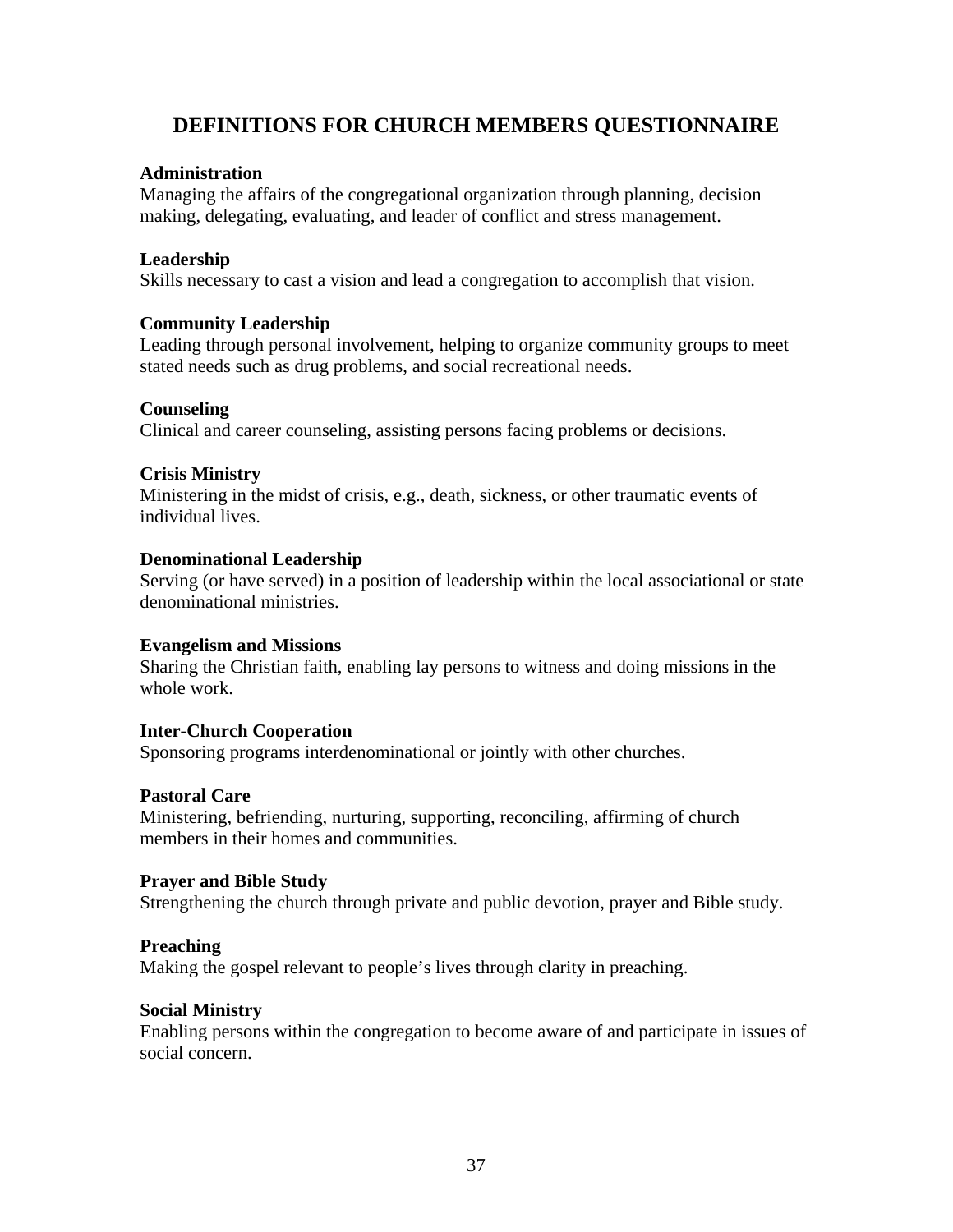### **DEFINITIONS FOR CHURCH MEMBERS QUESTIONNAIRE**

#### **Stewardship Leader**

Leading lay persons in the development and use of individual and congregational resources.

### **Teaching (Bible/Theology)**

Communicating a comprehensive understanding of the Bible and Christian theology.

#### **Worship Leader**

Planning and conducting worship services as a central event of the congregation in the gathered community.

### **Officiate**

Weddings, baptisms, funerals, etc.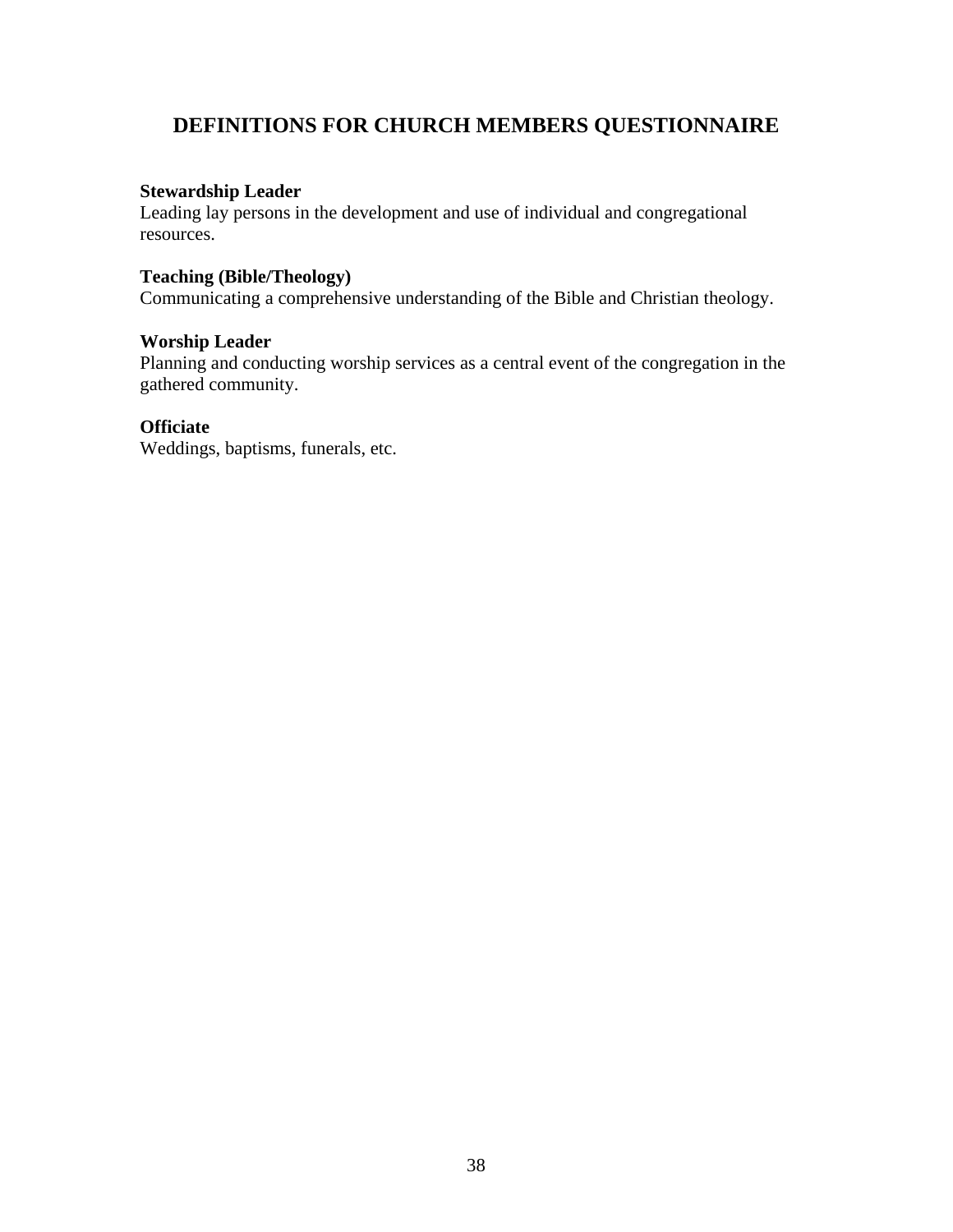# **Sample Church Survey**

#### **(A copy of the Sample Church Survey should be given to every member of the church and returned to the Pastor Search Committee.)**

Your Pastor Search Committee would like for you to give this matter your prayerful and thoughtful attention. You are the Church. We want your suggestions and recommendations in regards to the selection of a pastor. This will help in the work you have asked us to do.

1. How much pastoral experience should our new pastor have?

| Under 5 years  | $10 - 20$ years | Does not matter |
|----------------|-----------------|-----------------|
| $5 - 10$ years | Over 20 years   |                 |

### 2. What educational qualifications should our new pastor have?

| High School                   | <b>Seminary Degree</b> |
|-------------------------------|------------------------|
| College Degree                | Post Graduate Work     |
| <b>Some Seminary Training</b> | Other                  |

3. A pastor has many important responsibilities. While he should be interested in each of the following, which do you feel should receive most of his time? (Check five)

| <b>Sermon Preparation</b>                | <b>Attending Committee Meetings</b> |
|------------------------------------------|-------------------------------------|
| <b>Visiting Prospective Members</b>      | Counseling and Advising             |
| Administration and Office Work           | Personal Soul Winning               |
| Personal Bible Study and Prayer          | Civic Affairs                       |
| <b>Attending Denominational Meetings</b> | <b>Promoting Church Programs</b>    |
| Caring for Needs of His Family           | <b>Visiting Church Members</b>      |

4. On which of these should he spend the least amount of time?

 $\overline{a}$ 

 $\overline{a}$  $\overline{a}$ 

- 5. What do you feel is the most important quality a pastor should possess?
- 6. Feel free to express your feelings about other characteristics you would like to have in a pastor. (Use back of page if additional space is required.)
- 7. I would like to present the following person(s) for the committee's prayerful consideration. (Please provide a resume with each name submitted.)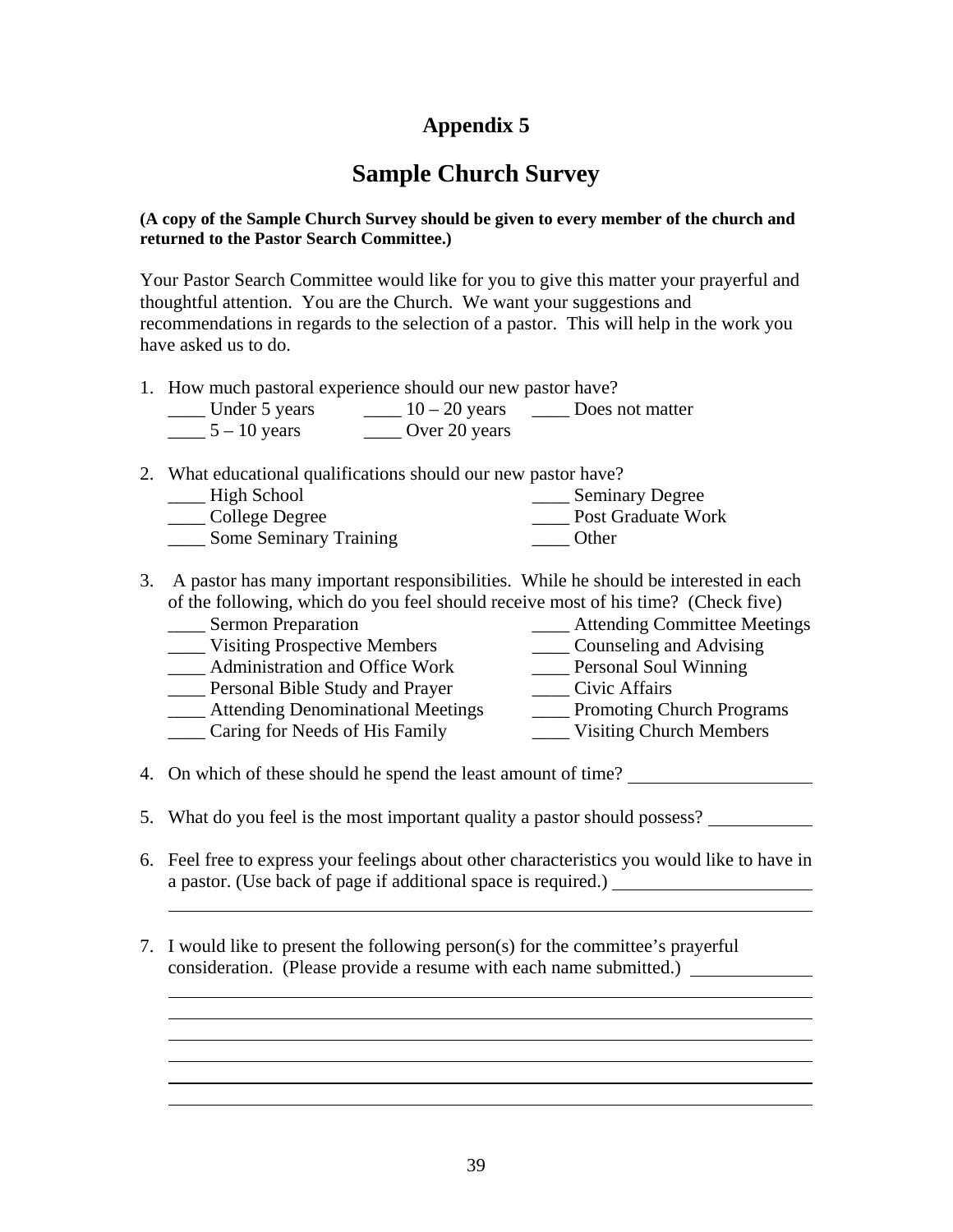# **Ministry Leadership**

Below are listed twenty items representing various aspects of ministry and ministerial leadership. All of them are important, but we want to know which of them you feel are the most important in screening potential ministry candidates. Please circle the six items you feel are most important for the search committee to consider.

- 1. **Corporate Worship** planning and leading worship; developing congregational worship life.
- 2. **Proclamation of the Word** effective preaching.
- 3. **Minister's Personal Creativity and Resourcefulness** planning and leading programs.
- 4. **Spiritual Development of Members** help members develop spiritual life and relate faith to life.
- 5. **Congregational Home Visitation** making pastoral calls on people in their homes.
- 6. **Hospital and Emergency Visitation** calls in hospitals, nursing homes; calls and care in crises.
- 7. **Congregational Fellowship** building community; inclusiveness; reaching out to inactive members.
- 8. **Counseling** being compassionate, sensitive and helpful; maintaining confidentiality.
- 9. **Evangelism** bringing in new members; developing lay commitment to evangelism.
- 10. **Planning Congregational Life** long-range planning; goal setting; problem solving; teamwork.
- 11. **Involvement in Missions Beyond the Local Community** State, National, World Missions.
- 12. **Educational Program** assessing needs; setting goals; developing program, involvement.
- 13. **Teaching** commitment to a teaching ministry to teachers of all ages.
- 14. **Missions in the Local Community** being informed and involved; involving members; organizing.
- 15. **Ecumenical and Interfaith Activities** ecumenical involvement and leadership.
- 16. **Congregational Communication** sharing information; facilitating communication.
- 17. **Administrative leadership** provide leadership; develop and encourage lay leaders.
- 18. **Stewardship and Commitment Program** develop programs; encourage growth in giving.
- 19. **Evaluation of Program and Staff** establish procedures for staff evaluation.
- 20. **Responsibilities and Relationships with the Denomination**.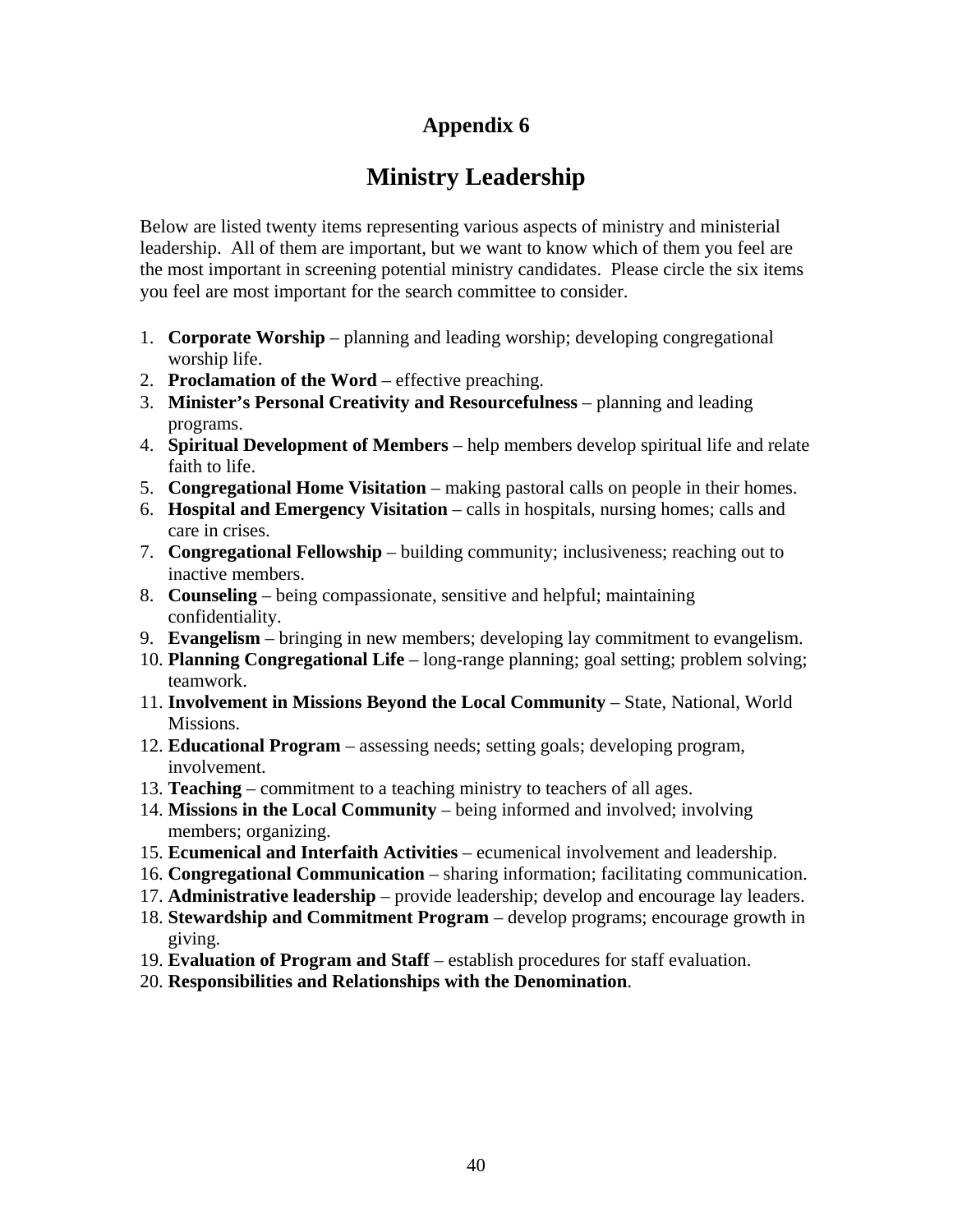## **Appendix 7 Discovering Your Church's DNA Sample Questions**

- 1. Why does our church exist?
- 2. As a church, with whom are we to connect, reach, and serve?
- 3. As a church, how effectively are we connecting, reaching, and serving?
- 4. What are the criteria for determining how effective our church is at connecting, reaching, and serving?
- 5. What are our assets and strengths as a church?
- 6. What church ministries or programs are outreach focused?
- 7. What church ministries or programs are inreach focused?
- 8. How does our church effectively share the Gospel?
- 9. How does our church effectively nurture and develop disciples?
- 10. How does our church effectively mobilize disciples for ministry?
- 11. How do we effectively reach out to people who visit our church?
- 12. How does our church effectively involve new people in ministry?
- 13. How effective is our church's prayer ministry?
- 14. How does our church care for each other and develop healthy relationships?
- 15. What are our church priorities, based on the church calendar and budget?
- 16. How can we improve as a church?
- 17. How well does our church know our community?
- 18. How well does our community know our church?
- 19. What is our church reputation in our community?
- 20. What do our church members get excited about?
- 21. What do our church members get upset about?
- 22. Over the past five years, what changes have taken place in our community?
- 23. How has our church processed and responded to the changes in the community?
- 24. Over the past five years, what changes have taken place in our church?
- 25. How has our church processed and responded to the changes in our church?
- 26. How does our church make decisions?
- 27. How do members of this community and church effectively communicate?
- 28. What was the most recent church disagreement and what was the result?
- 29. What makes us think we will do better as a church in future than we are now doing?
- 30. Where does our congregation want to go in the next three to five years?
- 31. What must we do to get there?
- 32. What will it cost us to get there?
- 33. What are our resources for getting there?
- 34. What are potential roadblocks or detours to getting there?
- 35. How can we overcome the roadblocks and stay focused?
- 36. How does pastoral leadership function effectively in our church?
- 37. How does lay leadership function effectively in our church?
- 38. How do deacons function effectively in our church?
- 39. How do elders function effectively in our church?
- 40. How do church officers function effectively in our church?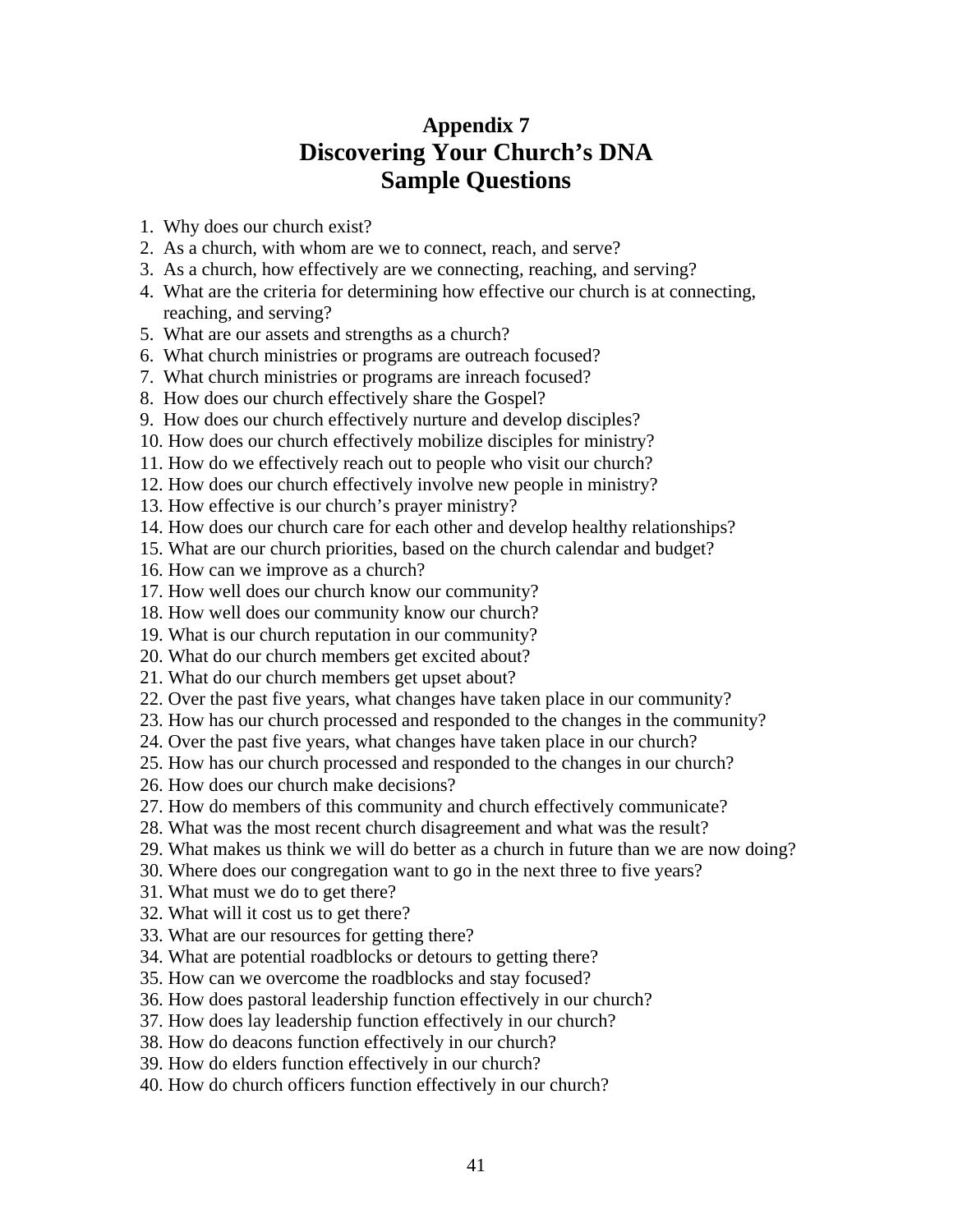### **Application Steps**

1. Have each member of the search committee review all the questions and select the 15 questions they believe to be most crucial for the church to answer at this time.

2. Have each member share the questions they selected. Have a "scribe" to list each question identified on a wall chart. This is a **reporting only time**; discussion and interaction will follow after each committee member has identified their crucial question selections.

3. As a group, explore the "whys" and "why nots" for each of the questions listed. Note points of agreement and points of divergence.

- 4. Have the committee identify the top FIVE focus questions for specific action by:
	- a. creating a wall chart listing all the crucial questions identified by the committee members;
	- b. explaining that to be effective, the focus must be sharpened by selecting FIVE questions for immediate church attention and input;
	- c. giving each person FIVE self-sticking dots and instructing them to place one dot beside the question they consider most important to address, and then proceed marking the next four questions they think are most crucial for the church to address;
	- d. totaling the dots for each question, with the FIVE questions receiving the most dots being the top FIVE focus questions.
- 5. As a committee, begin discussing the following questions for each of the FIVE focus questions:
	- a. What will we do to get church input on this question?
	- b. What church strengths/assets will help us accomplish this?
	- c. Who will lead in this?
	- d. By when?
	- e. How will we track progress?
	- f. Our next step is?
- 6. Lead the committee to consensus on one focus question before proceeding to the next. This will most likely require more than one work session for the committee.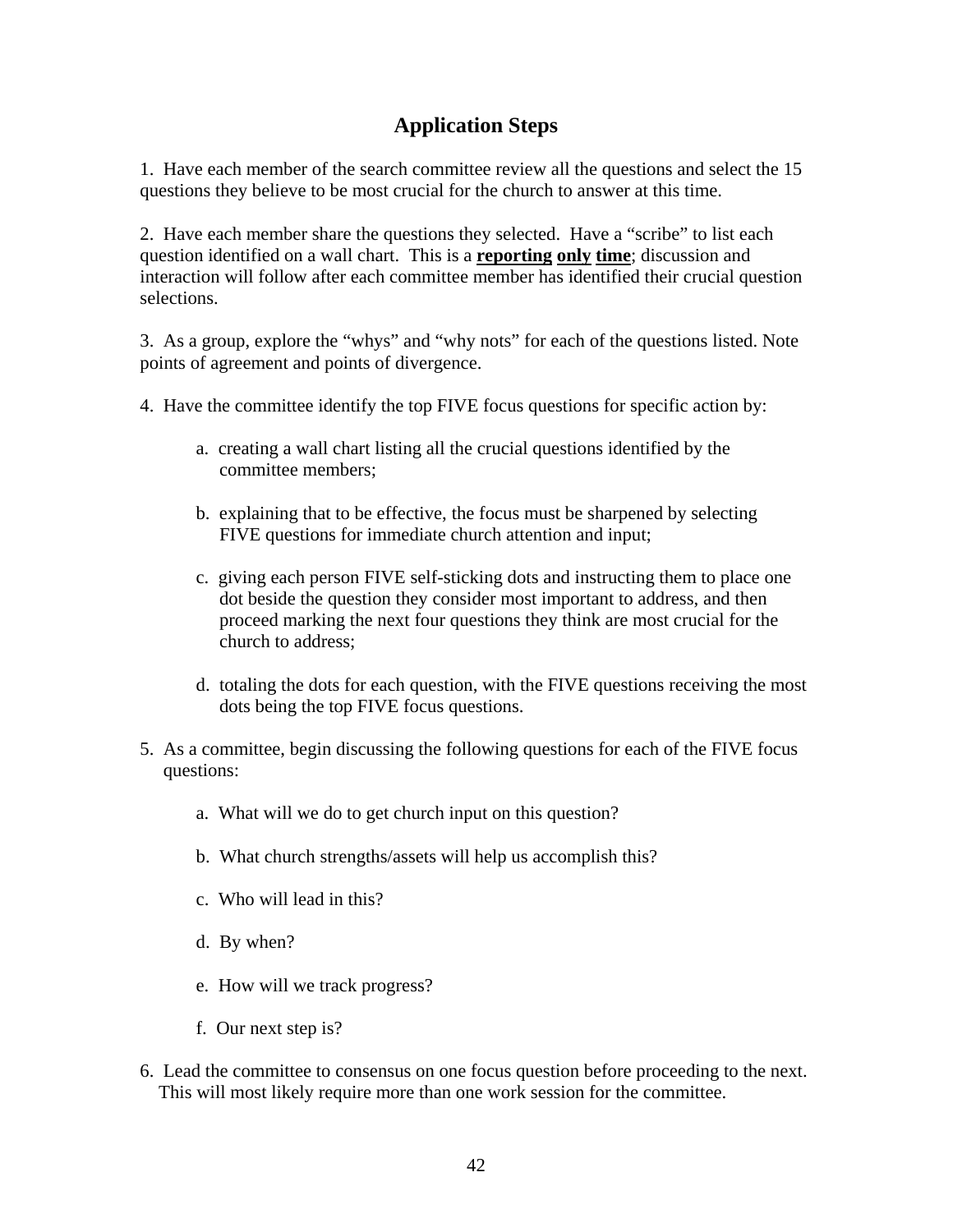- 7. As a committee, determine how to inform/update the entire congregation on the "whats," "hows," "whos," and "whys."
- 8. Involve the prayer support team/group to pray regularly for the committee and the church body in this implementation time.
- 9. Plan for updates and celebrations as the church proceeds.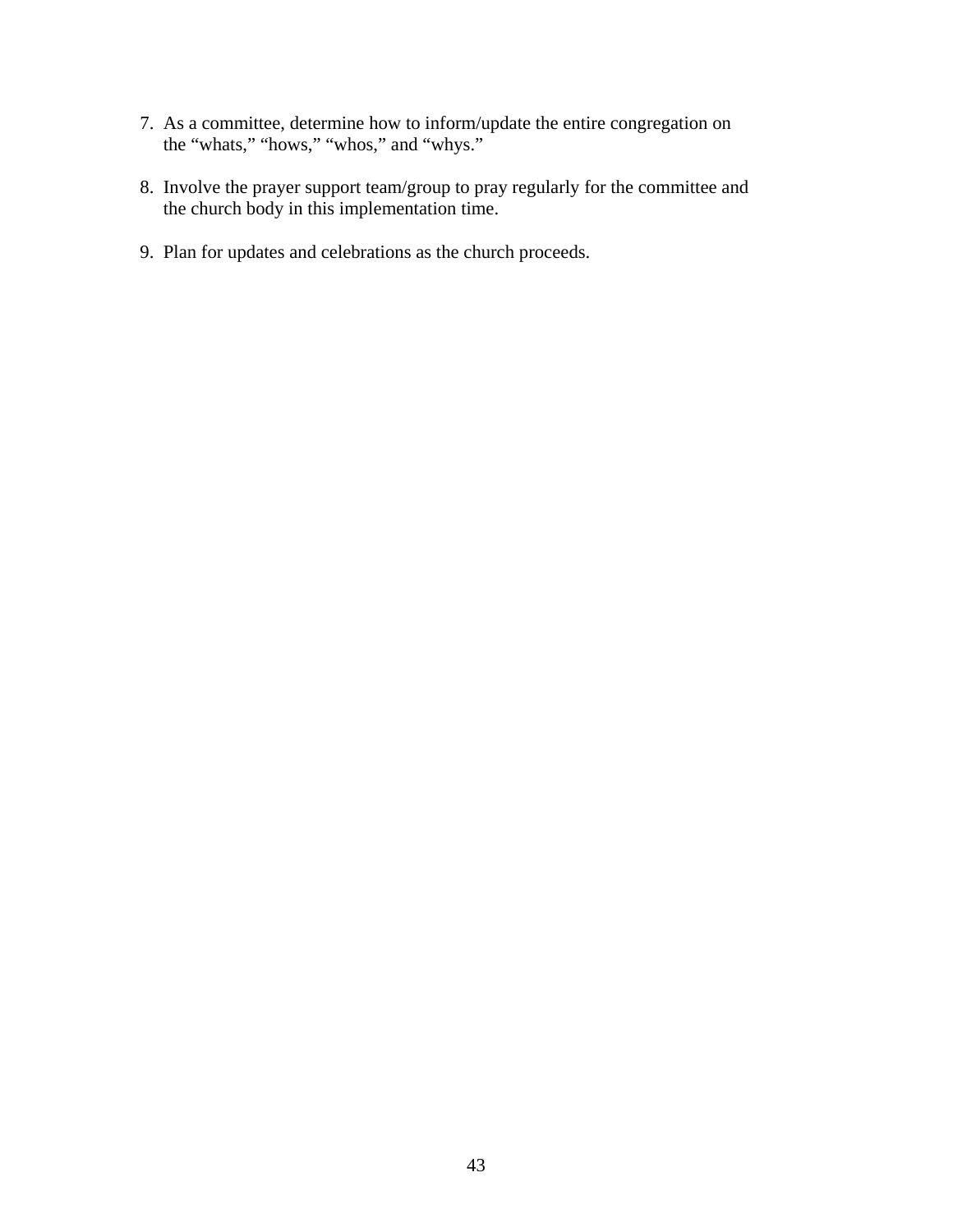# **Sample: Senior Pastor Job Description**

### **Principle Function**

The pastor is responsible to the church to proclaim the gospel of Jesus Christ, to teach the biblical revelation, to engage in pastoral care ministries, to provide administrative leadership in all areas of church life, and to act as the chief administrator of the paid staff.

Responsibilities:

- 1. Plan and conduct the worship services; prepare and deliver sermons; lead in observance of ordinances.
- 2. Lead the church in an effective program of witnessing and in a caring ministry for persons in the church and community.
- 3. Visit members and prospects.
- 4. Conduct counseling sessions; perform wedding ceremonies; conduct funerals.
- 5. Serve as chairman of the Church Council to lead in planning, organizing, directing, coordinating, and evaluating the total church program.
- 6. Work with deacons, church officers, and committees as they perform their assigned responsibilities; train and lead the deacons in their ministry.
- 7. Act as moderator of church business meetings.
- 8. Cooperate with association, state, and denominational leaders in matters of mutual interest and concern; keep the church informed of denominational development; represent the church in civic matters.
- 9. Serve as chief administrator of the paid church staff; supervise the work of the staff.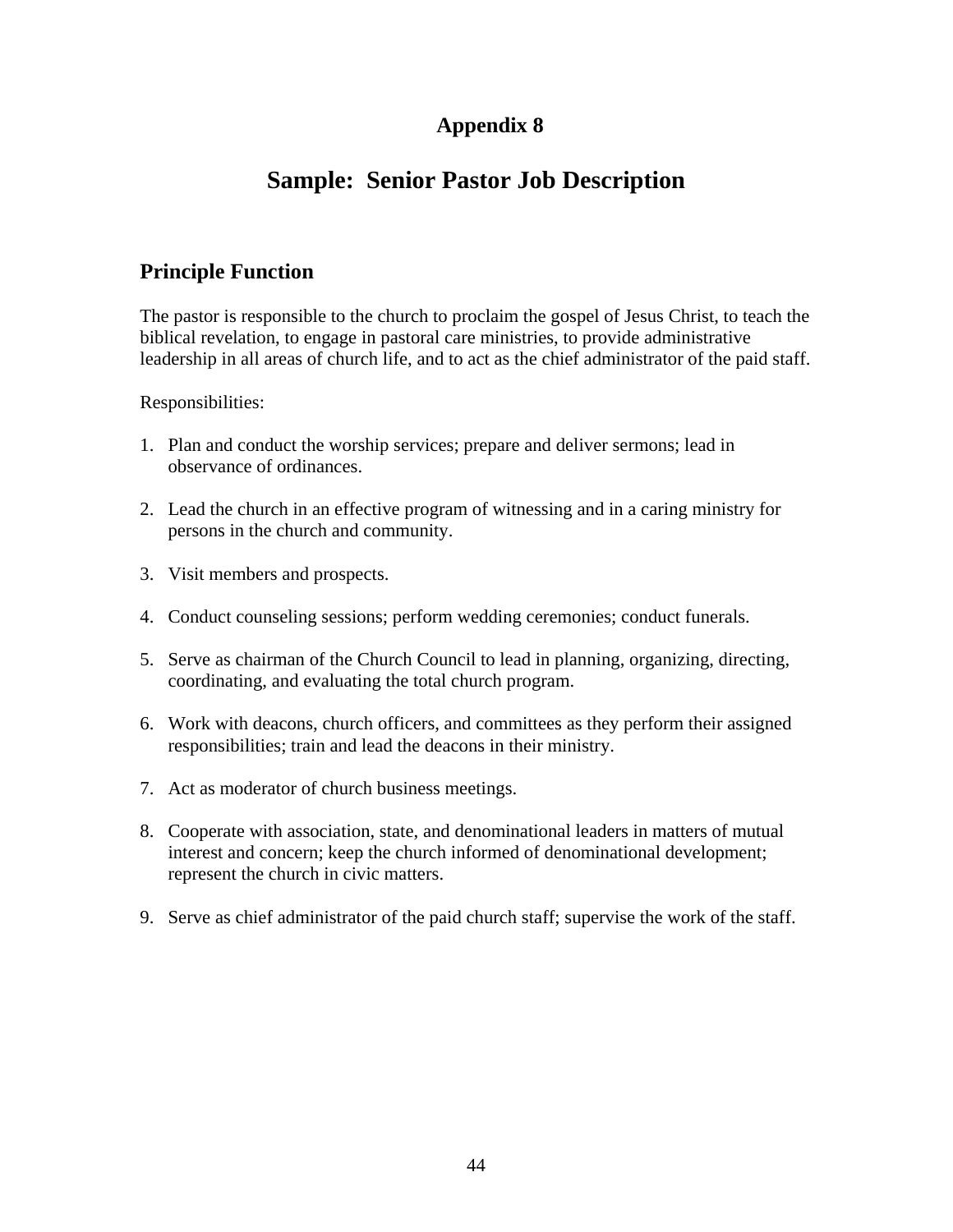# **Compensation Worksheet for Personnel Costs Annual Budget Figures**

### **1. Church Ministry Related Expenses**

- a. Automobile Reimbursement
- b. Convention Reimbursement
- c. Book/Tapes/Periodicals Reimbursement
- d. Continuing Education Reimbursement
- e. Hospitality Reimbursement
- **Total Expenses**

### **2. Protective Coverage**

- a. Insurance
	- 1) Term Life
	- 2) Comprehensive Medical
	- 3) Disability
- b. Retirement
- c. Social Security Allowance

### **Total Benefits**

#### **3. Personal Income**

- a. Cash Salary
- b. Housing Allowance
- c. Utilities Allowance
- **Total Personal Income**

**TOTAL PERSONNEL COST** 

**\* \* \* \* \*** 

 **Assistance in reviewing and/or developing a minister's compensation package is available through the Church Financial Benefits Department, Kentucky Baptist Convention (866-489-3384).**

 **Comparative compensation package information can also be obtained from the published Compensation Study. This study is available free, on line through the Kentucky Baptist Convention website (www.kybaptist.org/compstudy). This study includes information from both Southern Baptist churches in Kentucky and from Southern Baptist churches across the nation.**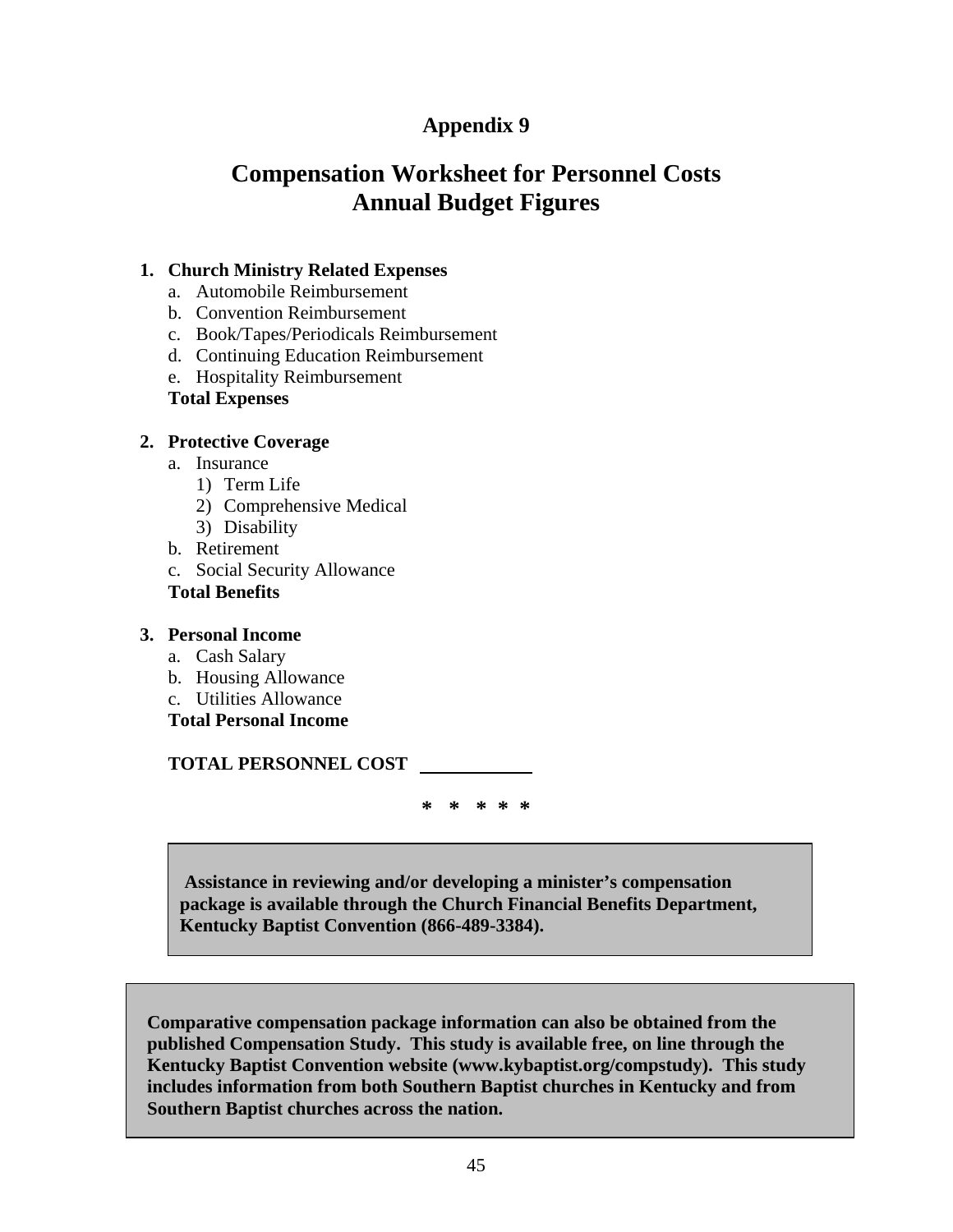# **Worksheet for Financial Support**

### **1. Church Ministry Related Expenses**

### **a. Automobile Reimbursement**

The Internal Revenue Service sets a standard mileage rate for business miles each year (40.5 cents/mile in 2005). Check with local businessmen or call your city officials. This item should reflect the total number of miles necessary to visit in members' homes, in the homes and offices of prospective members, in the regular ministry of visitation to hospitals, business concerns, and other such ministry travel as pastor of our church.

### **b. Convention Reimbursement**

This provision allows our congregation to be represented by our pastor in attendance to the State Convention and the Southern Baptist Convention annually. This includes the cost of travel, lodging, meals, and any materials or event fees.

### **c. Books/Tapes Reimbursement**

Our pastor is encouraged to stay at pace with developments in social, community, and convention ministries as well as personal preparation for proclamation of the gospel. This allows for periodic updates to such material.

### **d. Continuing Education Reimbursement**

As with all professional fields, continuing education opportunities such as seminars, workshops, skills enhancement, and briefings are necessary to stay at pace with developments.

### **e. Hospitality Reimbursement**

It is a regular occurrence for pastors, as representatives of the congregation, to be required to attend meals or banquets on behalf of the church or to be provided a meal while discussing matters of church business. This allows a partial reimbursement.

### **2. Protection Coverage**

### **a. Insurance (Life, Medical, Disability)**

The church provides the standard health care, comprehensive medical, term and disability protection for our pastor and comprehensive medical for his family. We view this as a protection to the integrity and reputation of care of the church body to one of its primary ministering families.

The true compensation to a minister is his salary cash pay, housing allowance, utilities allowance, and social security equivalent. These terms constitute true personal or family income. Retirement provisions are assessed from these items at 10% or higher, based upon the age and margin of years prior to retirement (10% of Salary, Housing & Utilities, and S.S. Equivalent).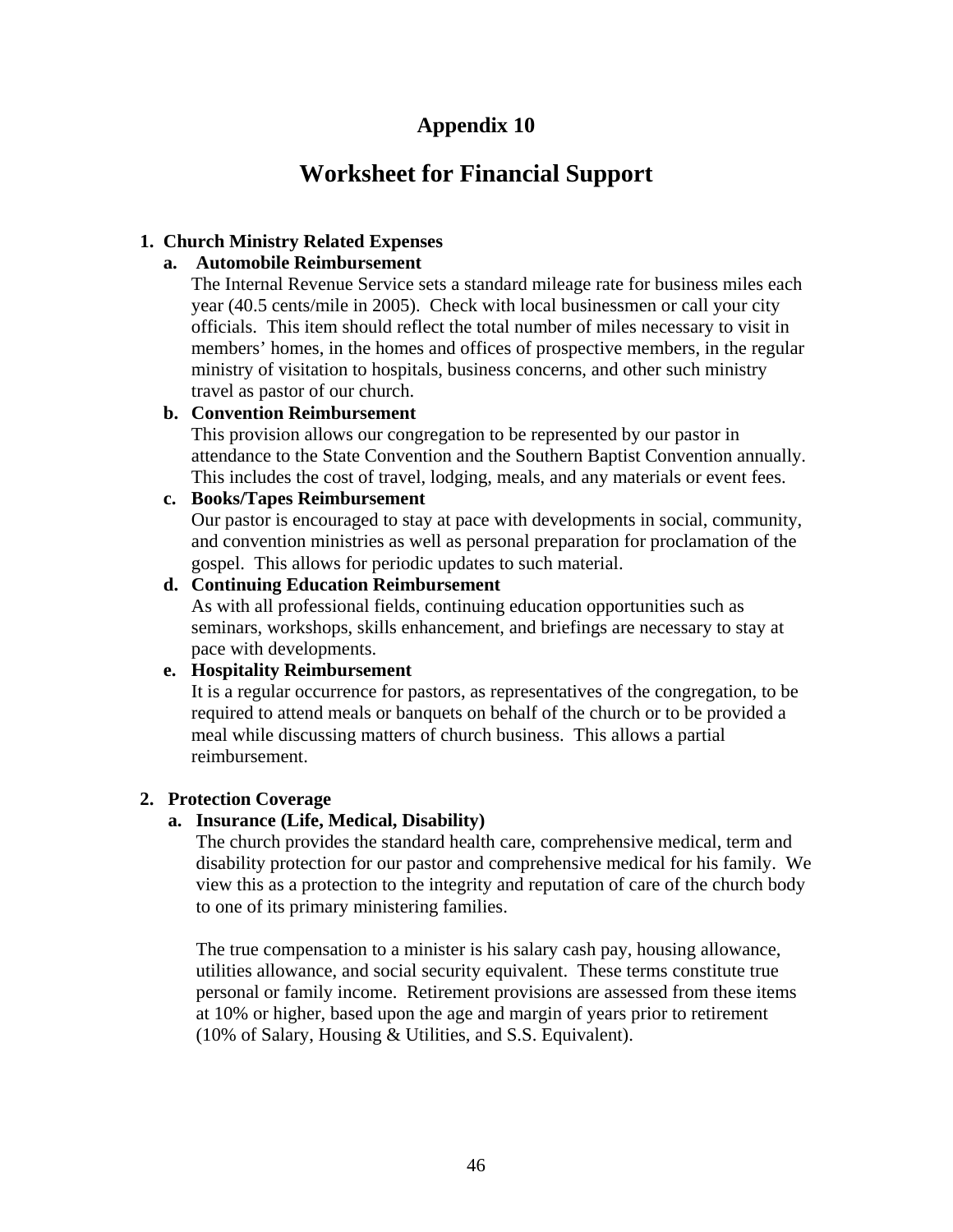#### **b. Social Security Equivalent**

Ordained ministers are treated as self-employed and not employees for social security purposes. Non-ordained employee wages are subject to a matching payment of social security tax. The employee's 7.65% and employer's 7.65% of FICA taxes are each comprised of two components: 6.2% is social security tax; 1.45% is for Medicare hospital insurance. (Verify the accuracy of percentages with government publications.) The church provides one-half this cost so as to provide equal treatment by the employer to the ordained and the non-ordained. This is reported as income and subject to income tax as with all such employees (7.65% of Salary, Housing & Utilities, and S.S. Equivalent).

### **3. Personal Income**

### **a. Cash Salary**

Education, experience, responsibilities and expertise should be considered when determining basic compensation.

### **b. Housing Allowance**

Section 107 of the Internal Revenue Code offers housing allowance to ministers. This allowance cannot exceed the fair rental value of the furnished house in which the minister resides.

(SECTION 107 APPLIES TO THE COSTS OF UTILITIES AND FURNISHINGS. THIS LINE ITEM COULD CONTAIN ALL SUCH COSTS, OR A SEPARATE LINE ITEM COULD BE USED FOR EACH, (I.E., UTILITIES, FURNISHINGS, LAWN CARE, ETC.)

### **c. Utilities Allowance**

Section 107 of the Internal Revenue Code offers utilities allowance to ministers. Allowance cannot exceed actual cost.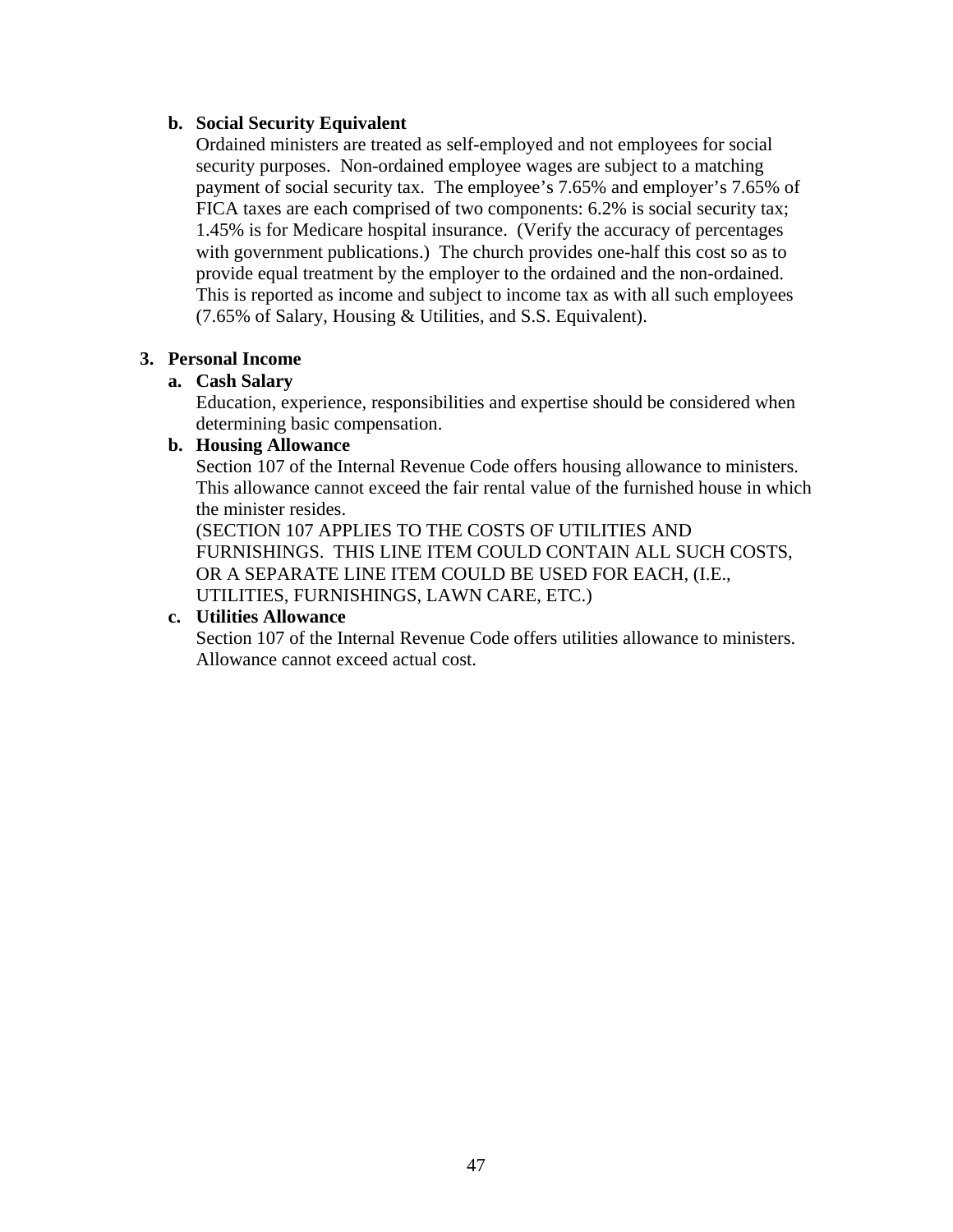# **Initial Interview Questions**

It is important to ask "open ended" questions, as opposed to "yes" and "no" questions. The following list is not exhaustive, but is intended to highlight important areas that are worthy of exploration by the Pastor Search Committee.

### **Christian Sojourn:**

- 1. Ask the candidate to share his conversion experience. Tell about the last time he shared his faith.
- 2. Ask the candidate to talk about his call to ministry.
- 3. Ask the candidate where his calling has led him to this point.
- 4. Ask the candidate why he would be open to a move at this time.
- 5. Ask the candidate to share about his personal devotional time and Bible reading.

### **Family:**

- 1. Invite the candidate to talk about where he grew up.
	- a. Parents.
	- b. Schools/Involvement.
	- c. Church Experience (may have been covered above).
- 2. Invite candidate to talk about his commitment to his family.
- 3. Invite candidate to talk about how he plans to spend time with his family (if not covered in his previous response).

### **Preparation for Ministry:**

- 1. Ask candidate to briefly describe his formal training for ministry (this will likely be reflected on his resume); however, it is important for the committee to verify the educational credentials of the candidate.
- 2. Follow-up with questions that may be **Preparation for Ministry**, e.g., questions raised by his resume or oral presentation.
	- a. What is his commitment to continuing education, e.g., certificates, diplomas, specialized training opportunities, etc.?
	- b. Which three books (other than the Bible) have shaped his ministry?
	- c. What books has he read recently?
	- d. Does he provide personal counseling? If so, on what level, and what training does he have in this area?

### **Ministerial Experience:**

- 1. Ask the candidate to talk about where he has served and his most significant accomplishments.
- 2. Ask candidate to describe his leadership style.
- 3. Ask candidate how he would characterize his ministry at his current church.
- 4. Ask candidate if he has ever left a church under unfavorable circumstance. If so, why?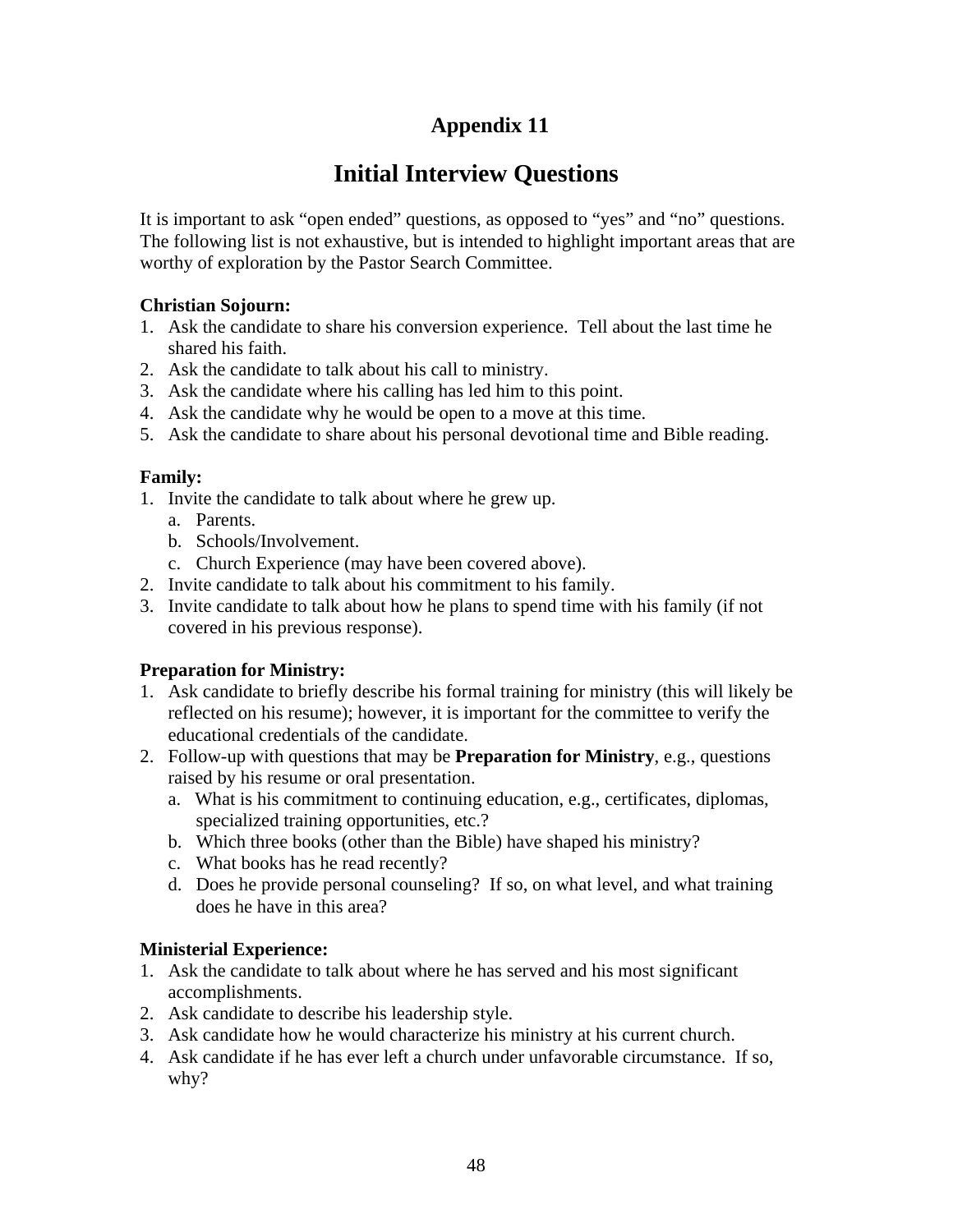- 5. Ask what role committees have played in his churches and how he has related to them.
- 6. Ask candidate to describe his relationship with deacons in his previous churches.
- 7. Ask how he has been involved with the associations where he has served, the state convention and the national convention.

#### **Theological Orientation:**

- 1. Ask the candidate what he believes about the Bible.
- 2. Ask about his beliefs regarding salvation, election and predestination.
- 3. Ask about his beliefs regarding the Lord's Supper and Baptism.
- 4. Ask about his beliefs and practices regarding church discipline.
- 5. Ask how he sees his role as pastor of the church.
- 6. Ask how he views the role and ministry of women in the church.
- 7. Ask what he believes about missions (Cooperative Program, International Missions, North American Missions, State Missions, etc.) and how he has led his churches to support missions.
- 8. Ask how he understands pastoral authority.
- 9. Ask about his beliefs regarding church polity and decision-making.
- 10. Ask how he understands the relationship between church and community.
- 11. Ask about his views of the Baptist Faith and Message 2000.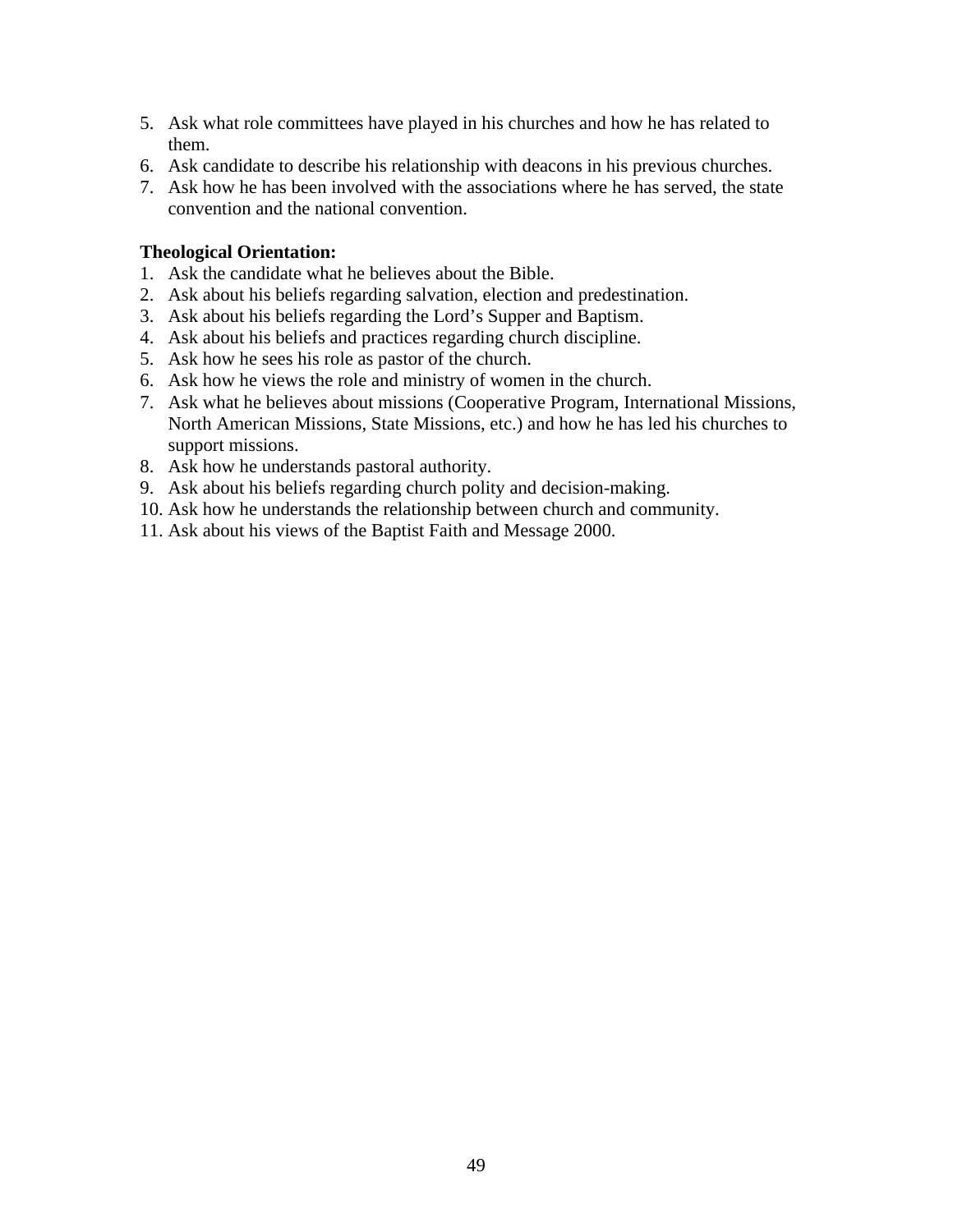# **Reference Authorization Form**

I hereby authorize Baptist Church of to contact references on my resume and others who may know of my qualifications for ministry.

| Further, I authorize any person, school, past employer(s) and organization(s) who might |                            |
|-----------------------------------------------------------------------------------------|----------------------------|
| know my qualifications for ministry to provide                                          | <b>Baptist Church with</b> |
| relevant information and opinion that may be useful to                                  | <b>B</b> aptist            |
| Church in making a decision about considering me as a candidate for a ministry position |                            |
| Baptist Church.<br>1n                                                                   |                            |

I hereby release such persons and organizations from any legal liability in providing such information and opinions.

Signature:

Date: <u> 1990 - Johann Barbara, martin a</u>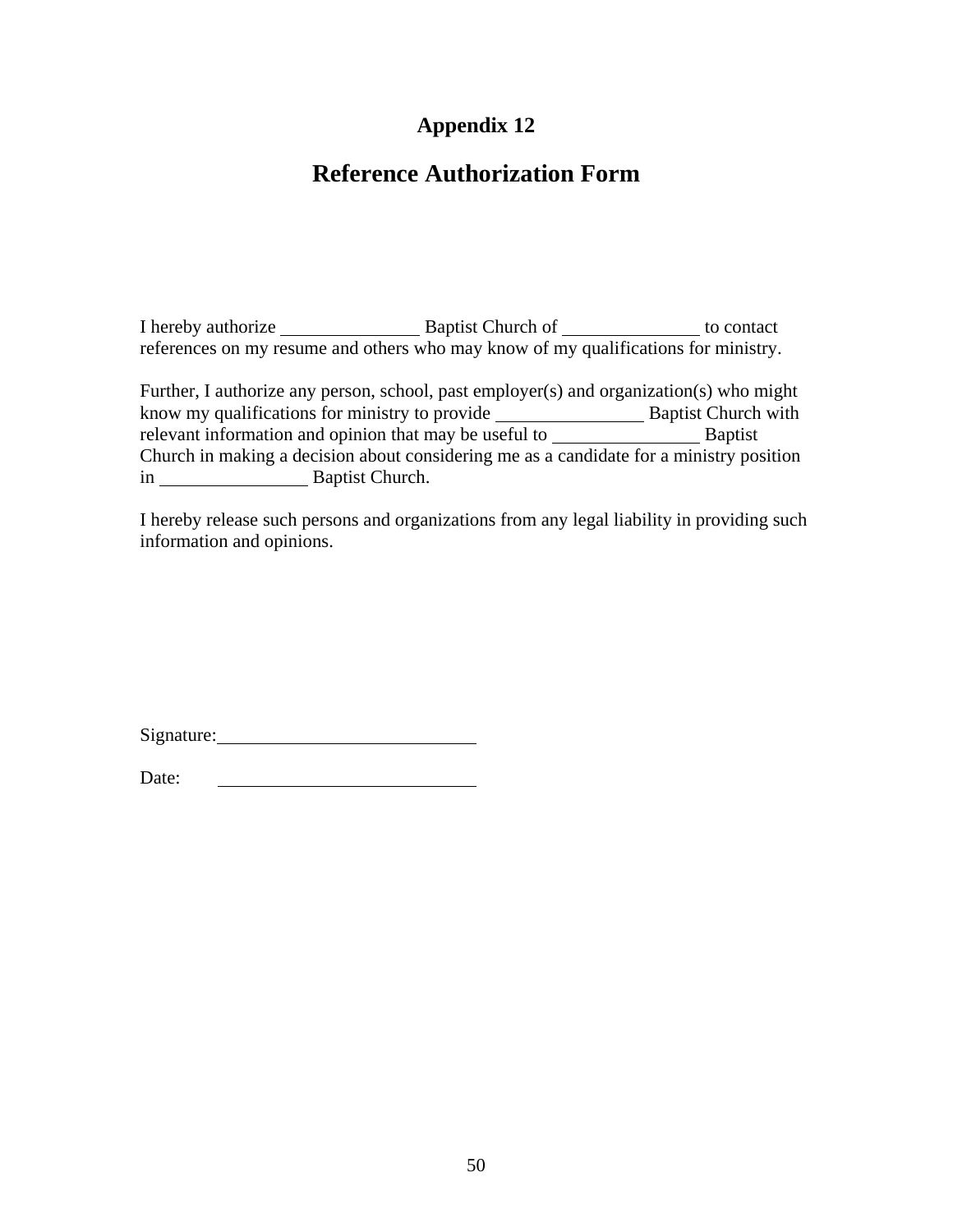# **Letter to Candidate's References**

*(Send this to the references noted on the resume. Enclose a self-addressed, prestamped envelope for return on church letterhead.)* 

Date

Dear \_\_\_\_\_\_\_\_\_\_\_\_\_:

| The Pastor Search Committee of    | Baptist Church has been given      |
|-----------------------------------|------------------------------------|
| your name as a reference for Rev. | , who is a candidate for pastor of |
| this church.                      |                                    |

Our committee is particularly interested in your evaluation of this candidate and will be awaiting your earliest reply before proceeding with further consideration of this candidate. We would greatly appreciate your forthright and honest opinion of his current and past ministry, as you know it. Please rest assured we would handle your comments with the utmost care since we recognize the importance of so doing. Any narrative or additional information you might give us beyond the questions asked regarding his pastoral skills, giving both positive and negative factors, would be very insightful and useful to this church.

The committee would appreciate it if we could have this vital information within the next fifteen (15) days. Thank you for your help and please join our church in prayer that the church and the man will know God's will when He calls.

Yours in His service,

\_\_\_\_\_\_\_\_\_\_\_\_\_\_\_\_\_\_\_\_\_\_\_\_\_\_\_\_\_\_\_ Chairperson, Pastor Search Committee

\_\_\_\_\_\_\_\_\_\_\_\_\_\_\_\_\_\_ Baptist Church

**Enclosure**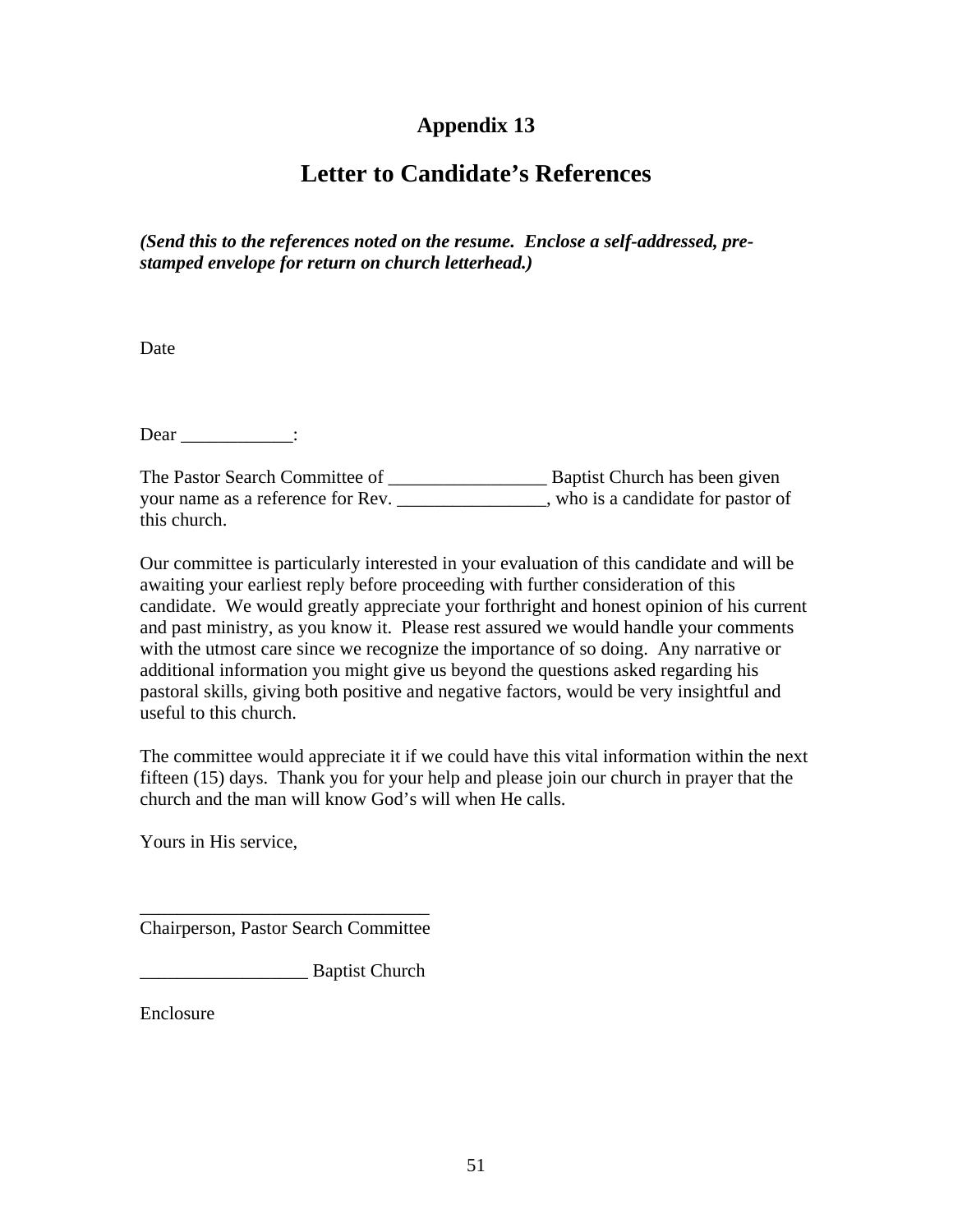# **Letter for Use in Checking References**

Date

Name **Address** 

 $Dear$  \_\_\_\_\_\_\_\_\_\_\_:

The Pastor Search Committee of (name of church) in (name of city) is interested in Bro. We have received his permission (copy enclosed) to contact references to check his personal and ministerial background. We would greatly appreciate it if you would take just a few minutes to respond to the following questions. **You can be assured that what you share will be guarded with the utmost confidentiality.** Please return this form in the stamped, self-addressed envelope. Thank you for your time and cooperation.

- 1. How do you know Bro. \_\_\_\_\_\_\_?
- 2. How long have you known him?
- 3. Following are several areas that our committee feels are very important. Would you please evaluate Bro.\_\_\_\_\_\_\_\_\_\_\_ by using the following categories:

|                 |                           |                                  |  |  | $P = Poor$ $F = Fair$ $G = Good$ $E = Excellent$ $D = Don't Know$ |
|-----------------|---------------------------|----------------------------------|--|--|-------------------------------------------------------------------|
| a.              | <b>Family Man</b>         |                                  |  |  |                                                                   |
| $\mathbf{b}$ .  | <b>Spiritual Maturity</b> |                                  |  |  |                                                                   |
| $\mathcal{C}$ . | <b>Work Ethic</b>         |                                  |  |  |                                                                   |
| h.              | Pastor                    |                                  |  |  |                                                                   |
|                 | c. Loves People           |                                  |  |  |                                                                   |
| d.              |                           | Gets along well with most people |  |  |                                                                   |
| $e_{\cdot}$     | Preacher                  |                                  |  |  |                                                                   |
| f.              | Teacher                   |                                  |  |  |                                                                   |
| g.              | Administrator             |                                  |  |  |                                                                   |
|                 | h. Emotional Maturity     |                                  |  |  |                                                                   |
| 1 <sup>1</sup>  | <b>Handles Conflict</b>   |                                  |  |  |                                                                   |
| 1.              | Dependable                |                                  |  |  |                                                                   |
| k.              | Handles money well        |                                  |  |  |                                                                   |
| 1.              | Able to compromise        |                                  |  |  |                                                                   |
|                 | m. Warm/friendly          |                                  |  |  |                                                                   |
| n.              | Flexible                  |                                  |  |  |                                                                   |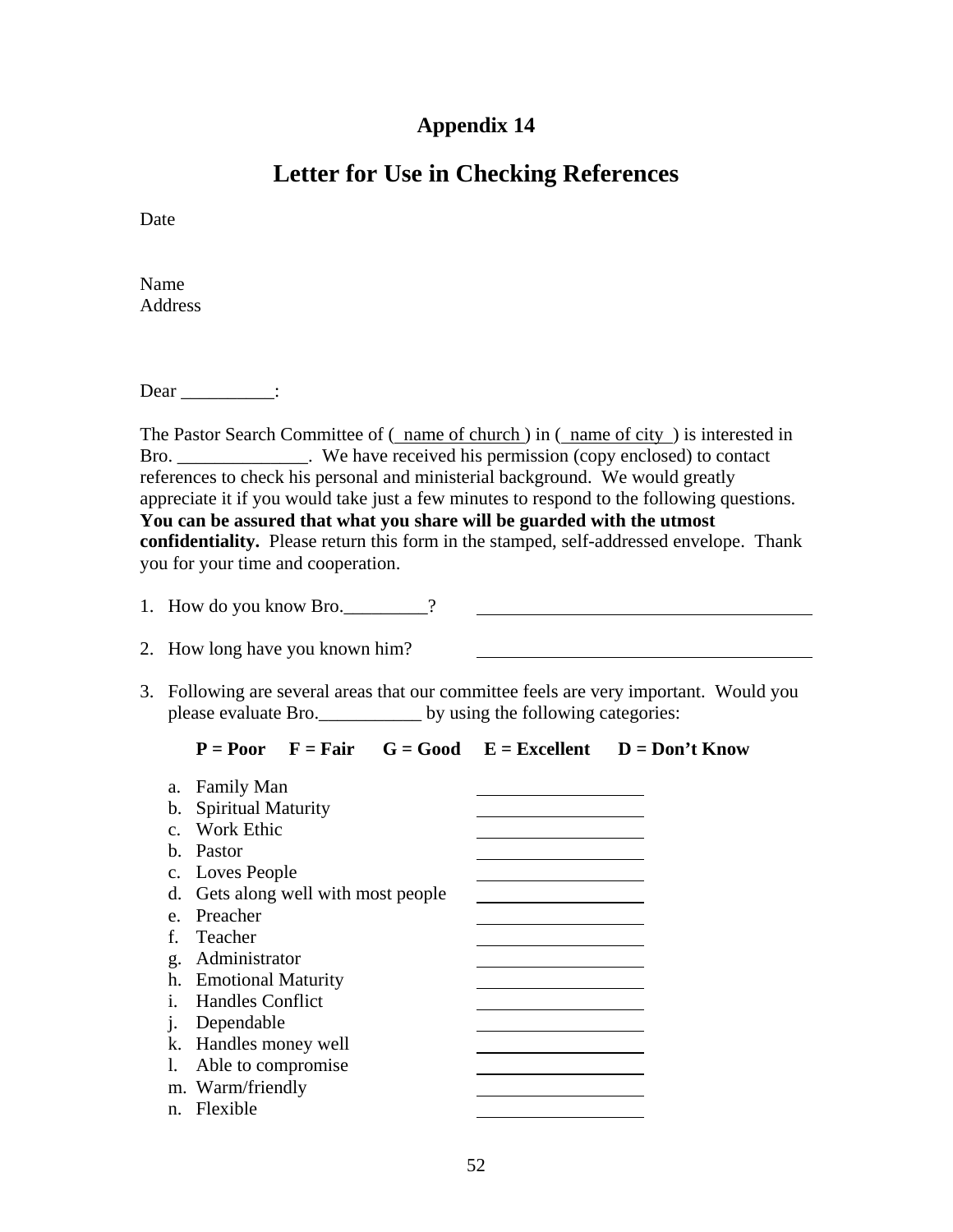|    | 4. What would you consider his greatest ministry assets?                                                                                                                                                                       |                                                                                 |
|----|--------------------------------------------------------------------------------------------------------------------------------------------------------------------------------------------------------------------------------|---------------------------------------------------------------------------------|
|    |                                                                                                                                                                                                                                |                                                                                 |
| 5. |                                                                                                                                                                                                                                | Why do you think he is open to leaving his current church at this time?         |
|    |                                                                                                                                                                                                                                |                                                                                 |
| 6. |                                                                                                                                                                                                                                | To your knowledge, has he ever been asked to leave a former church? If yes, for |
|    |                                                                                                                                                                                                                                |                                                                                 |
| 7. |                                                                                                                                                                                                                                | Are you aware of any skeletons in his closet, be it personal or professional?   |
| 8. | people who know Bro.                                                                                                                                                                                                           | Would you be able to give me the name and telephone number of one or two other  |
|    | Name: Name                                                                                                                                                                                                                     | Phone:                                                                          |
|    | Name: Name and Solid Report of the Mass of the Mass of the Mass of the Mass of the Mass of the Mass of the Mass of the Mass of the Mass of the Mass of the Mass of the Mass of the Mass of the Mass of the Mass of the Mass of | Phone: 2000                                                                     |
|    | 9. Can you recommend Bro. ____________________ without reservations?                                                                                                                                                           |                                                                                 |
|    |                                                                                                                                                                                                                                | 10. Any additional information you can provide would be appreciated.            |
|    |                                                                                                                                                                                                                                |                                                                                 |
|    |                                                                                                                                                                                                                                |                                                                                 |
|    |                                                                                                                                                                                                                                |                                                                                 |
|    |                                                                                                                                                                                                                                |                                                                                 |
|    |                                                                                                                                                                                                                                |                                                                                 |

| Date: |  |  |
|-------|--|--|
|       |  |  |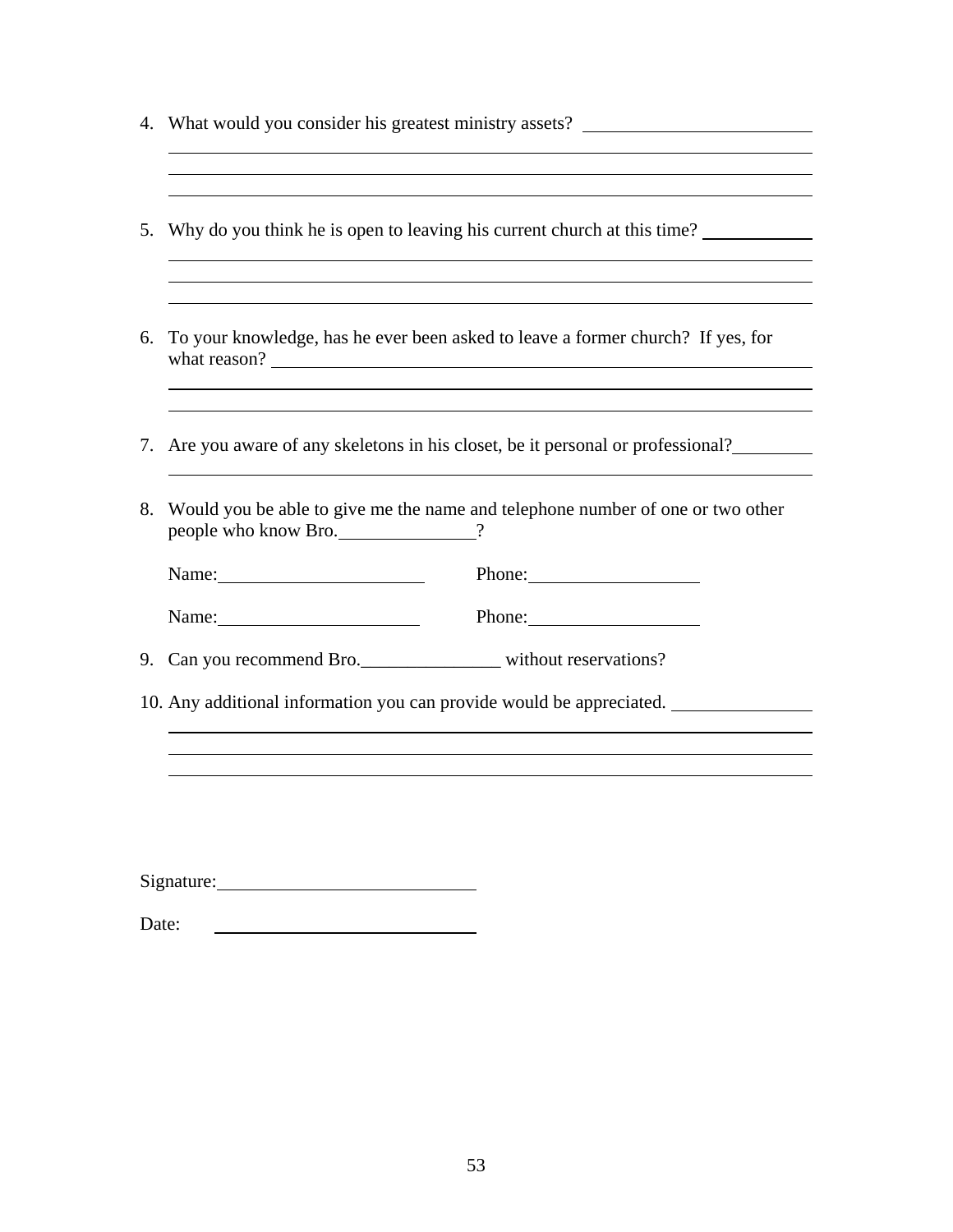# **Personal Reference Information Form**

| Name of Church: Name of Church:                                                                                                                                                                                                                                               |  |
|-------------------------------------------------------------------------------------------------------------------------------------------------------------------------------------------------------------------------------------------------------------------------------|--|
|                                                                                                                                                                                                                                                                               |  |
|                                                                                                                                                                                                                                                                               |  |
|                                                                                                                                                                                                                                                                               |  |
| THE ABOVE NAMED INDIVIDUAL IS UNDER CONSIDERATION FOR THE<br>POSITION OF ____________________. PLEASE ASSIST OUR SEARCH COMMITTEE<br>BY ANSWERING THE FOLLOWING QUESTIONS AS FULLY AND AS OPENLY<br>AS POSSIBLE. YOUR ANSWERS WILL BE HELD IN THE STRICTEST OF<br>CONFIDENCE. |  |
| 1. How long have you known the candidate and under what circumstances have you                                                                                                                                                                                                |  |
| 2. What can you tell us about his family?                                                                                                                                                                                                                                     |  |
| 3. How does the family contribute to his ministry? ______________________________<br>4. Are there any problems relating to their children that would be distracting from his<br>ministry?                                                                                     |  |
| 5. In what capacity of the church have you worked with this pastor? Circle one or more:<br>Sunday School Discipleship Training Deacon WMU Choir<br>Committee Baptist Association Convention Member Other                                                                      |  |
| 6. How did this pastor relate to you and your group in the area of your involvement as                                                                                                                                                                                        |  |
| 7. Do this prospect's sermons have substance? __________________________________<br>Are the sermons delivered in a manner, which holds the attention of the<br>congregation?                                                                                                  |  |
| 8. What do you consider his strengths as a pastor?                                                                                                                                                                                                                            |  |
| <u> 1980 - Johann Barbara, martxa alemaniar amerikan a</u><br>9. What do you consider his weaknesses as a pastor? ____________________________                                                                                                                                |  |
| 10. Does the prospect's worship leadership help those attending services to experience<br>worship in both the church services and their personal lives?                                                                                                                       |  |
| 11. Does the prospect organize and challenge the staff and communicate well with<br>committees and offices of the church?                                                                                                                                                     |  |
|                                                                                                                                                                                                                                                                               |  |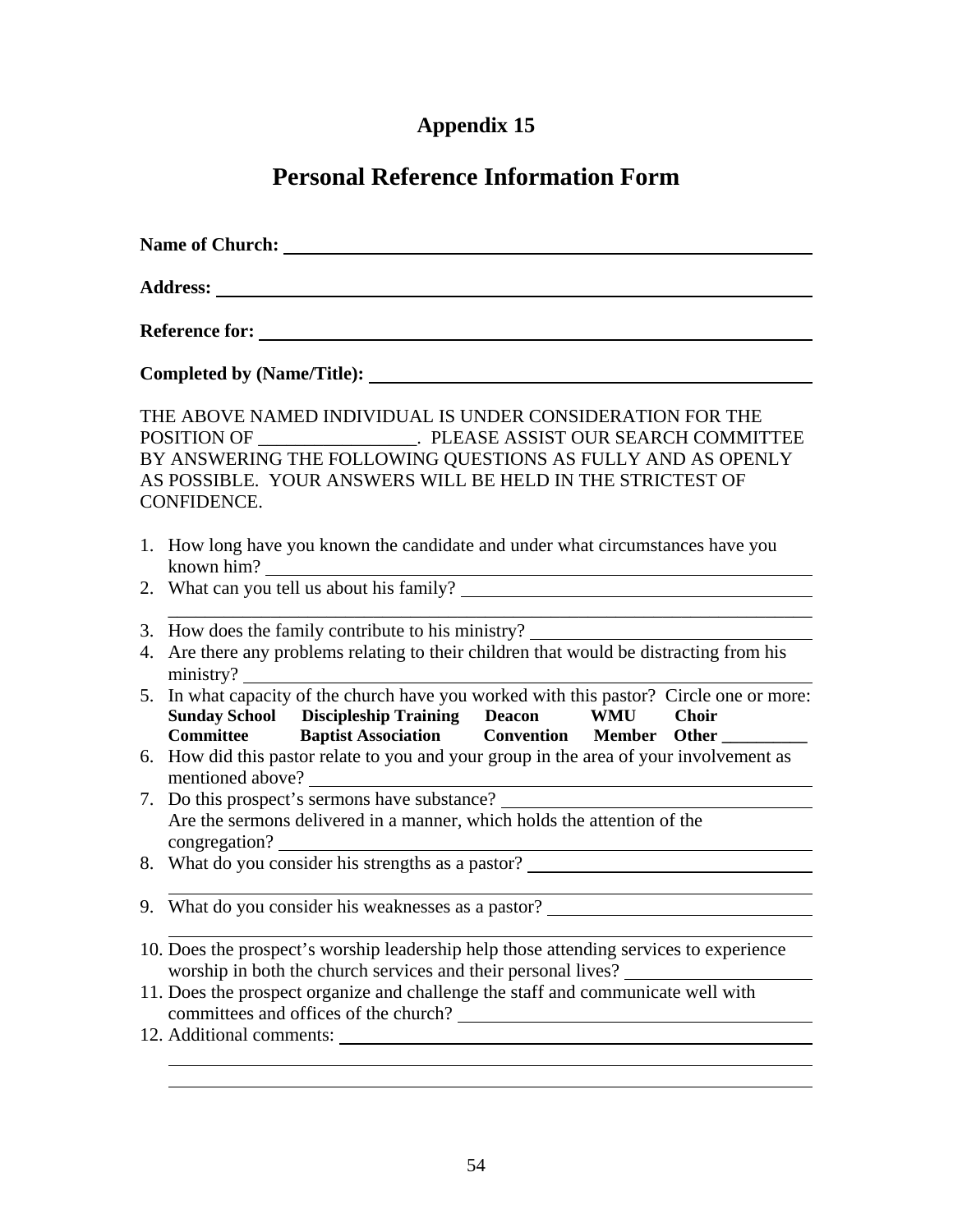13. Please give contact information of at least (1) other person who could provide an objective appraisal of this candidate:

| Name:      |        |  |
|------------|--------|--|
| Address:   |        |  |
| Telephone: | Email: |  |

14. The following items, listed in alphabetical order, include many responsibilities of a pastor. All of the responsibilities are important. Would you please rank the candidate as to his strengths regarding responsibilities, roles, and attributes of a pastor. We ask you to rank him in what you believe to be his greatest strength by numbering 1 to 11, with "1" being the greatest strength and "11" being the weakest. Because the tasks of a pastor are multi-dimensional, an overview of each category (listed below the questionnaire) may be helpful in completing the questionnaire.

Administrator. The pastor should possess good administrative skills; capable of leading the church staff, the deacons, and lay leaders to carry out effectively their respective ministries.

\_\_\_\_\_**Community Relations Supporter.** The pastor should be aware of and concerned with community needs, activities and affairs and knowledgeably capable of addressing these concerns from a pastoral perspective; thus establishing respect in the community.

**Counselor.** The pastor should be an effective counselor, setting aside a portion of his time for counseling, and making referrals when appropriate.

Denominational Relations. The pastor should be knowledgeable of and concerned about the church's efforts to cooperate and maintain historic values with sister churches in missions, education, evangelism, and other denominational activities.

\_\_\_\_\_ **Evangelizer.** The pastor should be involved personally in evangelism, sharing the gospel with those inside and outside the church.

Leader. The pastor should be a leader capable of inspiring, encouraging, and motivating church members to use their time and talents in doing the work of the church.

**Missionary Vision.** The pastor should be excited about his calling to the ministry and to our church; should exhibit a vision for doing God's work here; and should enthusiastically share it with the church. The pastor should support home and foreign missions; be aware of local community needs and lead the church in ministering to those needs.

**Prayer and Worship Leader.** The pastor should arouse all people to prayer. His worship leadership should help members and those attending services to experience worship in both the church services and their personal lives.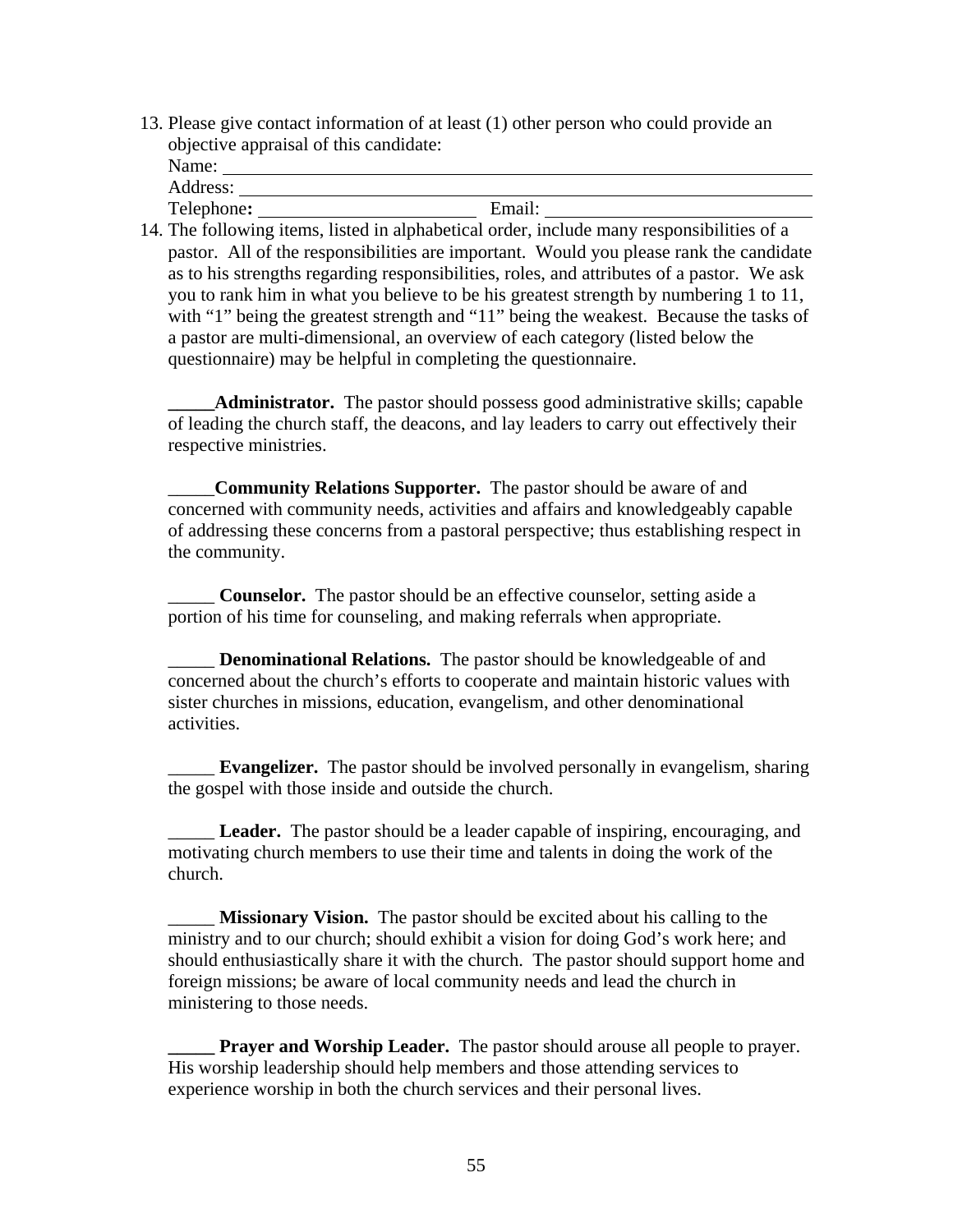**Proclaimer.** Each sermon should have substance and should be delivered in a manner, which holds the attention of the congregation. He must prepare well and then forth-tell God's Word from the pulpit.

**Student.** The pastor should have an ongoing program of study (including, but more than personal Bible study and prayer) to develop new skills and knowledge and participation in activities, which renew his physical, emotional, and spiritual energy and zest for his ministry.

\_\_\_\_\_ **Visitor.** Within the limits of his time, the pastor should visit the church membership, including times of hospital care, grief, personal crisis and joy. The pastor should be friendly, approachable, and personable and should relate well to each age group in the church.

**An Administrator** is one who sees that people are organized and challenged to be involved in Ministry for Christ. The ministry is a heavenly pursuit but also an earthly task; he should organize the staff into a team, be a good communicator to all segments of the church body and good manager of time, all to the Glory of God. In I Corinthians 9, Paul writes of disciplining his body for the pursuit of excellence for Christ. He labored in the ministry because he believed the consequences were eternal. Like Paul, the godly minister should be a team-oriented leader, relying on others when necessary as Paul did with Silas, Barnabas, Luke, Mark and Timothy, working together and demonstrating love: "By this shall all men know that you are my disciples, if you love one another." (John 13: 35)

**A Community Supporter** works in the civic and denominational areas, reflecting Christian principles on important issues. According to Acts 5:28, the early church's pattern was one of involvement: "You have filled Jerusalem with your doctrine..." Further examples abound: Acts 13:44, 14:1, 16:5, and 17:3-4.

**A Counselor** is one who can effectively deal with and help troubled people. It may involve listening, comforting and guiding. As Romans 13:14 suggests, scriptural counseling involves focusing on Jesus, denying self, and emphasizing a view toward changing behavior.

**An Evangelizer** works to reach the lost for Christ. There is a need to be both faithful and focused. Paul admonishes Timothy to "keep your head in all situations, endure hardships, do the work of an evangelist, discharge all the duties of your ministry" (II Timothy 4:5). There are two ways to evangelize: 1) through our lives and 2) through our words. He is to be salt and light to a lost world by living an evangelistic lifestyle, and is to evangelize through speech, "be ready always to give an answer to every man that asks you a reason for the hope that is in you with meekness and fear" (I Peter 3:15).

**A Leader** guides others towards God's way, in the same way a shepherd guides his flock. This includes both knowledge of what is right and an intimate knowledge of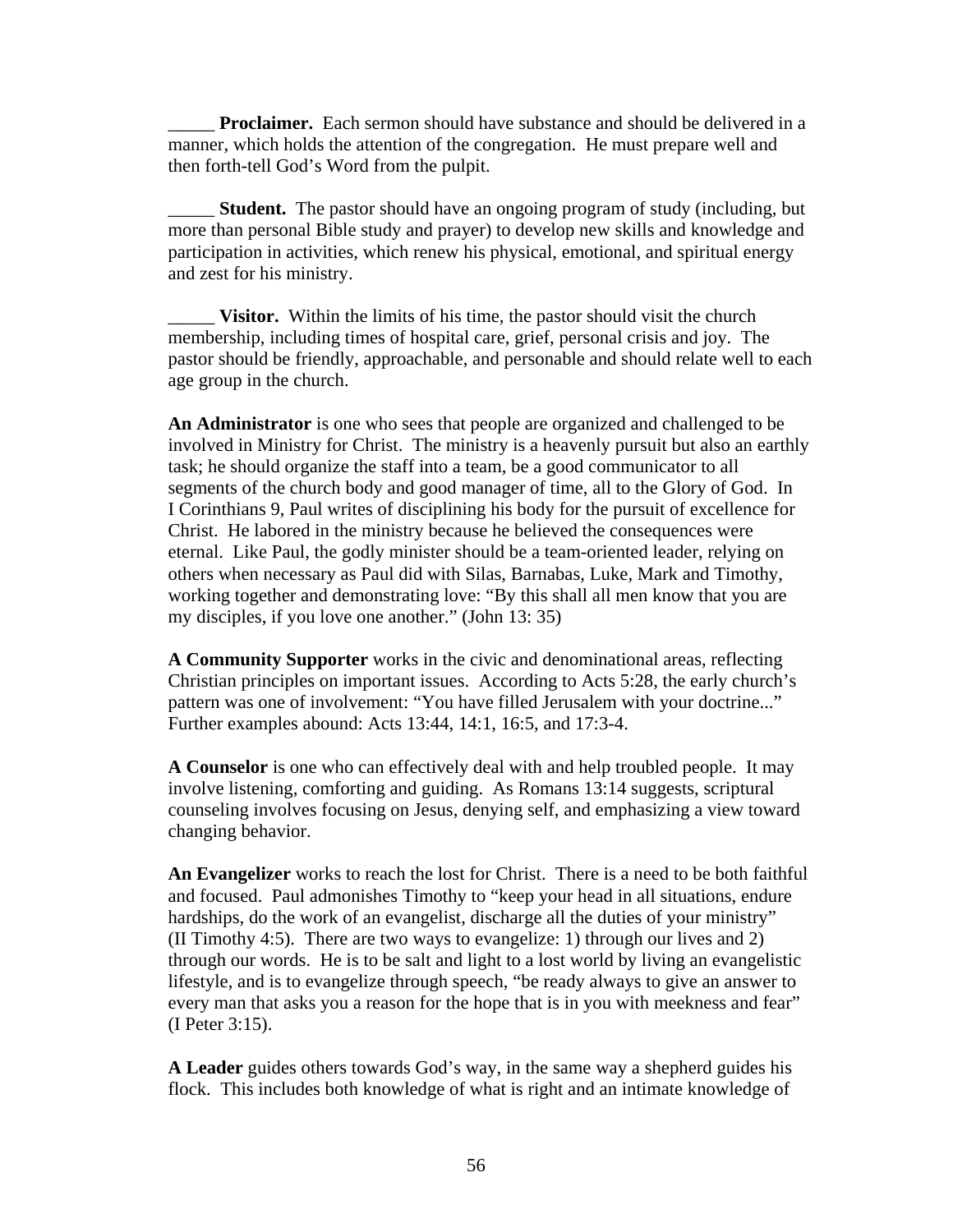his sheep. I Peter 5:2 says, "Feed the flock of God, which is among you, taking the oversight of it..."

**A Missionary Vision** Proverbs 29:18 says, "Where there is no vision, the people perish..." A pastor should see the opportunity of enlarging God's Kingdom and should lead the church to see that the field is white unto harvest, to enlist the unchurched, to minister in a loving and caring way to the senior citizens, singles, divorced, and the young people in an ever-changing, immoral world.

**A Prayer and Worship Leader** should arouse all people to prayer, and work with other staff members to insure an organized and meaningful service by inspiring the body of believers to: "...worship in the Spirit of God, who glory in Christ Jesus..." (Philippians 3:3) so that we may draw near to God, and He will draw near to us.

**A Proclaimer** must prepare well and then forth-tell God's Word from the pulpit. II Timothy 4:2 states, "Preach the Word; be prepared in season and out of season; correct, rebuke and encourage with great patience and careful instruction." Arouse within Christians and non-Christians alike the urgency to know and serve Jesus Christ with gladness day and night.

**A Student** is one who continues to learn, improving his skills as well as increasing his understanding of the Word. For example, I Timothy 4:6 challenges Timothy to denounce apostate teachings. This becomes possible by being a diligent, prayerful student of scripture.

**A Visitor** visits with the members of the church, including the hospitalized, shut-ins and the bereaved. James reminds us that "Pure religion and undefiled before God and the Father is this: to visit the fatherless and widows in their affliction…" (James 1:27). He should also show hospitality, good-natured, extending kindness to strangers and not just friends. (Hebrews 12:14; I Peter 4:9)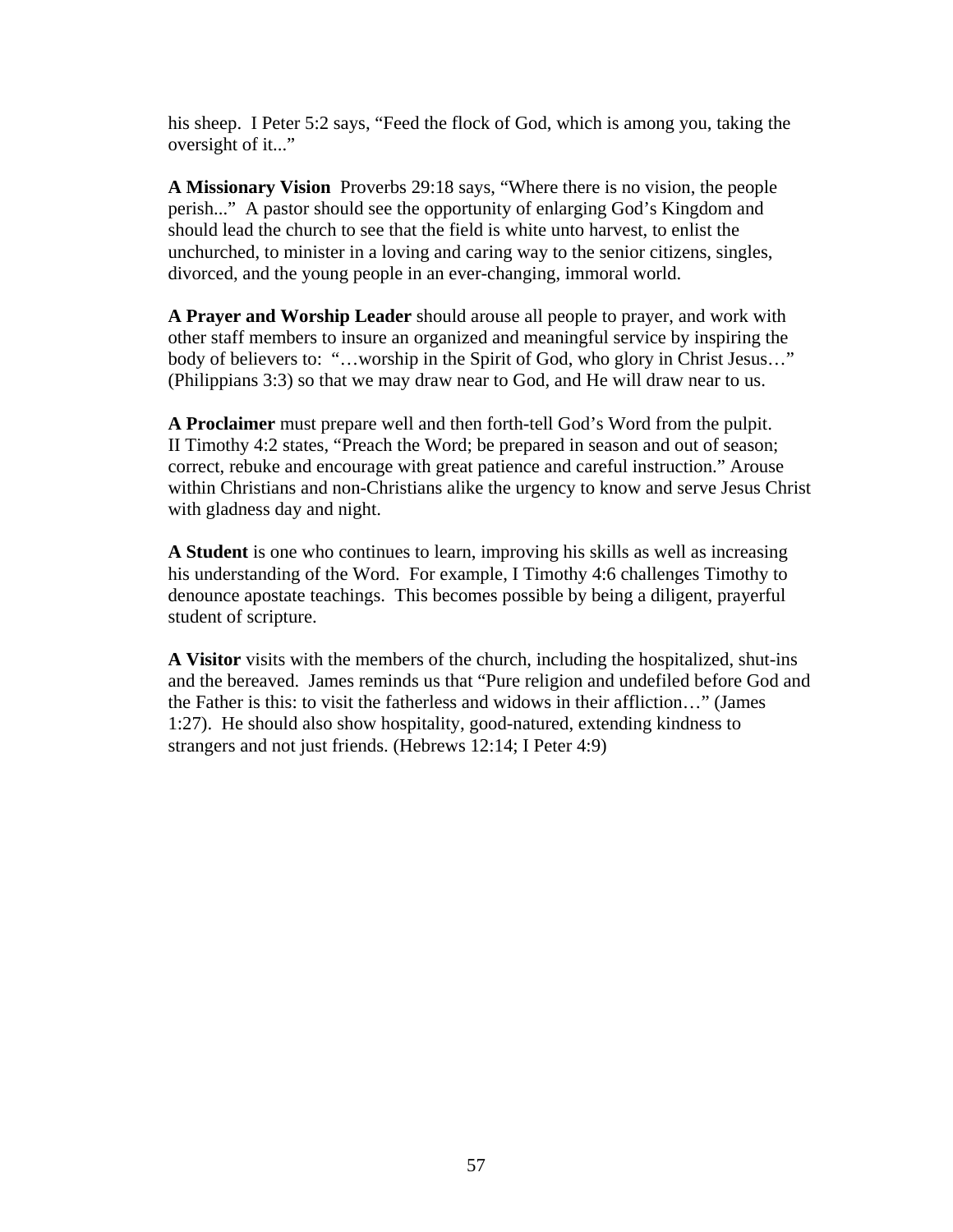# **Important Questions to Ask a Prospective Pastor**

**Instructions: Each member of the committee should have a copy of these questions. Carefully choose from the following list the questions that your committee feels are pertinent to your church. Check the questions that you would like to ask.** 

### **1. Ministry Experience.**

- a. What have you learned in the congregation you now serve that will make you a better pastor? Describe a ministry experience within the congregation you now serve that captures your greatest strengths.
- b. Describe a grievance you have had with any of the churches you have served. How was it resolved?
- c. Have you had a positive or negative experience with a church building program? Describe your weaknesses and your strengths.

### **2. Education.**

- a. What skills do you bring to this position that you believe will serve you and the church well? How did you obtain these skills?
- b. How do you apply these skills to your work?
- c. Do you have plans regarding future education? What role do you believe the church should play in your continuing education?

### **3. Philosophy of Ministry.**

- a. Describe the mission of your present congregation. In what ways has your ministry influenced this mission?
- b. Describe your personal vision for ministry. Is there any particular congregation presently reflecting this vision for ministry?
- c. What attracts you to this church? How long would you like to stay at this church?
- d. Describe your leadership style. To what extent are you self-directed in your ministry responsibilities? Give an example of how you have relied on someone else to give you direction.
- e. Churches desire a pastor who has personal integrity. What does this mean to you? How do you respond to criticism?

### **4. Theological and Ethical.**

- a. Describe a personal experience that has significantly shaped your own theology.
- b. To what degree, if any, do you differ with the historical doctrinal positions of this church?
- c. Describe several ethical principles that guide your work.
- d. Do you identify yourself with any particular religious political group? Do you consider yourself a Southern Baptist? Why or why not?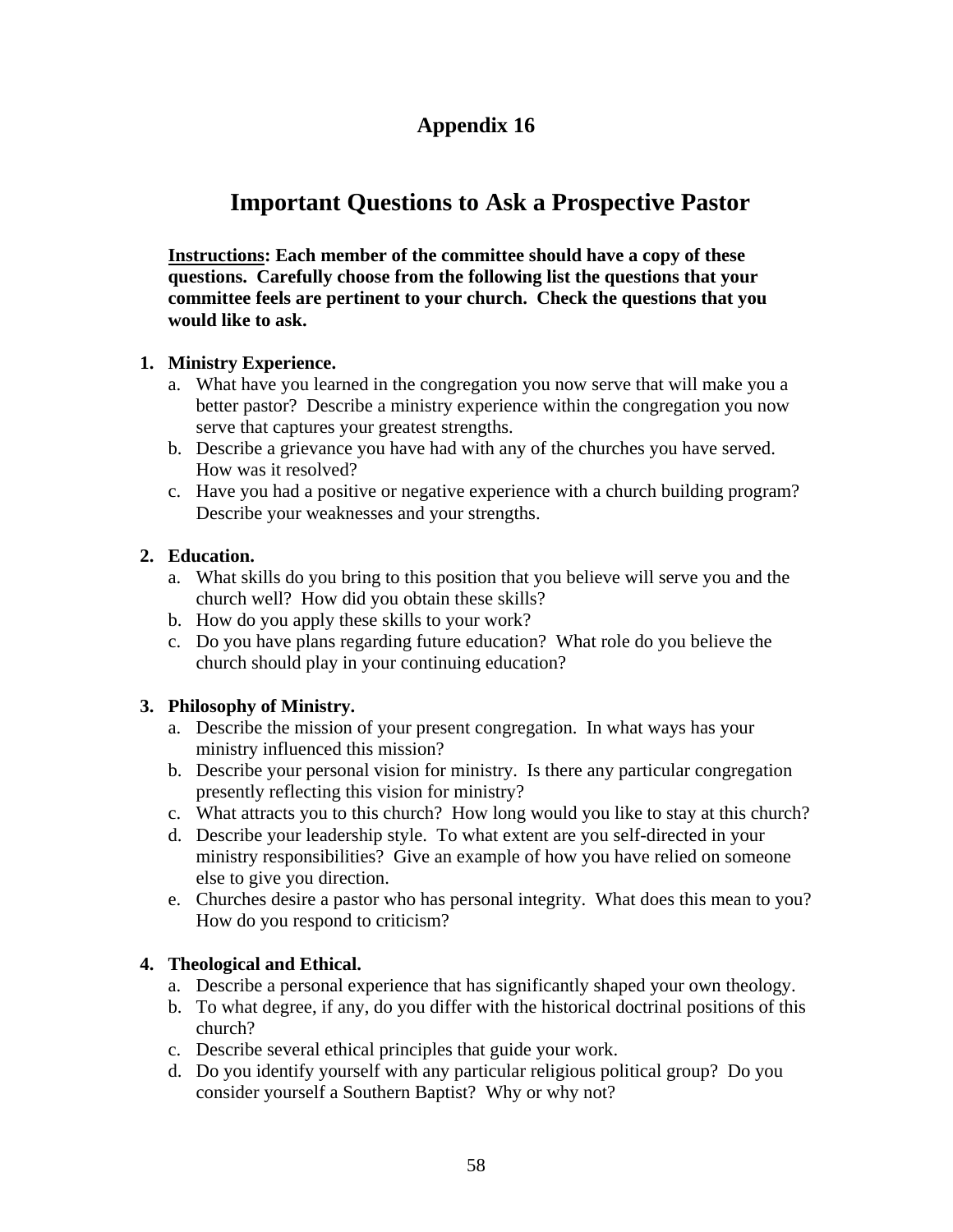### **5. Congregational Life.**

- a. What changes may be in store for our congregation if you become our pastor?
- b. What church structure do you view as best in helping a congregation to achieve its mission?
- c. What planning model do you use in guiding the mission of a church? (How do you set goals, prioritize plans, define and evaluate success?)
- d. Describe your operational strategy during the first six months with this congregation. (What would be your most important priorities?)
- e. How have you approached the issues of finance and stewardship with your present congregation? How do you conduct business meetings?

### **6. Worship Leader.**

- a. Describe a typical worship service which you would plan to lead. Do you use an order of service? Describe the style of music you prefer and share its role in the service.
- b. What special services do you like to conduct throughout the year?
- c. How do you balance worship so it addresses the needs of different age groups?

### **7. Preaching.**

- a. Describe your routine process of preparing sermons.
- b. How do you select sermon topics? Are there any topics you feel uncomfortable preaching about, such as finances or current moral issues?
- c. How much time do you devote each week to sermon preparation? How does that compare to time spent counseling or administration?
- d. How long do you typically preach?
- e. How do you feel about other ministers preaching at our church?

### **8. Pastoral Care and Counseling.**

- a. What role does pastoral care and counseling have in your present position? Give an example of a typical week of pastoral care activities.
- b. What duties are more important than pastoral care? What duties are less important?
- c. Do you consider yourself a counselor? What type of counseling do you perform?
- d. More recently, sexual misconduct within the church has become a more visible issue. What safeguards have you initiated to protect yourself and the church from such misconduct?
- e. If a middle-aged man asked you to counsel him about divorce at his home, would you? What if it was a woman?
- f. How do you equip church members to provide care to other congregational members?
- g. How do you view your role in visiting members and church guests (visitors)?
- h. Do you have any restrictions on the performance of marriages? Describe your approach to premarital counseling.
- i. Do you feel a pastor should have an unlisted phone number? Why or why not?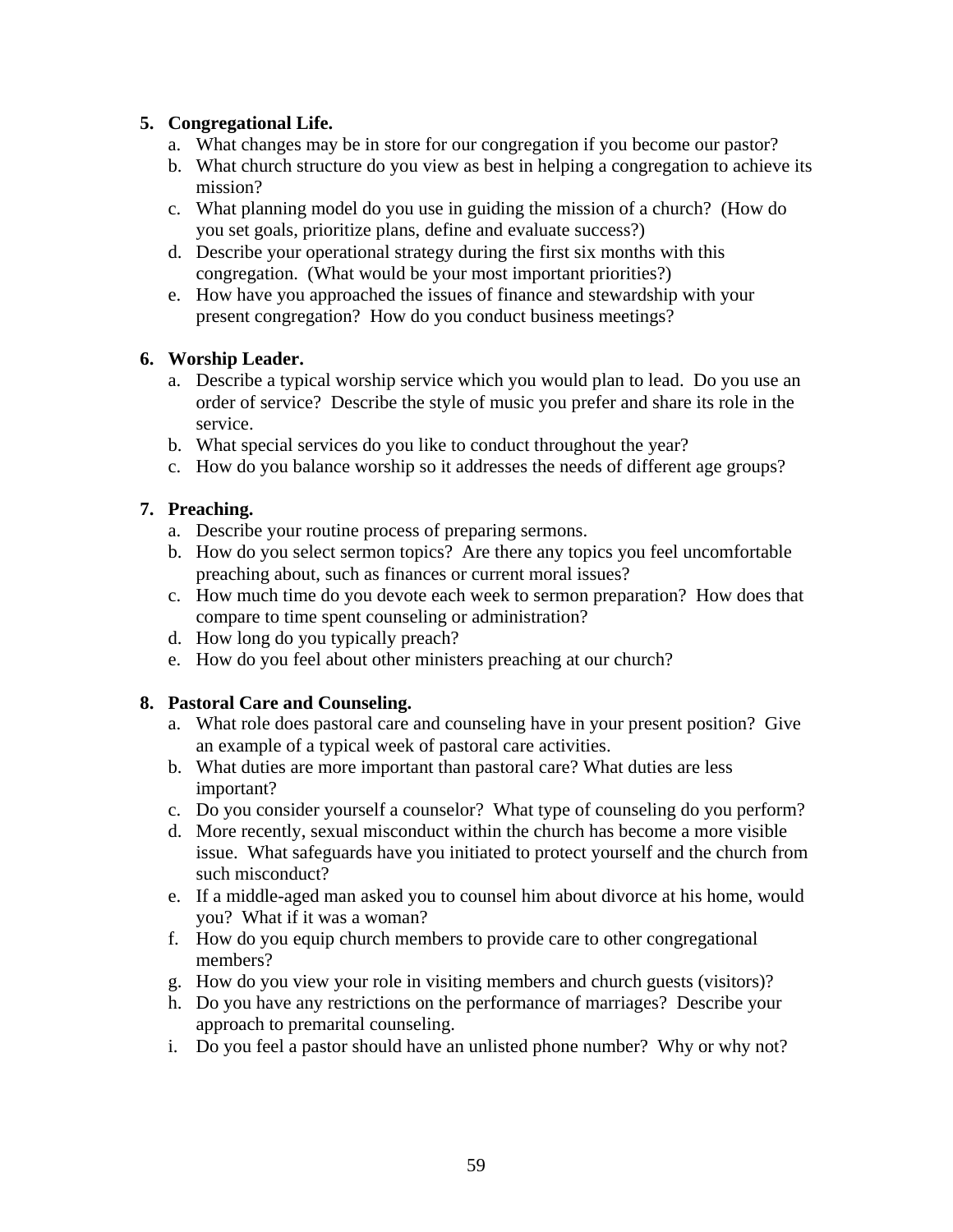### **9. Christian Education.**

- a. Do you encourage participation in state and associational training?
- b. Describe your present model of education for the church.
- c. What successful approach have you found to adult education (preschool, children, youth)?
- d. What is your role in Christian education?
- e. What Bible study curriculum do you currently use for the different age groups within your church? How do you determine which to use?
- f. What educational programs, other than Sunday School, do you emphasize?

### **10. Missions and Evangelism.**

- a. What role does evangelism play in your current church (worship, activities, etc.)? Do you view some activities or services being more focused on evangelism than others? Which ones?
- b. What types of outreach programs do you feel are important and relevant to this congregation? How do you view the responsibility of world missions in your current church?
- c. How do you now allocate financial resources to the local association, state and national mission endeavors?
- d. Some people believe a church can become too big. Others feel that every church should become as large as possible. What's your view?

### **11. Administration.**

- a. Do you have a job description now? What parts of it do you feel confident about performing, and with what parts of it do you feel uncomfortable?
- b. What is the primary role of the deacon body? What responsibilities, priorities, or boundaries should the deacon body have in defining our church ministry?
- c. What accountability should exist between the deacon body and the pastoral staff members? How would you describe your working relationship with your present deacon body? Have you ever experienced conflict with a deacon body; how was it resolved?
- d. What training and orientation have you provided for deacon bodies in the past?

### **12. Staff Relationships.**

- a. Describe how your management or leadership style affects your relationship with other church staff members?
- b. What accountability would be expected among staff members?
- c. How comfortable are you in providing direction to staff members?
- d. Who should be included in staff meetings?
- e. What type of conflicts have you experienced with other staff members, and how was it resolved?
- f. How do you feel about a church member being employed as the church secretary, janitor, etc.?
- g. Have you ever had to terminate a church staff member? If so, how did you handle it?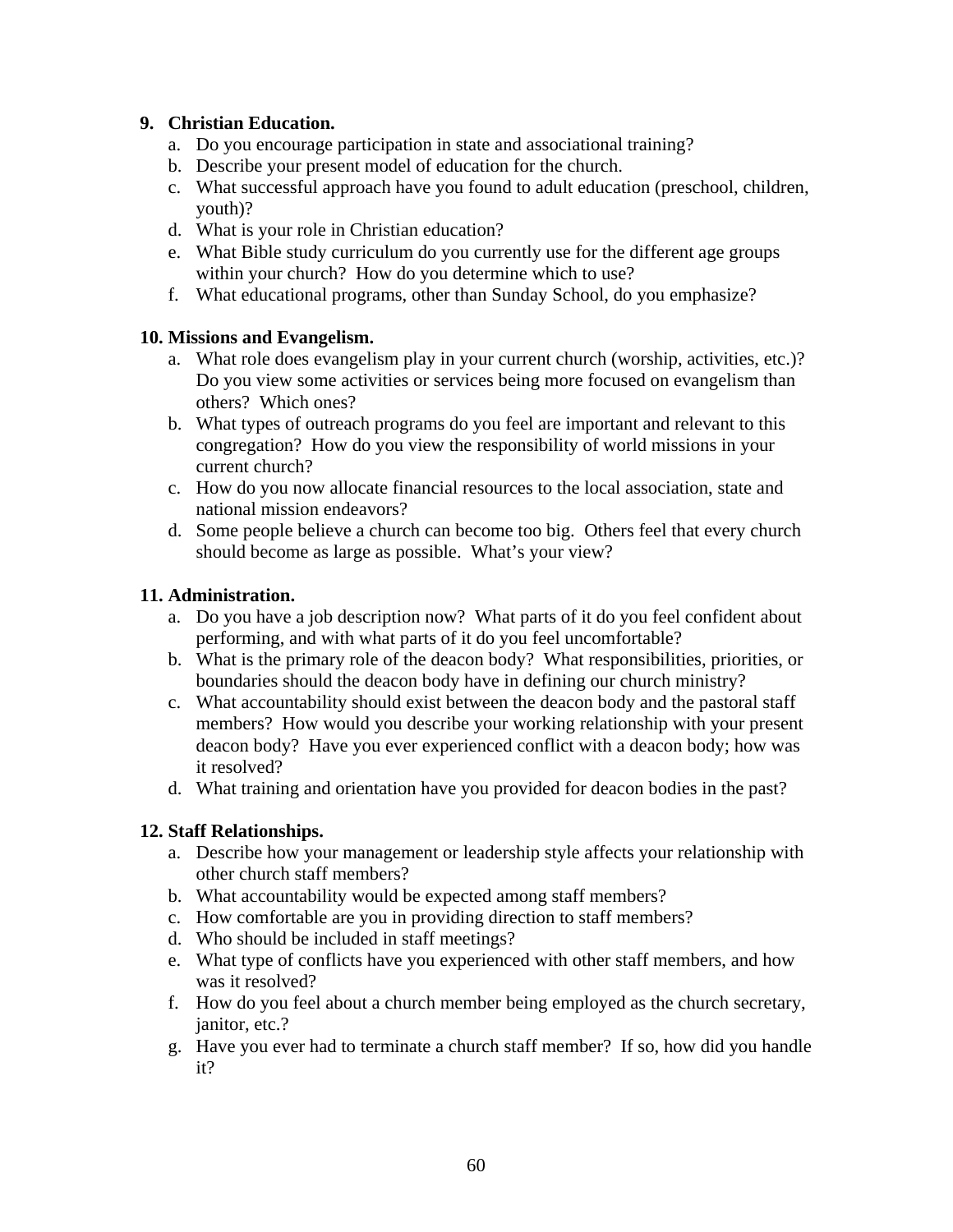h. How would you respond to other staff members who in your opinion are doing a poor job?

### **13. Financial Issues.**

- a. What are your salary expectations?
- b. On what basis would you expect future raises?
- c. How many weeks of vacation do you presently receive?
- d. Do you have a retirement plan?
- e. What insurance plans do you have?

### **14. Community Relations.**

- a. What responsibility do you feel the church has to respond to the social problems affecting our community?
- o. What organizations are you currently involved with outside the church?
- p. Have you worked with ecumenical activities within your community?

### **15. Family Life.**

- a. Tell us about your family.
- b. How does your family feel about the possibility of this job change?
- c. What things would you like the church to do to provide support to your family?
- d. If you were to move here, what type of housing would you be looking for?
- e. If you were to die or become disabled, how would your family be provided for?

### **16. Personal.**

- a. Why are you a pastor?
- b. What motivates you as a pastor?
- c. What spiritual disciplines guide your life?
- d. How do you cope with stress?
- e. Have you been previously married?
- f. When you face a personal problem, whom do you turn to for support and counsel?
- g. Have you had any health problems in the past few years? How is your current health?
- h. Do you take regular vacations?
- i. Have you ever been charged and/or convicted of a crime?
- j. Have you ever had financial difficulties? Will you give permission for a credit check?
- k. Do you have outstanding debts with which you are struggling?
- l. Do you have any severe problems with your children or teenagers?
- m. Do you have any outside business involvements? If so, how involved are you?

### **17. Questions About Our Church.**

- a. How familiar are you with the history of our church? Do you have any questions about our past?
- b. How familiar are you with the current life of our church? Do you have any questions?
- c. What do you like about our church?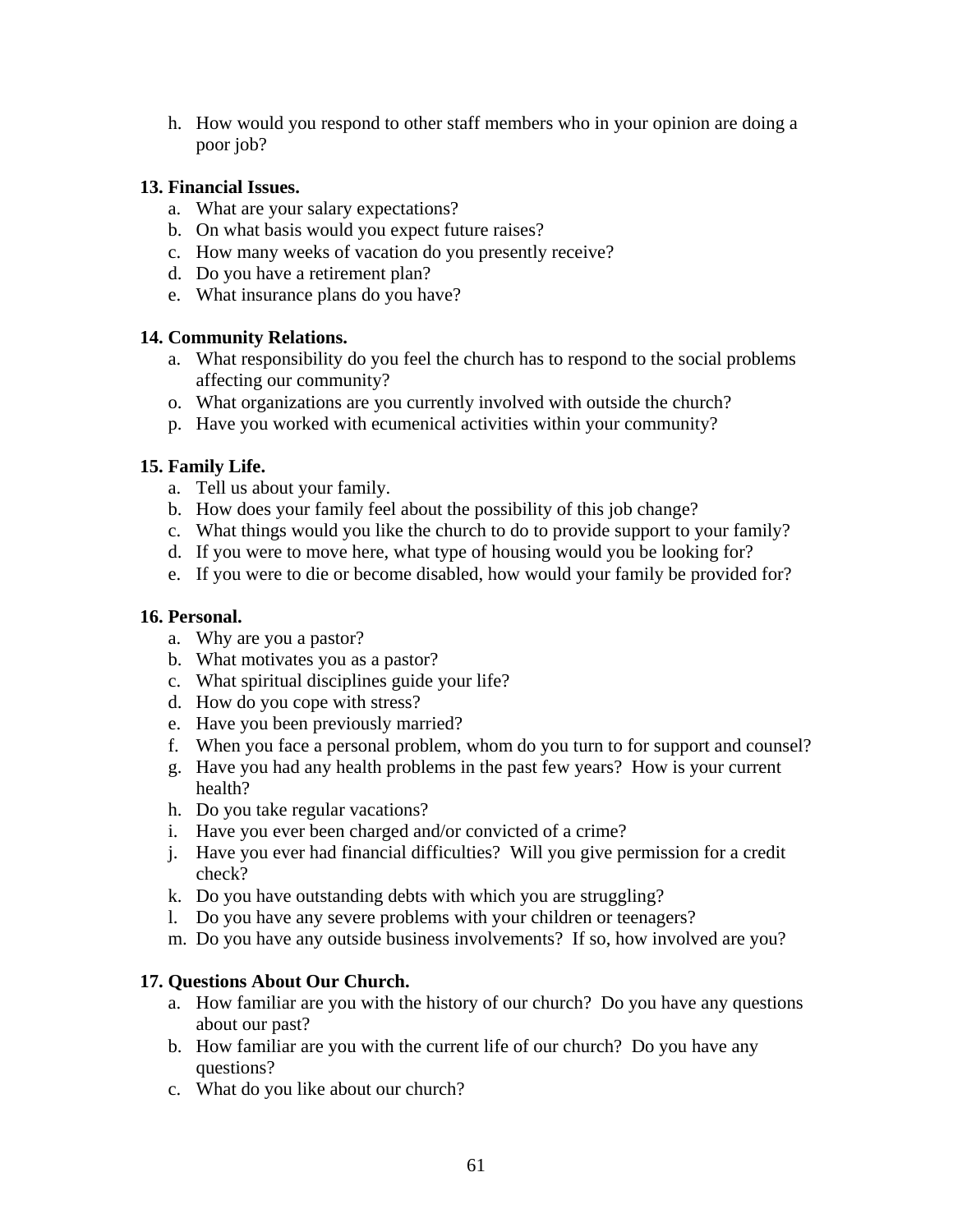- d. What questions do you have about this position that have not been answered?
- e. Are there any concerns about which we have not asked, which might be of a sensitive nature for you or our church?

### **Possible Areas of Exploration by the Candidate.**

- What kind of pastor does your church need?
- What action/conduct would your church not be willing to forgive the pastor?
- If it were in your power, what one thing would you change about your church?
- What are the two or three things about your church that are doors through which people enter?
- How does your church handle conflict?
- What role do deacons play in the church?
- What role do women play in the ministry of your church?
- What were the circumstances under which your last pastor left? How long did he serve the church?
- What issues/problems will your next pastor need to address?
- What are the strengths of your church?
- What are the weaknesses of your church?
- How would you describe your worship services?
- How are decisions made in your church?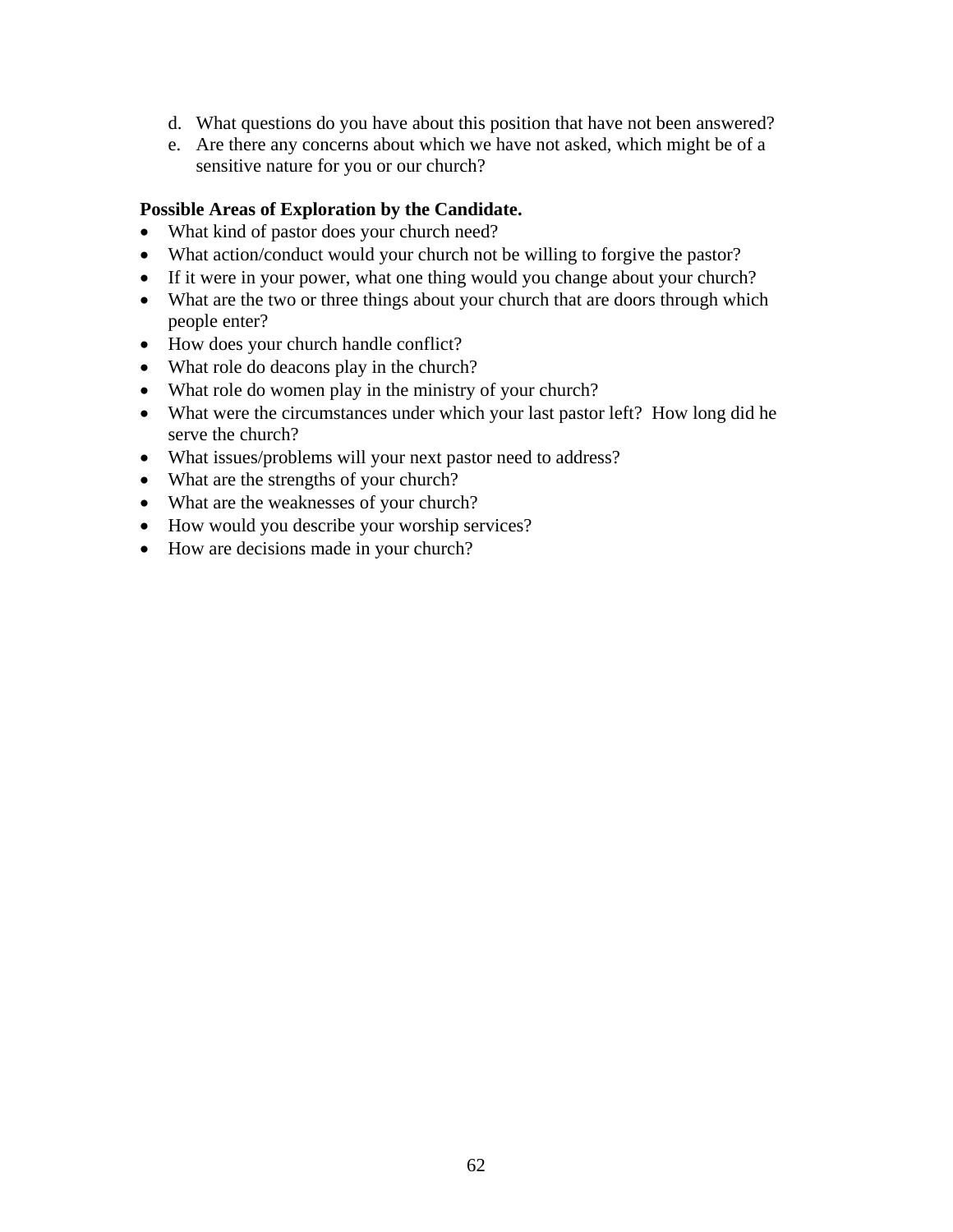# **Interview Summary**

**Date:** 

Name of Candidate: <u>**Name of Candidate: Name of Candidate: Name of Candidate: Name of Candidate: Name of Candidate: Name of Candidate: Name of Candidate: Name of Candidate: Name of Candidate: Name of Cand</u>** 

**===============================================================** 

**Assessment Rating Scale: 1 = lowest 10 = highest** 

**Interview Impression of Candidate: Excellent** 

 **Good Possible Poor** 

| Category                       | <b>Rating Scale</b><br>(1 to 10) |
|--------------------------------|----------------------------------|
| 1. Ministry Experience         |                                  |
| 2. Education                   |                                  |
| 3. Philosophy of Ministry      |                                  |
| 4. Theological & Ethical       |                                  |
| 5. Congregational Life         |                                  |
| 6. Worship Leader              |                                  |
| 7. Preaching                   |                                  |
| 8. Pastoral Care & Counseling  |                                  |
| 9. Christian Education         |                                  |
| 10. Missions $&$ Evangelism    |                                  |
| 11. Administration             |                                  |
| 12. Staff Relationships        |                                  |
| 13. Financial Issues           |                                  |
| 14. Community Relations        |                                  |
| 15. Family Life                |                                  |
| 16. Personal                   |                                  |
| 17. Questions About Our Church |                                  |
|                                |                                  |
| <b>TOTAL</b>                   |                                  |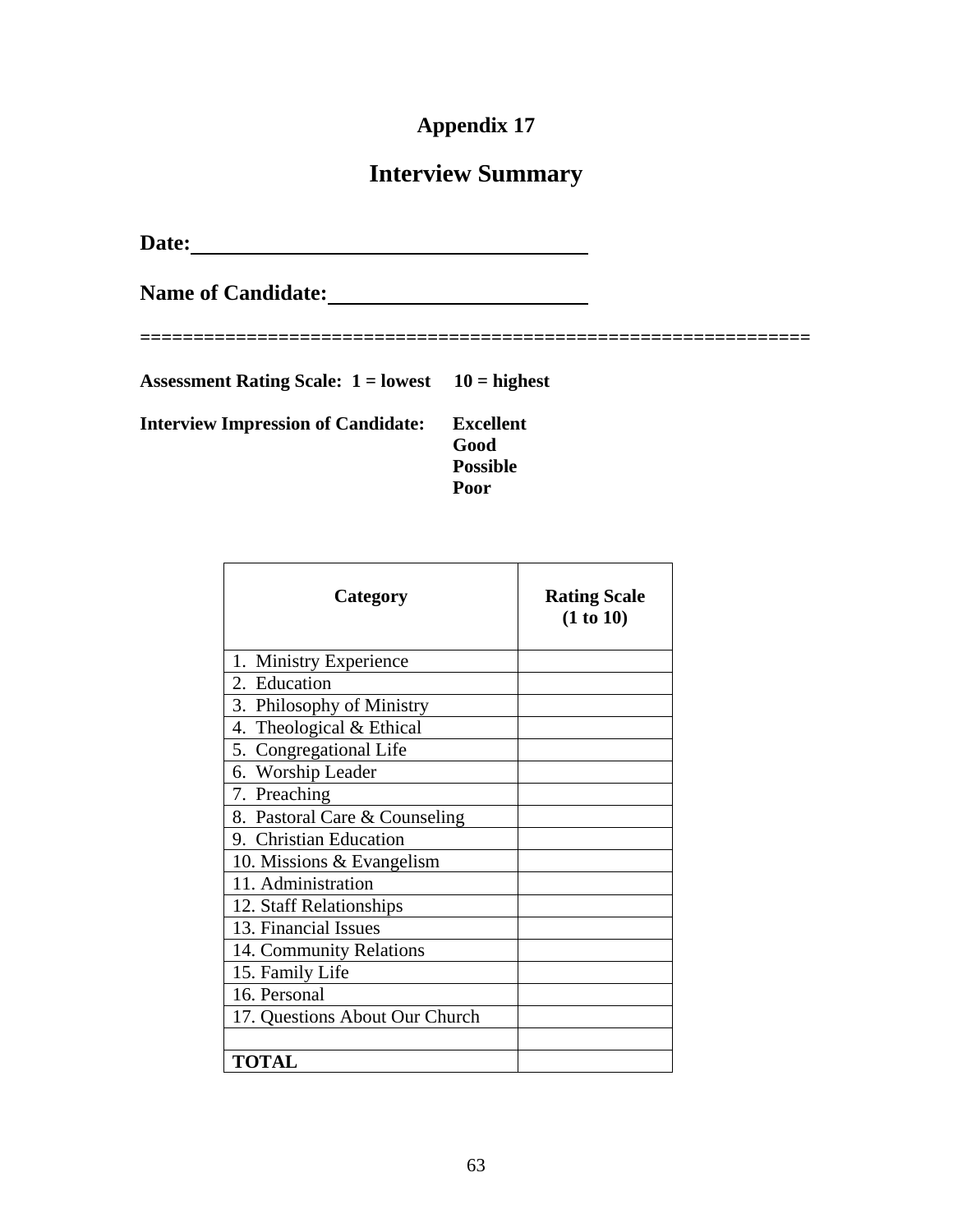# **Listening Guide for Evaluating Sermon Tapes**

Following are areas to be considered in listening to a sermon on tape. The committee may wish to add other areas. These areas may not fit every sermon. This form is simply an aid to help create intentionality and purpose to the experience of listening to sermon tapes.

Please score the items by using: (1) Below Average; (2) Average; (3) Above Average; (4) Excellent

- 1. <u>\_\_\_\_\_\_</u> Easy to Listen to
- 2. \_\_\_\_\_\_ Good Content
- 3. \_\_\_\_\_\_ Positive Attitude
- 4. \_\_\_\_\_\_ Inspiring
- 5. \_\_\_\_\_\_ Appropriate Humor
- 6. \_\_\_\_\_\_ Well Prepared
- 7. \_\_\_\_\_\_\_\_\_ Clear Message
- 8. \_\_\_\_\_\_ Points Well Made
- 9. \_\_\_\_\_\_ Good Transitions
- 10. \_\_\_\_\_\_ Radiates Warmth
- 11. \_\_\_\_\_\_ Good Grammar
- 12. Good Diction
- 13. \_\_\_\_\_\_\_\_\_\_\_ Good Use of Scripture
- 14. \_\_\_\_\_\_ Good Illustrations
- 15. \_\_\_\_\_\_ Appropriate Length
- 16. \_\_\_\_\_\_ Good Invitation
- 17. \_\_\_\_\_\_ Good Application
- 18. \_\_\_\_\_\_ Motivational
- Good Doctrine
- 20. \_\_\_\_\_\_\_\_ Helpful
- 21. Challenging

Other:  $\blacksquare$ 

### **For on-site:**

- $\triangleright$  Did you sense the presence of the Lord in the service?
- $\triangleright$  Would this style of preaching meet the needs of your church?
- ¾ Other: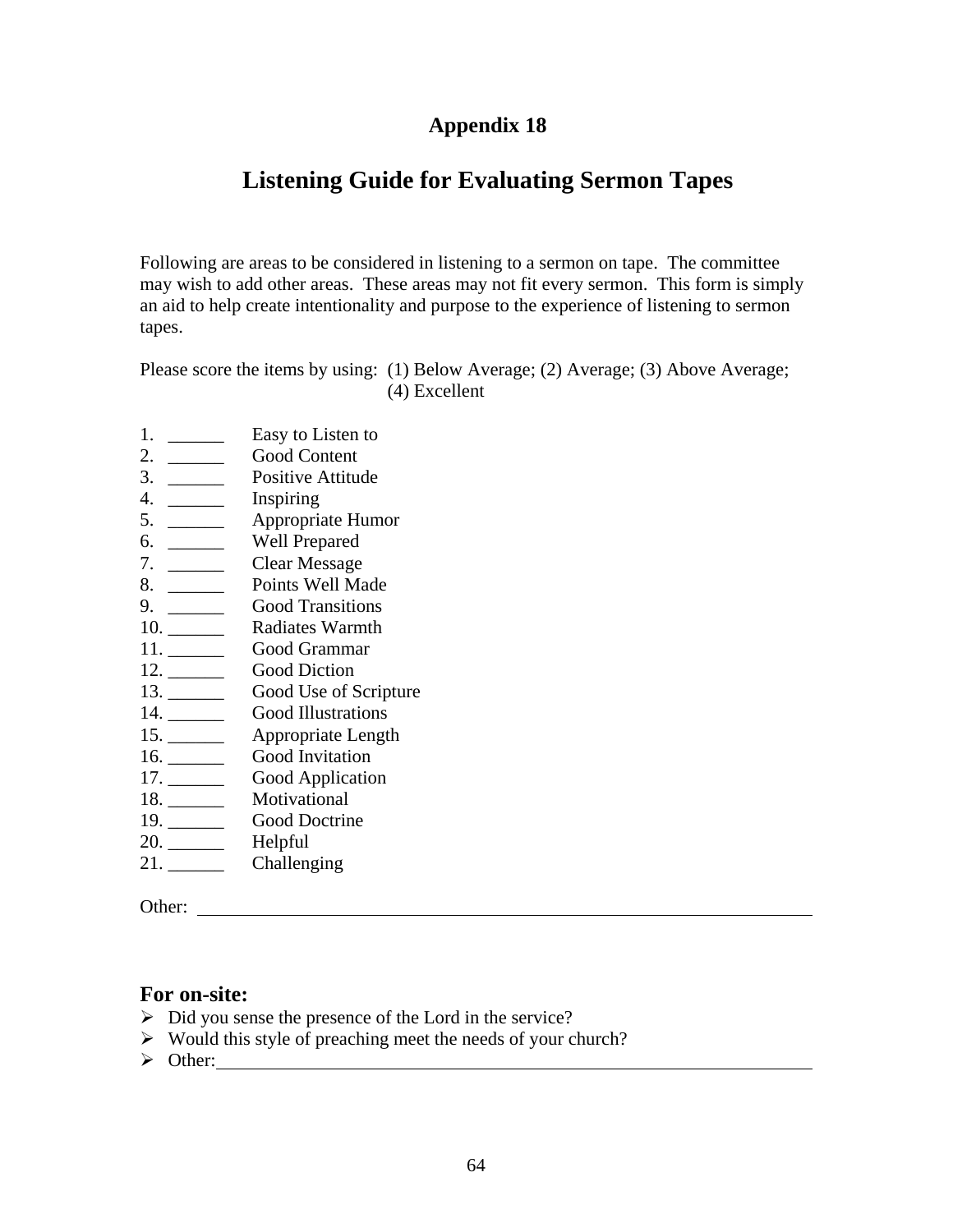## **Request for Criminal Records Check and Authorization**

I hereby request the \_\_\_\_\_\_\_\_\_\_\_\_\_\_\_\_\_\_\_\_\_Police Department (or proper authority) to release any information which pertains to any record of conviction contained in its files or in any criminal file maintained on me whether local, state, or national. I hereby release the above-mentioned Police Department (or proper authority) from any and all liability resulting from such disclosure.

| Signature:                     | Date:                                              |
|--------------------------------|----------------------------------------------------|
| Print Full Name:               |                                                    |
| Print all aliases:             |                                                    |
| Date of Birth:                 |                                                    |
| Place of Birth:                |                                                    |
| <b>Social Security Number:</b> |                                                    |
|                                |                                                    |
|                                |                                                    |
| <b>SEND RECORD TO:</b>         |                                                    |
| (Name)                         |                                                    |
| (Address)                      | <u> 1989 - John Stein, Amerikaansk politiker (</u> |
| (City)<br>(State)              | (Zip)                                              |

**This form is for illustrative purposes only. The Pastor Search Committee should proceed only with expressed, written advice of an independent and qualified attorney, following a full legal analysis of all the circumstances.**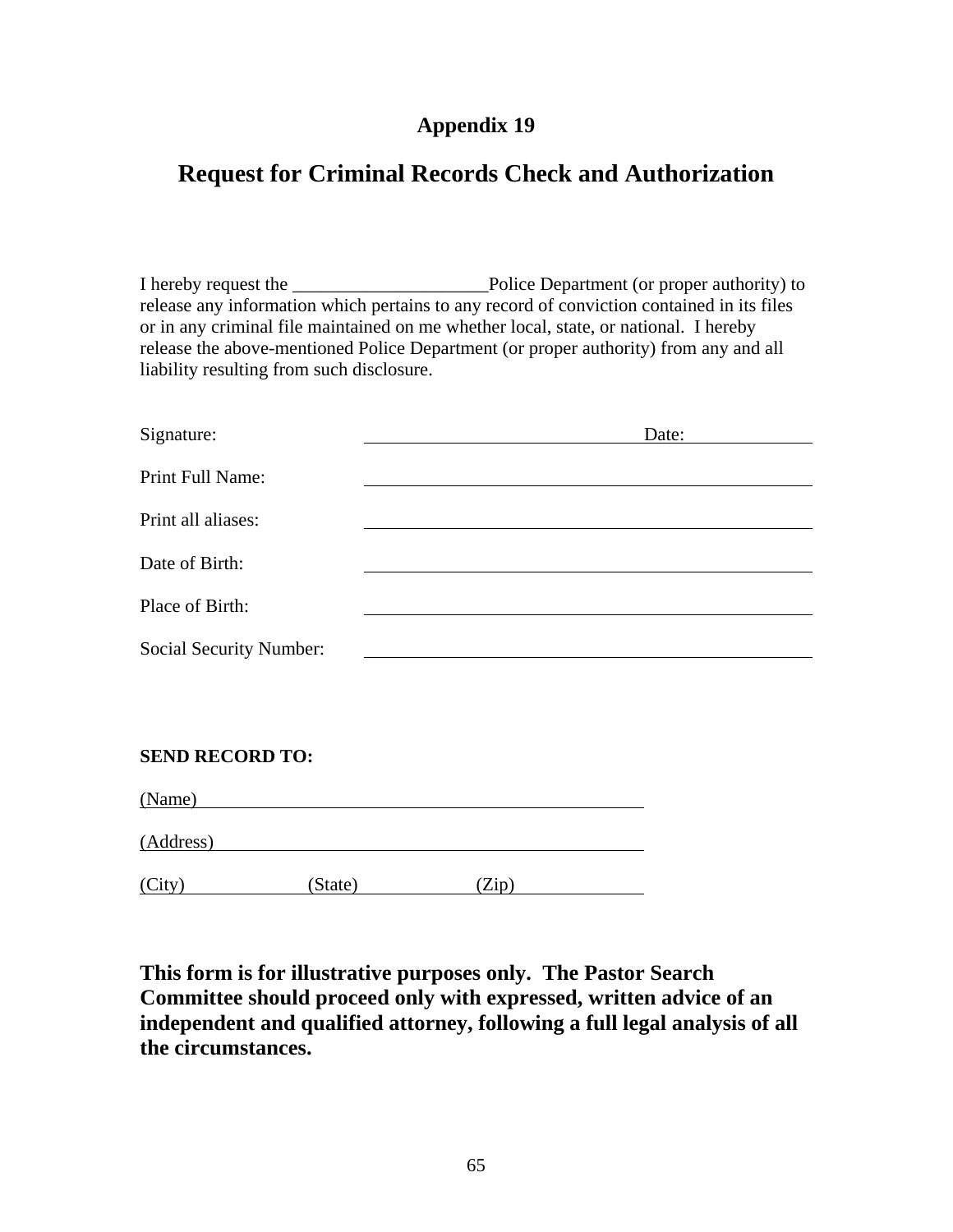# **Credit and Legal Information Release - Pastor**

| to check my credit and legal history with all appropriate sources. Such information may |  |  |  |  |  |
|-----------------------------------------------------------------------------------------|--|--|--|--|--|
|                                                                                         |  |  |  |  |  |
|                                                                                         |  |  |  |  |  |
| Pastor's Name (full name):                                                              |  |  |  |  |  |
| Pastor's Driver Permit Number:                                                          |  |  |  |  |  |
| Pastor's Social Security Number:                                                        |  |  |  |  |  |

(Pastor's Printed Name)

(Pastor's Signature)

(Date)

 $\overline{a}$ 

 $\overline{a}$ 

 $\overline{a}$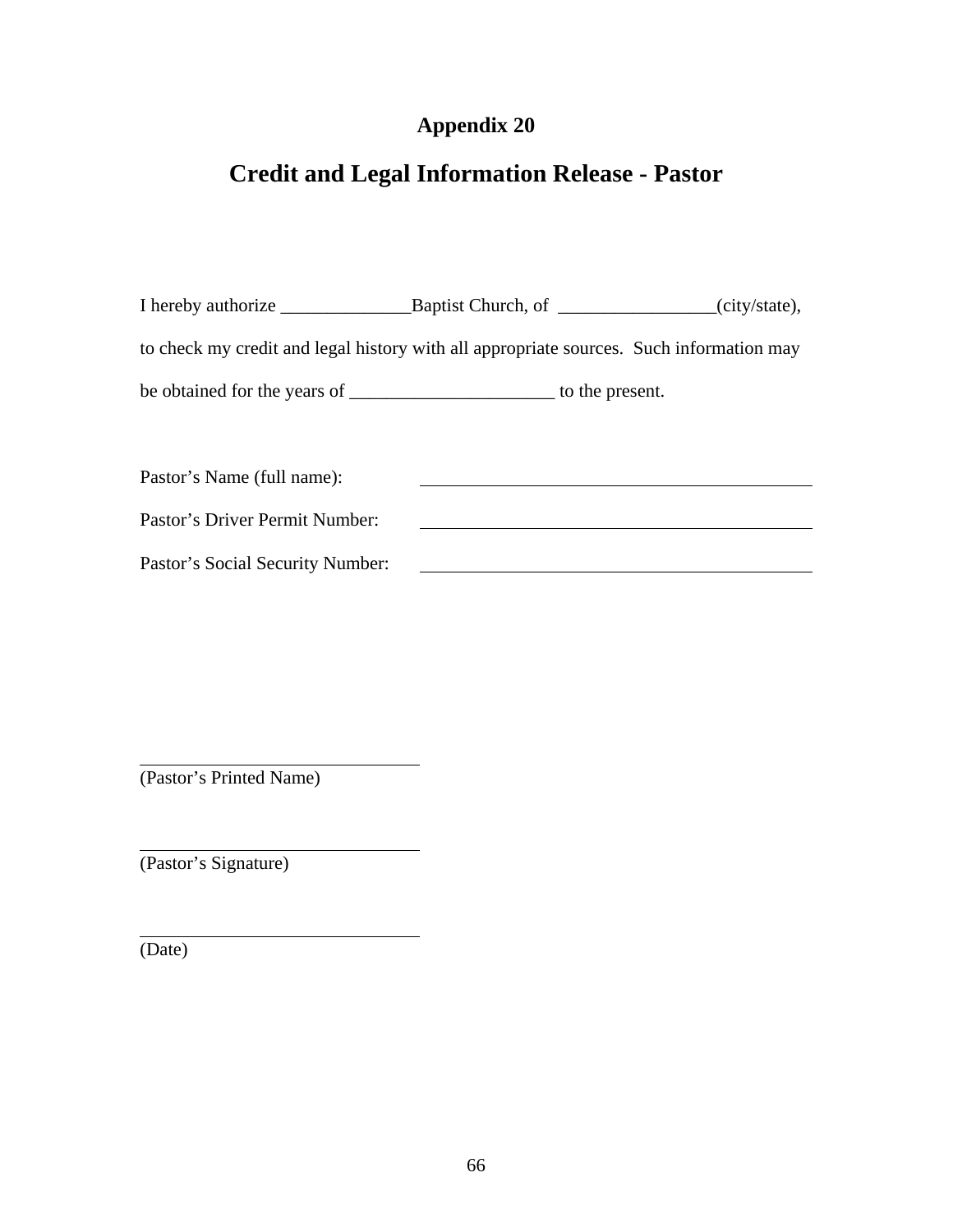# **Credit and Legal Information Release - Pastor's Wife**

| to check my credit and legal history with all appropriate sources. Such information may |  |  |  |  |  |
|-----------------------------------------------------------------------------------------|--|--|--|--|--|
|                                                                                         |  |  |  |  |  |
|                                                                                         |  |  |  |  |  |
| Name of Pastor's Wife (full name):                                                      |  |  |  |  |  |
| Other Names Wife has used, e.g.,<br>maiden name                                         |  |  |  |  |  |
| Wife's Driver Permit Number:                                                            |  |  |  |  |  |
| Wife's Social Security Number:                                                          |  |  |  |  |  |

(Signature of Pastor's Wife)

(Date)

 $\overline{a}$ 

 $\overline{a}$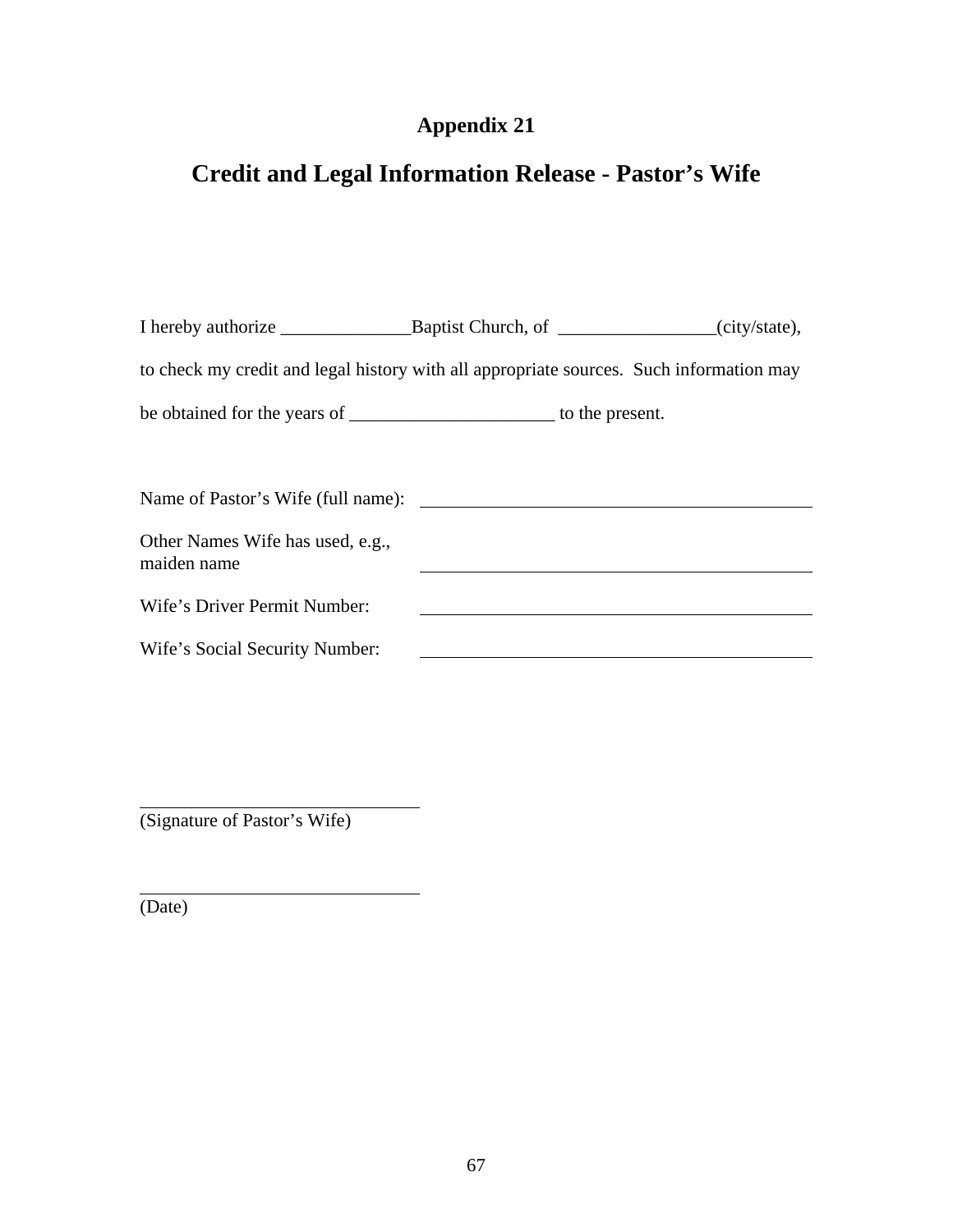### **Sample Covenant Between \_\_\_\_\_\_\_\_\_\_\_\_\_\_Baptist Church**

**And** 

**Reverend** 

### **The Pastor's Expectations of His Church**

- 1. Trust in him as a person of integrity dedicated to the work of the ministry and as a competent professional person who can manage the use of his time wisely.
- 2. Support for him as leader by faithful stewardship in coming, giving, and serving in the church along with recognition when his work is well done.
- 3. Consultation with him about church affairs before decisions are made so that the church can benefit from his training and experience and that the work of the church can be coordinated.
- 4. Concern for him and his family by annual review of the pastoral compensation package.
- 5. Authority for him to approve or disapprove the coming of other ministers and religious groups to the church and to supervise all paid employees of the church.

### **The Church's Expectations of Its Pastor**

- 1. Competency in ministry through well-prepared sermons, regular visitation where there is a need, pastoral care in crisis situations, administrative and organizational leadership, and the improvement of pastoral skills through continued study.
- 2. Availability by having it announced when and where he can be contacted during the week and by letting it be known how he can be contacted while he is away from the church field.
- 3. Leadership in worship services, evangelistic outreach efforts, the development of a Christian education program, and the administrative work of the church in cooperation with the church's leaders.
- 4. Loyalty to Baptist beliefs as specified in the Baptist Faith and Message, attendance at denominational meetings, and support for the Southern Baptist Convention's Cooperative Program.

### **The Pastor's Obligation to His Church**

- 1. To fulfill the duties of the office of pastor as a servant of the church.
- 2. To seek to meet the spiritual needs of his people through Biblical preaching and teaching and to refrain from proclaiming his own opinions as the word of God.
- 3. To meet the reasonable expectations of the congregation for him as its minister while at the same time living his own life as he believes God would have him to do.
- 4. To manage his money with integrity so as not to bring reproach upon the church.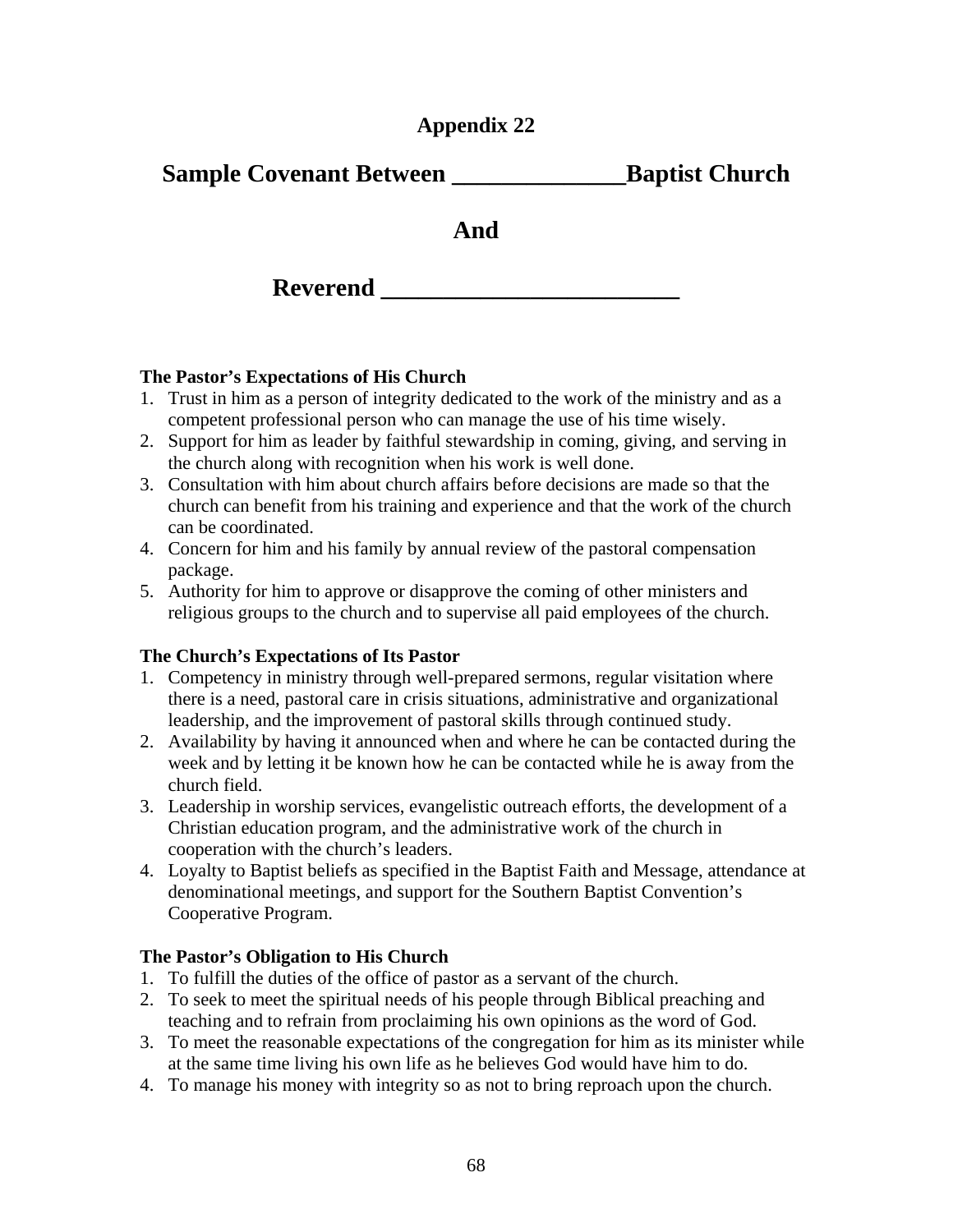- 5. To accept the church as an imperfect organization composed of imperfect people who must be loved and forgiven, to work with the elected leaders of the church, and to try to be the pastor of all the people in the church.
- 6. To acknowledge that constructive criticism from the congregation can be helpful and to be open enough to accept it and profit by it.
- 7. To recognize the need for help from outside the church, such as the association or state convention, when his role as pastor is endangered and to avoid actions that would harm the church.

### **The Church's Obligation to Its Pastor**

- 1. To respect the office of pastor and to support his ministry for as long as he holds that office to which the church has called him.
- 2. To guarantee the freedom of the pulpit so that the pastor can preach his convictions in his own manner and style as the Spirit of God leads him.
- 3. To allow the pastor to be himself instead of trying to fit him into some ministerial mold and to expect no more of his family than any other family in the church.
- 4. To provide for the pastor's support to the best of the church's ability and to review annually the pastor's compensation as evidence of the church's care and concern for his welfare.
- 5. To recognize that because the pastor is human he makes mistakes and needs forgiveness like everyone else, and that because of the limitation of time he cannot fulfill everyone's expectations.
- 6. To confer with the pastor about any accusation made against him instead of discussing it in secret, and to refrain from passing judgment upon him until he has had the opportunity to defend himself.
- 7. To counsel with the pastor when there is a disruptive conflict involving him and to give him adequate time to relocate if he needs to move.

### **Matters of Mutual Agreement**

- 1. This covenant shall be administered by the Personnel Committee. They will work with the pastor in keeping this covenant up to date, abiding by the guidelines adopted for the relationship; reviewing compensation and time arrangements; arranging for mutual evaluation sessions; handling criticisms of the pastor and hearing his complaints; helping with staff difficulties; and dealing with any problems that may arise. The effectiveness of the personnel committee's administration shall be reviewed at each annual meeting of the church.
- 2. When the pastor moves to the community in which the church is located, the church shall pay the moving expenses.
- 3. If there is a disruptive conflict in the church, the pastor and the deacons shall mutually agree to seek competent help from outside the church membership to meet with them and advise them about solving their problems.
- 4. If the pastor is dismissed or resigns under pressure for other than moral, ethical, or doctrinal reasons, he shall be paid three months salary as severance pay and shall not be expected to fill the pulpit or perform pastoral ministries during that time. Under ordinary circumstances the pastor shall give the church thirty (30) days notice to his resignation.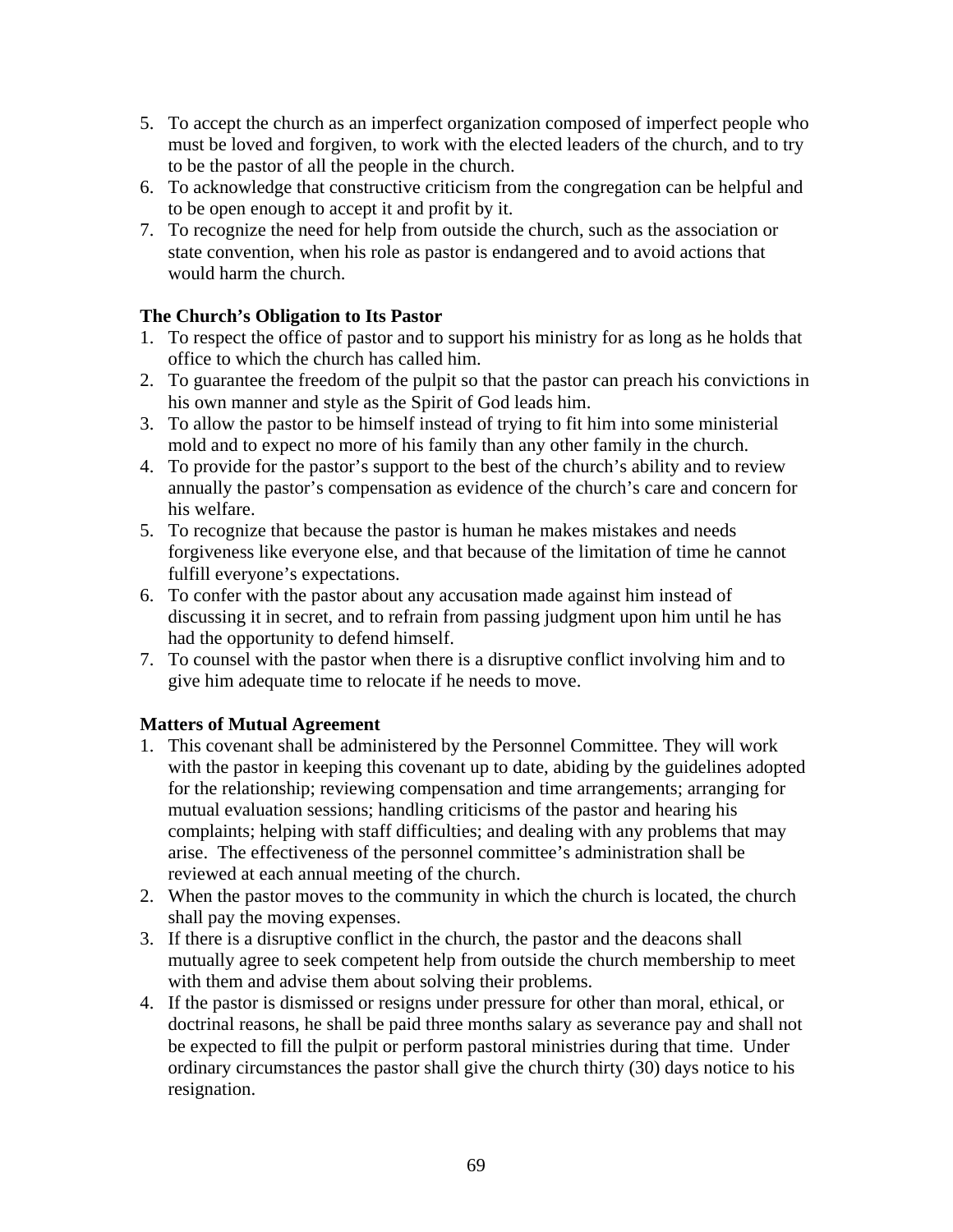- 5. Allowances and expenses shall be for the current calendar year only. Requests for Convention expense reimbursement shall be limited to the budget allocation. The pastor shall be authorized to include his wife in determining his actual expenses to the Southern Baptist Convention and/or state conventions.
- 6. In the event of disability of the pastor, the church will continue full financial arrangements up to a maximum of six (6) months.

### **Annual Time Arrangements**

- 1. Vacation shall be dependent on years of full-time service after completion of college and/or seminary as follows:
	- $0 4$  years  $= 2$  weeks vacation
	- $5 14$  years  $= 3$  weeks vacation
	- 15 or more years  $= 4$  weeks vacation

A pastor called to or leaving the church shall receive vacation prorated on  $1/12<sup>th</sup>$  for each month served during that calendar year. Vacation shall be scheduled thirty (30) days in advance with the deacons. Exceptions can be made for reasons satisfactory to the personnel committee.

- 2. Two days per week mutually agreed to by the personnel committee shall be considered days off.
- 3. The following holidays shall be observed:
	- New Year's Day
	- Memorial Day
	- July  $4^{th}$
	- Labor Day
	- Thanksgiving Day & the Friday following Thanksgiving Day
	- Christmas Day
- 4. Unused vacation shall not be carried over to the following year.
- 5. Three additional weeks away from the church, not including vacation, will be granted for purposes of attending conventions, seminars or conducting revivals in other churches.
- 6. While the church acknowledges that the pastor's work cannot be rigidly regulated because of the nature of ministry, it is anticipated that consistency in office hours will be maintained. Crisis situations and emergencies, along with meetings and a heavy schedule may alter the pastor's schedule and sometimes necessitate arranging his work and leisure at his own convenience. Despite weekend work and evening obligations, the pastor must find some time to spend with his family and for his own personal needs.

### **Compensation Package**

The pastor shall begin his ministry with the following compensation. (It is anticipated that the pastor will receive at least an annual "cost of living" compensation increase, based upon the local inflation index):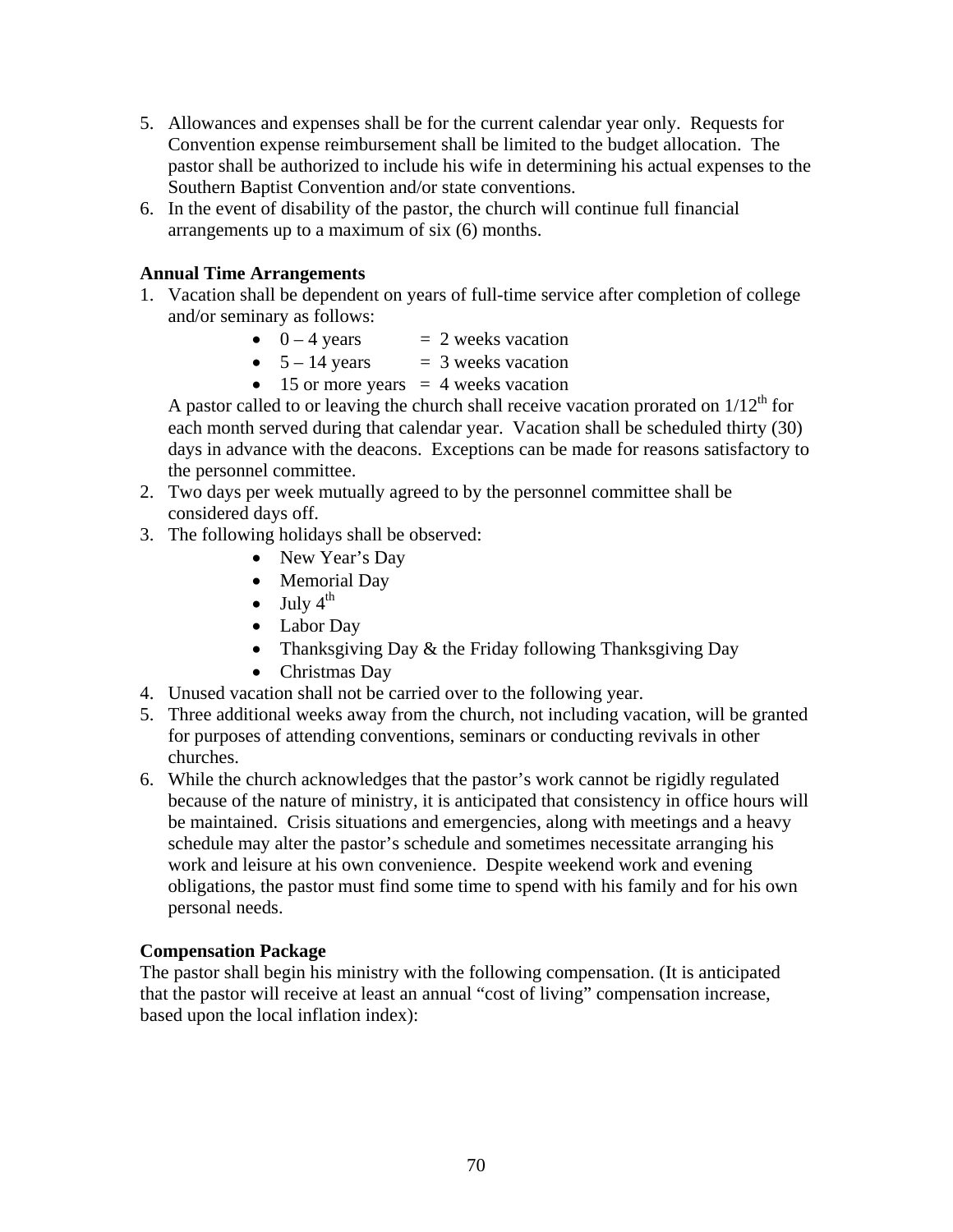|                | 1. Church Ministry Related Expenses      |  |
|----------------|------------------------------------------|--|
| a <sub>z</sub> | <b>Automobile Reimbursement</b>          |  |
|                | b. Convention Reimbursement              |  |
|                | c. Books/Tapes/Periodicals Reimbursement |  |
|                | d. Continuing Education Reimbursement    |  |
| e.             | <b>Hospitality Reimbursement</b>         |  |
|                | <b>TOTAL EXPENSES</b>                    |  |
|                |                                          |  |
|                | 2. Protective Coverage                   |  |
| $a_{-}$        | Insurance                                |  |
|                | 1) Term Life                             |  |
|                | 2) Comprehensive Medical                 |  |
|                | 3) Disability<br>b. Retirement           |  |
| $c_{-}$        |                                          |  |
|                | Social Security Allowance                |  |
|                | <b>TOTAL BENEFITS</b>                    |  |
|                |                                          |  |
|                | 3. Personal Income                       |  |
|                | a. Cash Salary                           |  |
|                | b. Housing Allowance                     |  |
|                | c. Utilities Allowance                   |  |
|                | <b>TOTAL PERSONAL INCOME</b>             |  |
|                | <b>TOTAL PERSONNEL COST</b>              |  |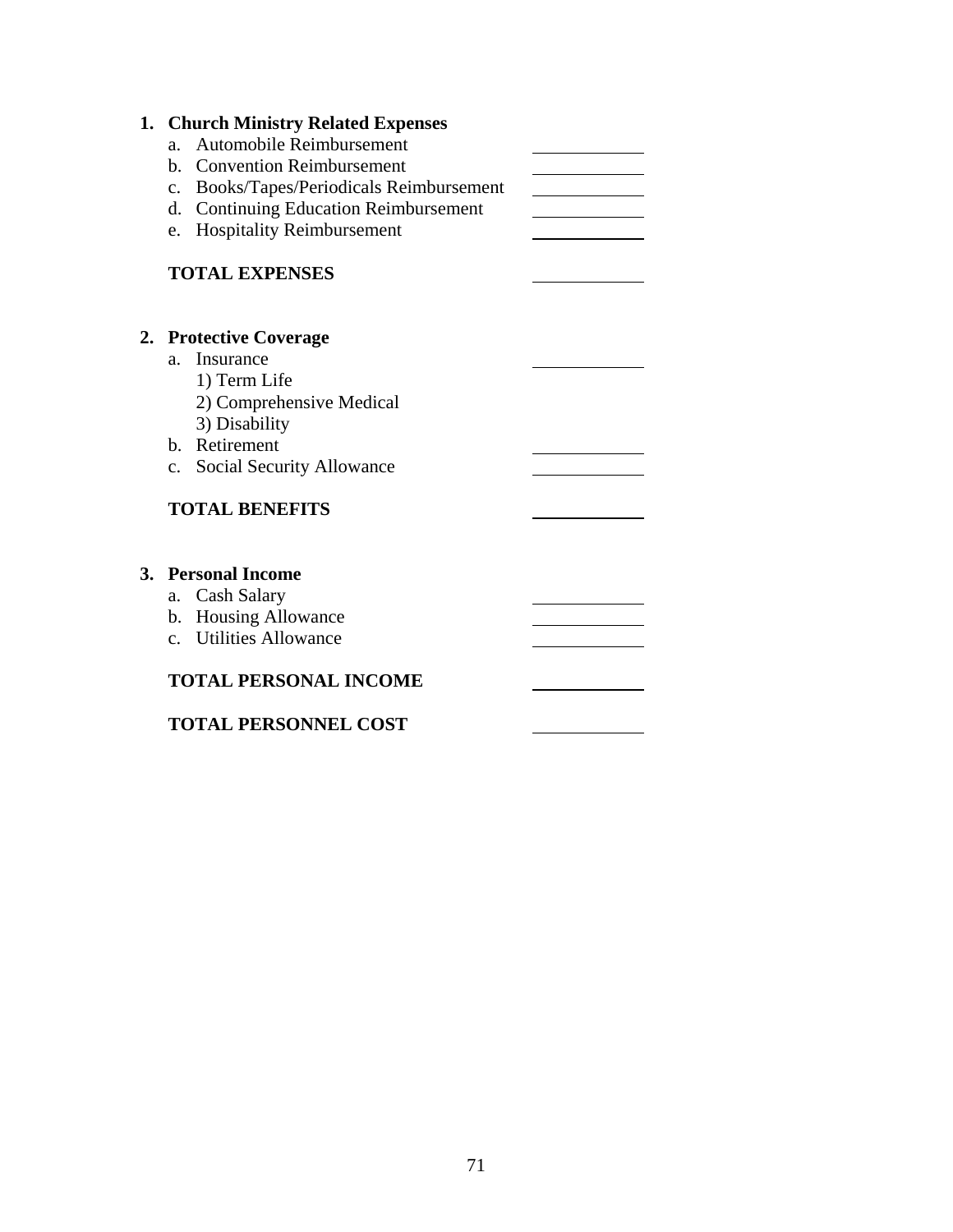# **A Covenant Service of Installation**

*A Wonderful Beginning* 

**PRELUDE** 

### **CALL TO WORSHIP**

"He shall feed his flock like a shepherd: he shall gather the lambs with his arm, and carry those that are with young." (Isaiah 40:11)

### **INVOCATION**

(A prayer that God will bless both the pastor and congregation and give them a long and meaningful ministry together.)

**HYMN** "God of Grace and God of Glory"

### **SCRIPTURE READING** I Timothy 3:1-7

(Explain that some New Testament scholars believe "Elders" refers to "Pastor")

### **GREETINGS AND WELCOME**

Welcome to guests Welcome to Pastor and His Family Chairman of the Pastor Search Committee Community Representative (Mayor, Fellow Clergyman, etc.) Director of Missions State Denominational Representative

**HYMN** "Serve The Lord With Gladness"

### **PRAYER OF GRATITUDE**

### **SPECIAL MUSIC**

### **CHARGE TO THE PASTOR**

**Layman:** Do you covenant before this Congregation and God to strive so to live that you may honor Christ and His Church by your life; and do you covenant, in the presence of this congregation, to accept the pastoral responsibility of Servant-Leader in this church, and to the best of your knowledge and ability to discharge all duties of this office?

**Pastor:** I do.

### **CHARGE TO THE CHURCH**

**Layman**: Do you, members of \_\_\_\_\_\_\_\_\_\_\_\_\_\_ Baptist Church, acknowledge that God has led Bro. **Example 3** to serve as Pastor of our church, and do you covenant to encourage and pray for him, and to cooperate with him in fulfilling the Great Commission?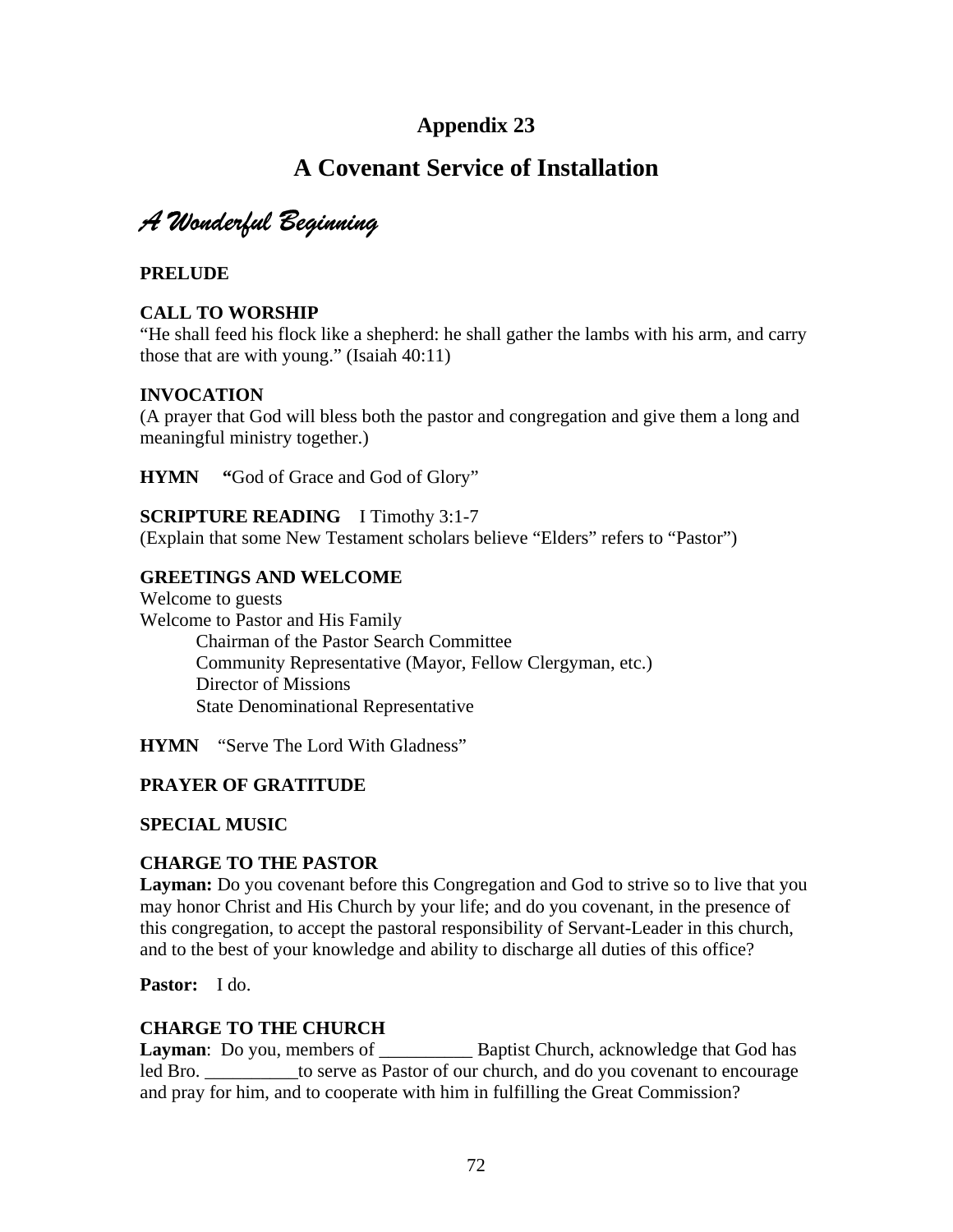**Congregation:** We do.

**HYMN OF COMMITMENT** "Take My Life and Let It Be"

**BENEDICTION** 

**POSTLUDE**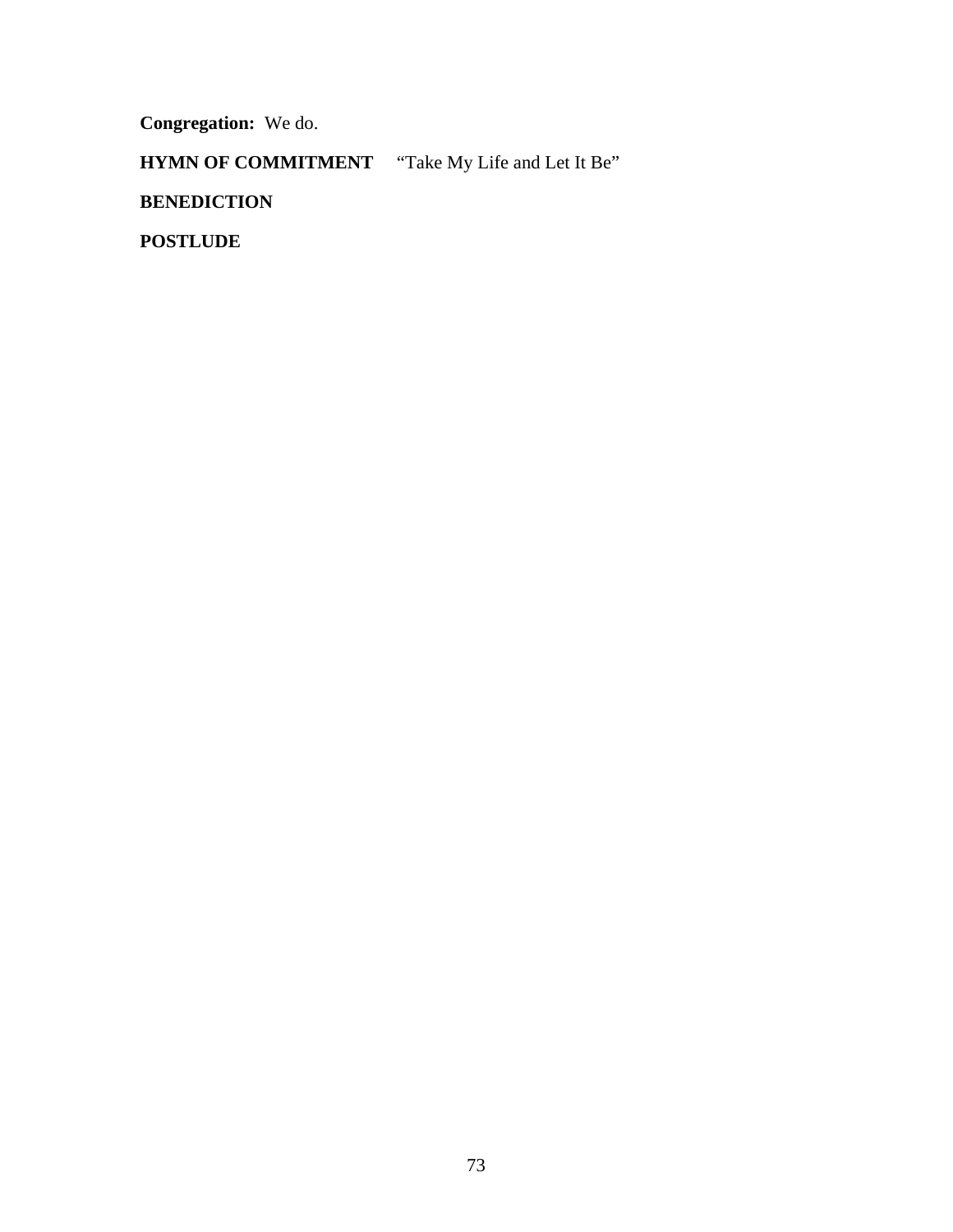## **Appendix 24**

# **Additional Search Committee Resources**

- 1. Pastor Search Committee Workbook (pdf) free download Baptist General Convention of Texas [www.bgct.org](http://www.bgct.org/)
- 2. A Step by Step Walk Through the Pastor/Staff Search (pdf) free download Illinois Baptist State Association [www.ibsa.org](http://www.ibsa.org/) \*suggested screening/background resources identified
- 3. Pastor Search Manual (pdf) free download Baptist State Convention at North Carolina [www.bscnc.org](http://www.bscnc.org/)
- 4. Pastor Search Committee (pdf) free download Sacramento Association of Southern Baptist Churches [www.sacbaptist.org](http://www.sacbaptist.org/)
- 5. Pastor Search Committee Workbook (pdf) free download Twin Cities Metro Baptist Association www.tcmba.org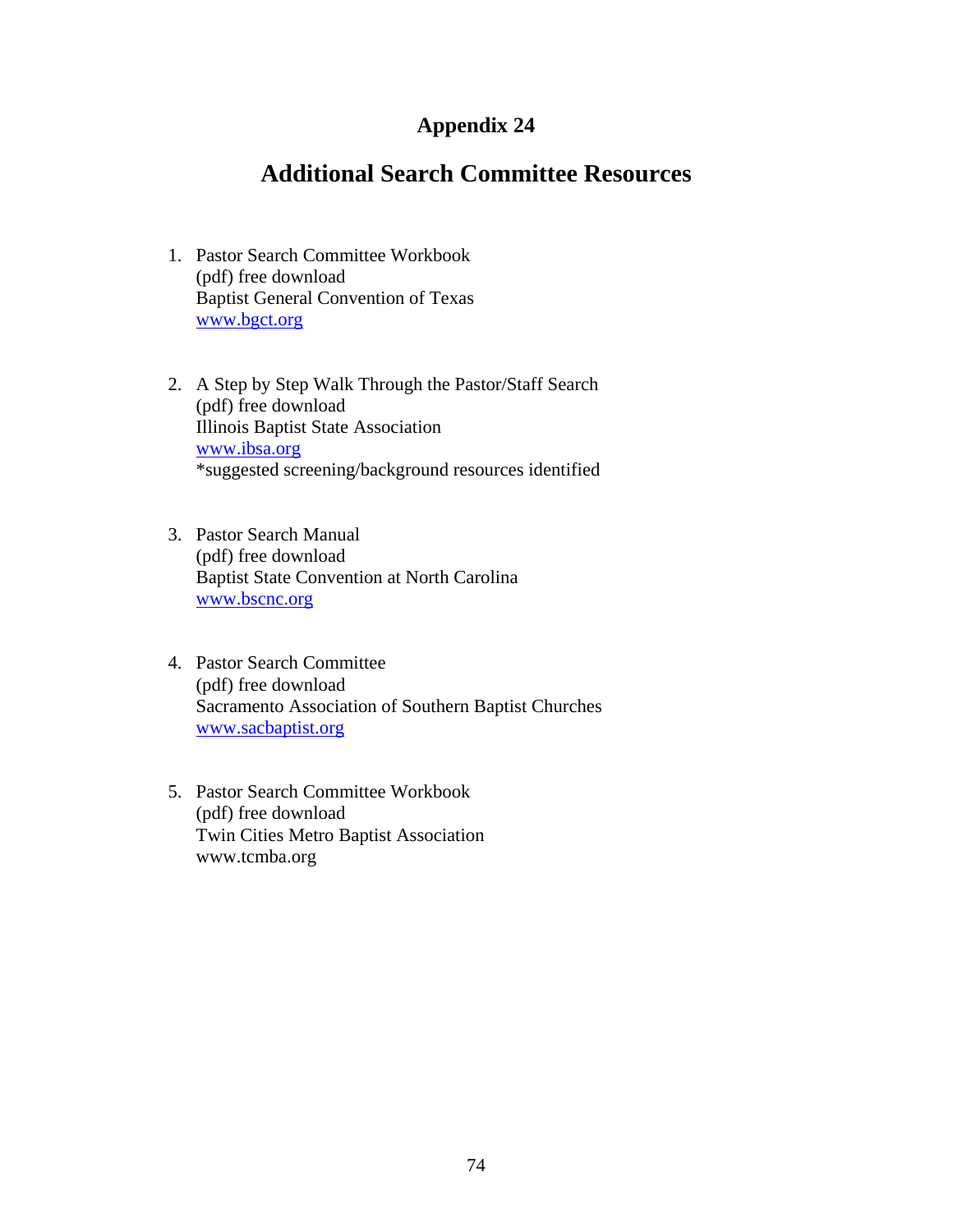## **Background Screening Resources (Partial List of Resources Available)**

### **Service Provider Fee Schedule**

### 1. **Protect My Ministry** Fee based upon service requested 18946 N. Dale Mabry Hwy, Ste. 101 Lutz, FL 33558 www.protectmyministry.com Phone: 800-319-5581 Fax: 800-319-5582

### 2. **United States Investigations Services** Contact Mindy Petska; request

Lincoln, NE 68510 Resources contract Phone: 800-288-8504 Ext. 3206 Fax: 402-484-3106

mindy.petska@usis.com the discount structure extended by<br>245 S.  $84^{\text{th}}$  St., Ste. 300 USIS under the LifeWay Christian USIS under the LifeWay Christian

6111 Oak Tree Blvd. Criminal Background Check\* Cleveland, OH 44131 Contact: Hollie Zelenka (216-615-7661) [www.acxiom.com](http://www.acxiom.com/) (or) 800-853-3228

### 4. **ADP Screening & Selection Services** Fee based upon service requested

301 Remington Street Fort Collins, CO 80524 [www.adpselect-info.com](http://www.adpselect-info.com/) 800-367-5933 (or) 970-484-7722

# 5. **ChoicePoint and ScreenNow** One-time set-up fee: \$50.00;

3. **Acxiom** Basic Fee \$25.00 - \$45.00 for

[www.ScreenChurchStaff.com](http://www.screenchurchstaff.com/) additional fees are based upon package selected (packages and prices available on line)